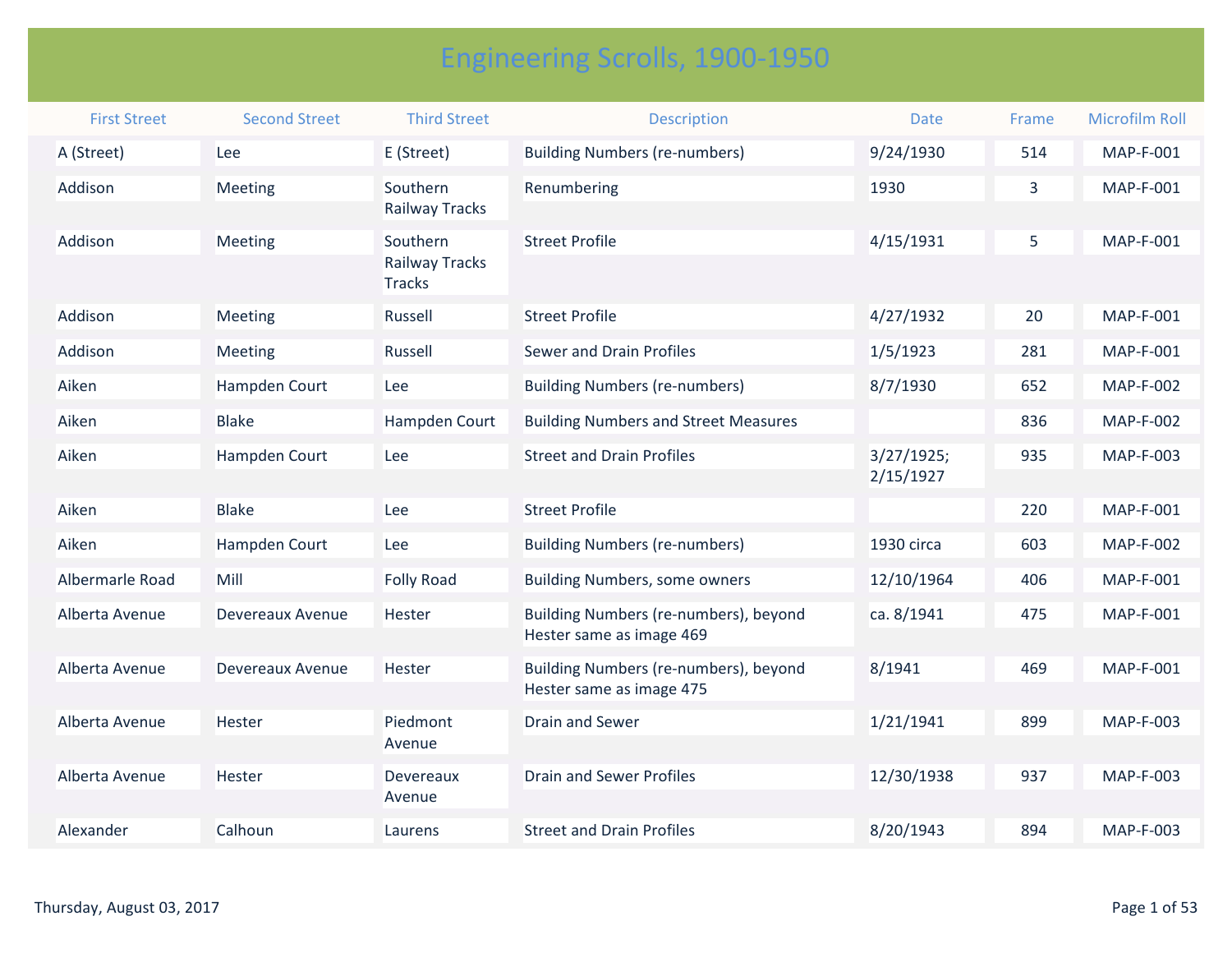| <b>First Street</b>         | <b>Second Street</b> | <b>Third Street</b>                | <b>Description</b>                         | <b>Date</b>                            | Frame | <b>Microfilm Roll</b> |
|-----------------------------|----------------------|------------------------------------|--------------------------------------------|----------------------------------------|-------|-----------------------|
| Alexander                   | Laurens              | Judith                             | Building Numbers (re-numbers), all owners  | 8/29/1930                              | 560   | <b>MAP-F-001</b>      |
| Alexander                   | Calhoun              | Judith                             | Street Profile; Lot Widths; and Numbers    |                                        | 137   | <b>MAP-F-001</b>      |
| Alexander                   | Judith               | America                            | Plan of intersection                       | 8/3/1922                               | 92    | <b>MAP-F-001</b>      |
| <b>Allan Park</b>           | Glenwood Avenue      | <b>Ashley Avenue</b>               | <b>Sewer Profile</b>                       | 12/9/1922                              | 995   | <b>MAP-F-003</b>      |
| <b>Allan Park</b>           | Glenwood Avenue      | <b>Ashley Avenue</b>               | <b>Street Profile</b>                      |                                        | 117   | <b>MAP-F-001</b>      |
| Allway                      | Chestnut             | Normal                             | <b>Building Numbers (re-numbers)</b>       | 9/16/1930                              | 448   | <b>MAP-F-001</b>      |
| Allway                      | Flood                | Chestnut                           | <b>Drain and Sewer</b>                     |                                        | 936   | <b>MAP-F-003</b>      |
| Allway                      | Norman               | Chestnut                           | <b>Street and Drain Profiles</b>           | 6/25/1928                              | 895   | <b>MAP-F-003</b>      |
| America                     | Judith               | Amherst                            | <b>Street Profile; Building Numbers</b>    |                                        | 144   | <b>MAP-F-001</b>      |
| America                     | North Hampstead      | Lee                                | Street Profile, Lot Widths, Street Numbers |                                        | 178   | <b>MAP-F-001</b>      |
| America                     | <b>Judith</b>        | Jackson                            | Building Numbers (re-numbers), some owners | 9/11/1930                              | 458   | <b>MAP-F-001</b>      |
| America                     | Hanover              | Wolfe                              | Drains, Street Profiles                    |                                        | 1029  | <b>MAP-F-003</b>      |
| America                     | Cooper               | Huguenin                           | <b>Street Profile</b>                      | 4/25/1911                              | 162   | <b>MAP-F-001</b>      |
| America                     | Sumter               | Lee                                | Street Profile; Lot Widths, Numbers        | 2/1/1932                               | 230   | <b>MAP-F-001</b>      |
| America                     | Hampden Court        | North                              | <b>Street Profile</b>                      |                                        | 940   | MAP-F-003             |
| America                     | North Hampstead      | Hampstead<br><b>Mount Pleasant</b> | <b>Street, Drain and Sewer Profiles</b>    | 1/27/1927;<br>4/12/1932;<br>12/29/1933 | 941   | <b>MAP-F-003</b>      |
| America Street<br>Extension | Romney               | <b>Brigade</b>                     | <b>Street Profile</b>                      | 10/1/1954                              | 897   | <b>MAP-F-003</b>      |
| Amherst                     | Nassau               | Bay                                | Roadway                                    |                                        | 368   | MAP-F-001             |
| Amherst                     | Nassau               | Bay                                | <b>Street and Drain Profiles</b>           | 8/11/1922                              | 853   | <b>MAP-F-002</b>      |
| Amherst                     | Nassau               | Bay                                | <b>Building Numbers (re-numbers)</b>       | 9/5/1930                               | 437   | MAP-F-001             |
| Ann                         | <b>King</b>          | Elizabeth                          | Building Numbers (re-numbers), some owners | 9/3/1930                               | 348   | MAP-F-001             |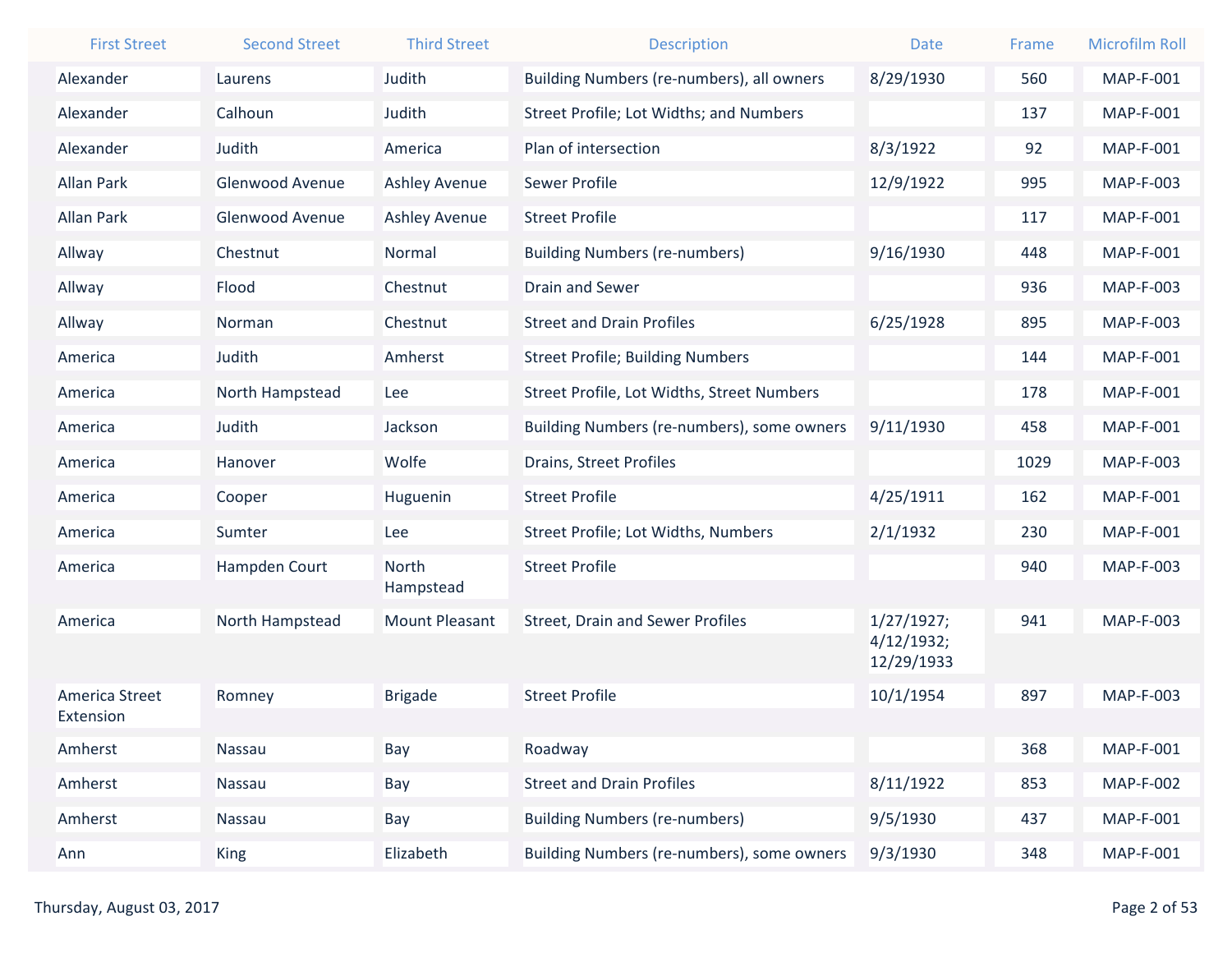| <b>First Street</b>  | <b>Second Street</b> | <b>Third Street</b>        | <b>Description</b>                                              | <b>Date</b>          | Frame | <b>Microfilm Roll</b> |
|----------------------|----------------------|----------------------------|-----------------------------------------------------------------|----------------------|-------|-----------------------|
| Ann                  | <b>King</b>          | Elizabeth                  | <b>Drain Profile</b>                                            | 8/17/1922            | 756   | <b>MAP-F-002</b>      |
| Ann                  | King                 | Elizabeth                  | <b>Street Profile</b>                                           |                      | 187   | <b>MAP-F-001</b>      |
| Anson                | Pinckney             | Market                     | <b>Drains</b>                                                   | 3/1923               | 901   | MAP-F-003             |
| Anson                | North Market         | Pinckney                   | <b>Street Profile</b>                                           |                      | 164   | <b>MAP-F-001</b>      |
| Anson                | Pinckney             | Calhoun                    | <b>Street Profile</b>                                           |                      | 116   | MAP-F-001             |
| Anson                | North Market         | Calhoun                    | <b>Building Numbers (re-numbers)</b>                            | 8/18/1930            | 653   | <b>MAP-F-002</b>      |
| Archdale             | Queen                | <b>Beaufain</b>            | Building Numbers (re-numbers), some owners                      | 7/30/1930            | 443   | MAP-F-001             |
| Ashe                 | Spring               | Sheppard                   | Building Numbers (re-numbers), same as<br>image 543 on roll 120 | 8/9/1930             | 513   | <b>MAP-F-001</b>      |
| Ashe                 | Sheppard             | <b>Spring</b>              | <b>Drains</b>                                                   |                      | 892   | MAP-F-003             |
| Ashe                 | Spring               | Sheppard                   | Building Numbers (re-numbers), same as<br>image 513 on roll 120 | 8/9/1930             | 543   | <b>MAP-F-001</b>      |
| Ashe                 | Spring               | Sheppard                   | Street Profile; Lot Widths; and Numbers                         | 11/14/1924           | 143   | <b>MAP-F-001</b>      |
| <b>Ashley Avenue</b> | South Bay            | <b>Mount Pleasant</b>      | Building Numbers (re-numbers), some owners                      | 12/14/1921           | 173   | <b>MAP-F-001</b>      |
| <b>Ashley Avenue</b> | Murray Boulevard     | <b>Mount Pleasant</b>      | Building Numbers (re-numbers), some owners                      | 7/25/1930            | 449   | <b>MAP-F-001</b>      |
| <b>Ashley Avenue</b> | Moultrie             | Murray<br><b>Boulevard</b> | Street, Drain, and Sewer Profiles                               | 8/1922;<br>10/7/1925 | 898   | MAP-F-003             |
| <b>Ashley Avenue</b> | <b>Bull</b>          | Calhoun                    | <b>Street Profile</b>                                           |                      | 900   | MAP-F-003             |
| <b>Ashley Avenue</b> | Calhoun              | <b>Bennett</b>             | <b>Street Profile</b>                                           |                      | 942   | MAP-F-003             |
| <b>Ashley Avenue</b> | <b>Simmons</b>       | Maple                      | <b>Street Profile</b>                                           | 4/4/1944             | 61    | <b>MAP-F-001</b>      |
| <b>Ashley Avenue</b> | <b>Tradd</b>         | Moultrie                   | <b>Street Profile</b>                                           |                      | 93    | MAP-F-001             |
| <b>Ashley Avenue</b> | Murray Boulevard     | <b>Tradd</b>               | Roadway                                                         |                      | 151   | MAP-F-001             |
| <b>Ashley Avenue</b> | Mount Pleasant       | Simmons                    | <b>Drain and Sewer Profiles</b>                                 | 1/29/1923            | 943   | MAP-F-003             |
| <b>Ashmead Place</b> | Meeting              |                            | <b>Street Profile</b>                                           | 6/1946               | 40    | MAP-F-001             |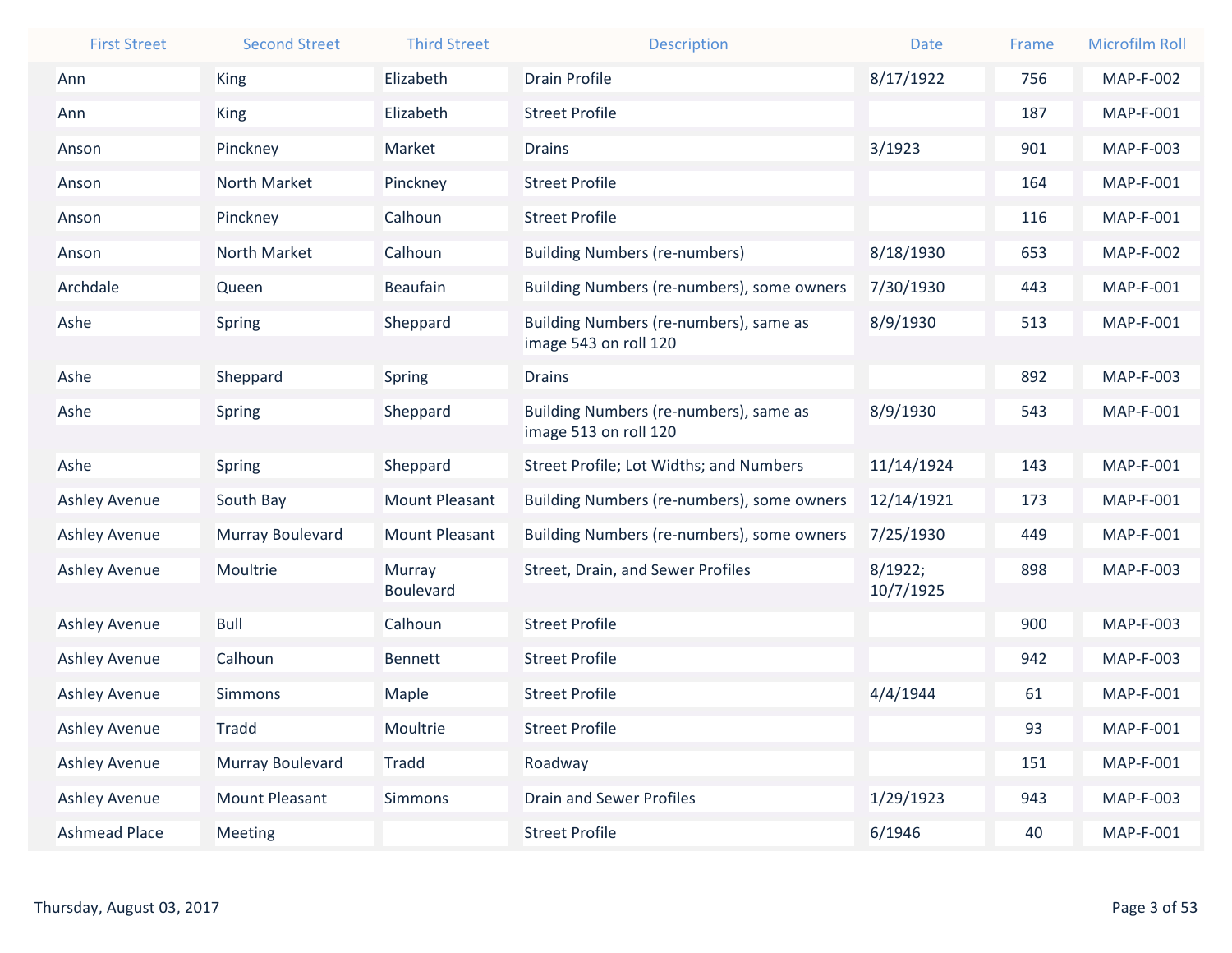| <b>First Street</b>  | <b>Second Street</b> | <b>Third Street</b>     | <b>Description</b>                                    | <b>Date</b> | Frame | <b>Microfilm Roll</b> |
|----------------------|----------------------|-------------------------|-------------------------------------------------------|-------------|-------|-----------------------|
| <b>Ashmead Place</b> | Meeting              |                         | To end of street. Building Numbers (re-               | 9/27/1930   | 610   | <b>MAP-F-002</b>      |
|                      |                      |                         | numbers)                                              |             |       |                       |
| Ashton               | Norman               | Chestnut                | <b>Street Profile</b>                                 | 1/29/1927   | 862   | <b>MAP-F-002</b>      |
| Ashton               | Chestnut             | Norman                  | <b>Building Numbers (re-numbers)</b>                  | 9/18/1930   | 504   | <b>MAP-F-001</b>      |
| Ashton               | Norman               | Chestnut                | <b>Street and Sewer Profiles</b>                      | 11/1949     | 939   | MAP-F-003             |
| Atlantic             | Meeting              | <b>East Battery</b>     | <b>Street and Drain Profiles</b>                      | 2/3/1926    | 896   | MAP-F-003             |
| Atlantic             | East Bay             | Meeting                 | Building Numbers, Street Profile, Lot Widths          | 7/8/1930    | 550   | <b>MAP-F-001</b>      |
| <b>Barre</b>         | <b>Broad</b>         | Calhoun                 | Building Numbers (re-numbers), some owners            |             | 540   | <b>MAP-F-001</b>      |
| <b>Barre</b>         | <b>Broad</b>         | <b>Bull</b>             | Building Numbers (re-numbers), some owners            | 4/16/1948   | 644   | <b>MAP-F-002</b>      |
| <b>Barre</b>         | <b>Beaufain</b>      | <b>Broad</b>            | <b>Sewer Profile</b>                                  |             | 952   | MAP-F-003             |
| <b>Barre</b>         | <b>Broad</b>         | <b>Bennett</b>          | Building Numbers (re-numbers), some owners            | 2/24/1955   | 635   | <b>MAP-F-002</b>      |
| <b>Barre</b>         | <b>Bennett</b>       | <b>Broad</b>            | <b>Street Profile</b>                                 | 1/8/1953    | 921   | MAP-F-003             |
| <b>Barre</b>         | <b>Broad</b>         | Doughty                 | Building Numbers (re-numbers), some owners            | 4/23/1963   | 611   | <b>MAP-F-002</b>      |
| Bay                  | Columbus             | Chapel                  | <b>Street and Drain Profiles</b>                      | 4/18/1938   | 944   | MAP-F-003             |
| Bay                  | Columbus             | <b>Blake</b>            | <b>Street Profile</b>                                 |             | 128   | MAP-F-001             |
| Bay                  | Columbus             | Cooper                  | <b>Street Profile</b>                                 |             | 1050  | MAP-F-003             |
| Bay                  | Chapel               | <b>Blake</b>            | <b>Drains</b>                                         | 8/4/1922    | 922   | MAP-F-003             |
| Bay                  | <b>Blake</b>         | Cooper                  | <b>Street Profile (shows Charleston Union Station</b> |             | 464   | <b>MAP-F-001</b>      |
|                      |                      |                         | Company)                                              |             |       |                       |
| Bay                  | <b>Blake</b>         | Cooper                  | <b>Drains</b>                                         | 4/3/1939    | 922   | <b>MAP-F-003</b>      |
| Beaufain             | Gadsden              | <b>Barre</b>            | <b>Street and Sewer Profiles</b>                      |             | 917   | MAP-F-003             |
| Beaufain             | <b>Ashley Avenue</b> | Gadsden                 | Drain and Sewer to beyond Gadsden to end of           | 7/26/1922   | 915   | MAP-F-003             |
|                      |                      |                         | 14" discharge line                                    |             |       |                       |
| Beaufain             | <b>King</b>          | <b>Halsey Boulevard</b> | Building Numbers (re-numbers), some owners            | 8/14/1930   | 581   | <b>MAP-F-002</b>      |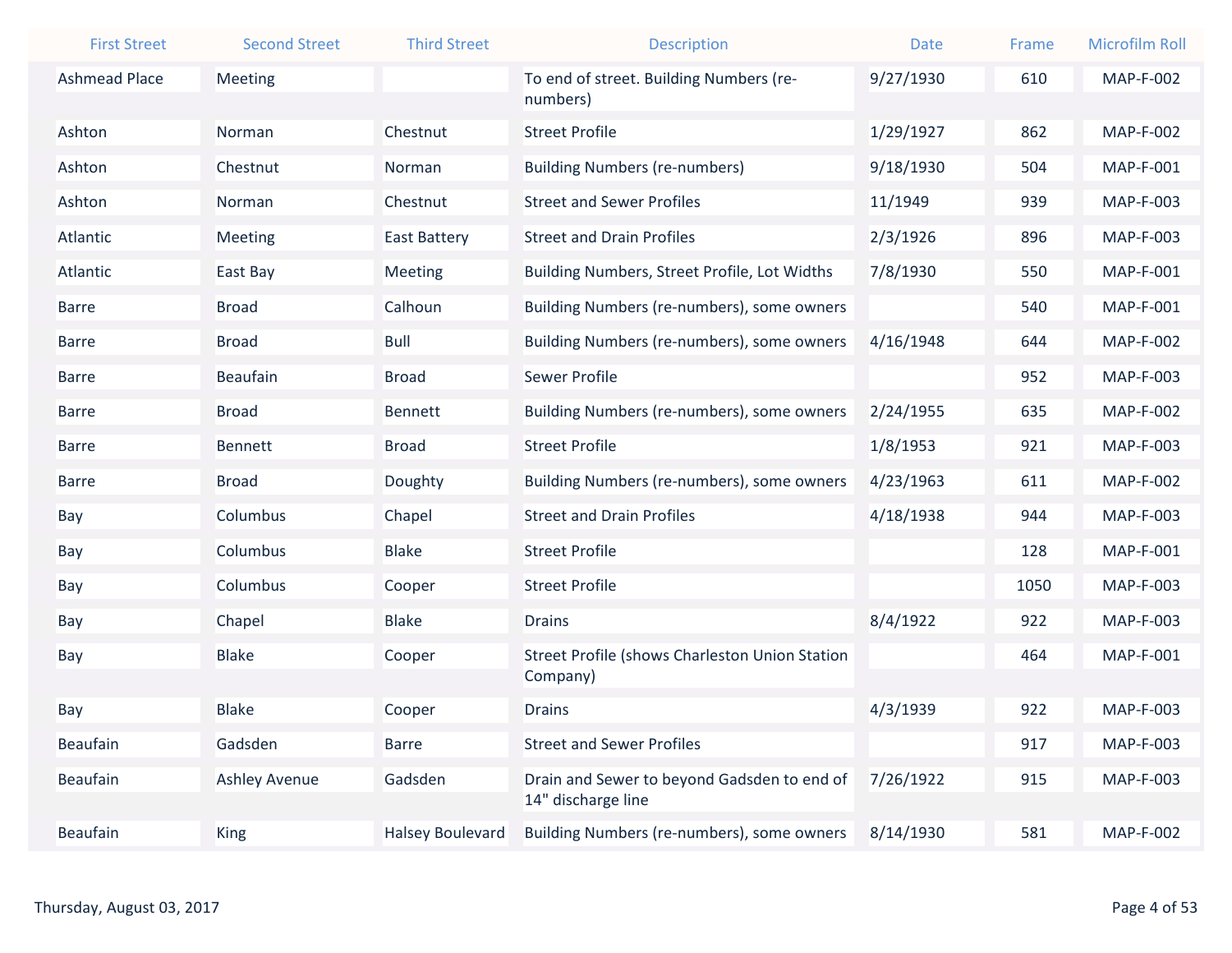| <b>First Street</b>   | <b>Second Street</b> | <b>Third Street</b> | <b>Description</b>                                                         | <b>Date</b>  | Frame | <b>Microfilm Roll</b> |
|-----------------------|----------------------|---------------------|----------------------------------------------------------------------------|--------------|-------|-----------------------|
| Beaufain              | Saint Philip         | Charles             | Street Profile and Suggested Change at SE<br>Corner of Intersection        | 8/19/1924    | 185   | <b>MAP-F-001</b>      |
| Beaufain              | Ashley               | Gadsden             | <b>Street Profile</b>                                                      | 3/1/1930     | 126   | MAP-F-001             |
| Beaufain              | <b>King</b>          | Ashley              | <b>Street Profile</b>                                                      |              | 95    | <b>MAP-F-001</b>      |
| Beaufain              | <b>King</b>          | Gadsden             | <b>Street and Drain Profiles</b>                                           | 7/1922       | 918   | MAP-F-003             |
| Beaufain              | Wilson               |                     | Rounding of Street Corner, proposed                                        | 9/25/1923    | 840   | <b>MAP-F-002</b>      |
| <b>Beaufort Court</b> | Alexander            | <b>Drake</b>        | <b>Building Numbers (re-numbers)</b>                                       | 9/26/1930    | 593   | <b>MAP-F-002</b>      |
| <b>Beaufort Court</b> | Alexander            |                     | Street Profile and sewer line; Owners shown.                               |              | 91    | <b>MAP-F-001</b>      |
| <b>Bedon's Alley</b>  | Elliott              | <b>Tradd</b>        | Building Numbers (re-numbers), some owners                                 | 7/16/1930    | 404   | <b>MAP-F-001</b>      |
| Bedon's Alley         | <b>Tradd</b>         | Elliott             | <b>Street Profile</b>                                                      |              | 946   | MAP-F-003             |
| <b>Bee</b>            | Rutledge Avenue      | Chinquapin          | <b>Street, Drain and Sewer Profiles</b>                                    | 2/17/1948    | 920   | MAP-F-003             |
| Bee                   | Rutledge Avenue      | Lockwood Drive      | Building Numbers (re-numbers), some owners                                 | 9/2/1930;    | 578   | <b>MAP-F-002</b>      |
|                       |                      |                     |                                                                            | 8/1958       |       |                       |
| <b>Bee</b>            | Rutledge Avenue      | Sixth               | <b>Street Profile</b>                                                      |              | 88    | <b>MAP-F-001</b>      |
| <b>Bee</b>            | Rutledge Avenue      | Chinquapin          | Street, Drain, and Sewer Profiles                                          | 9/2/1922     | 920   | MAP-F-003             |
| <b>Bee</b>            | President            | Marsh               | Drain Profile; filed under Meeting Street                                  | 1900 (circa) | 1053  | MAP-F-003             |
| Bennett               | Ashley               | Gadsden             | <b>Street Profile</b>                                                      | 2/25/1930    | 87    | <b>MAP-F-001</b>      |
| Bennett               | Rutledge Avenue      | Gadsden             | <b>Building Numbers (re-numbers)</b>                                       | 8/20/1930    | 568   | <b>MAP-F-001</b>      |
| <b>Bennett</b>        | Ashley               | Gadsden             | <b>Street and Drain Profiles</b>                                           | 5/6/1926     | 950   | MAP-F-003             |
| Benson                | Huger                | Congress            | <b>Street Profile</b>                                                      |              | 213   | <b>MAP-F-001</b>      |
| Benson                | Huger                | Congress            | Sewer Profile                                                              | 12/14/1922   | 951   | MAP-F-003             |
| Benson                | Huger                | Congress            | Building Numbers (re-numbers), basically<br>same as image 604              | 8/8/1930     | 589   | <b>MAP-F-002</b>      |
| Benson                | Congress             | Huger               | Building Numbers (re-numbers), some<br>owners; basically same as image 589 | ca. 1930     | 604   | <b>MAP-F-002</b>      |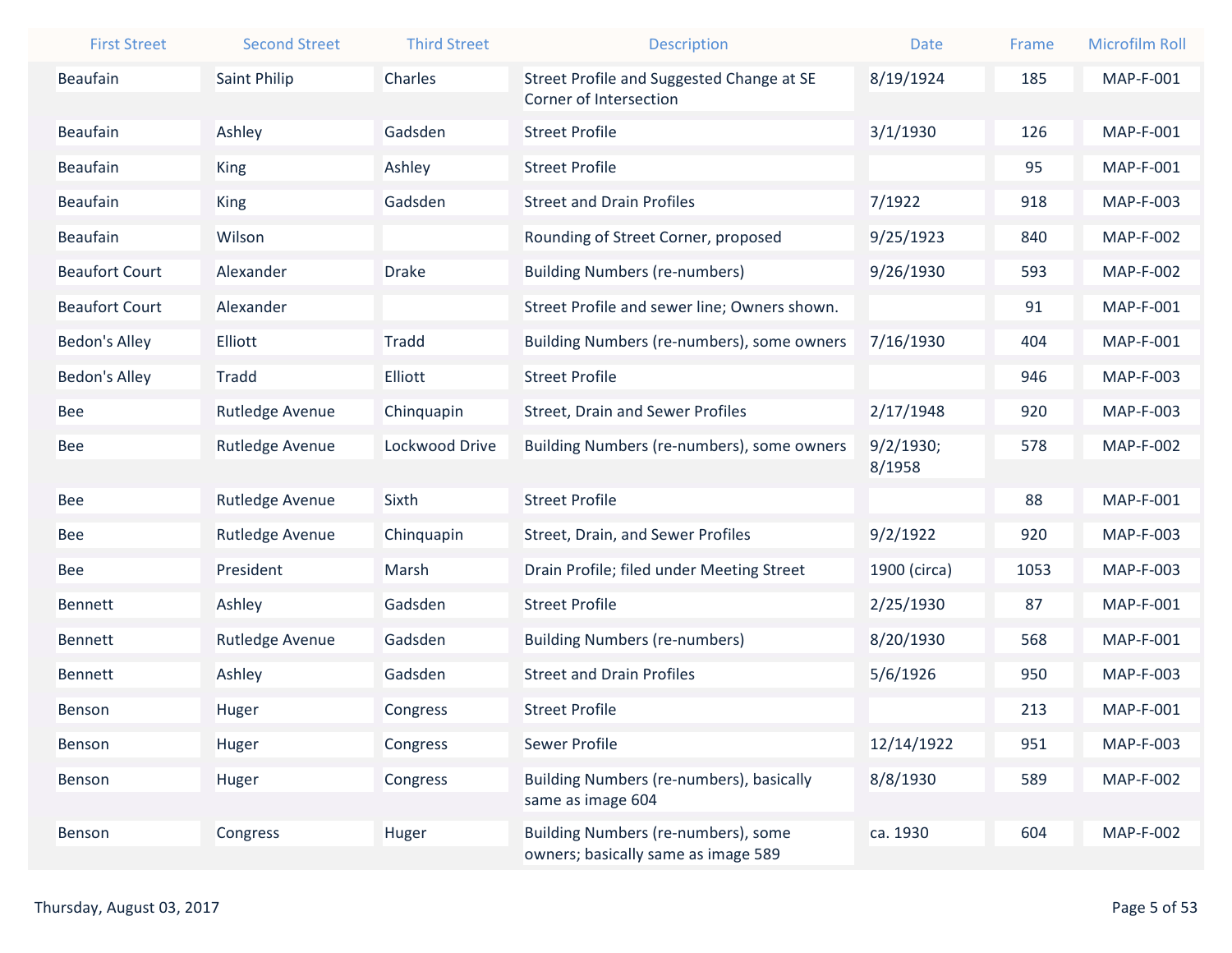| <b>First Street</b> | <b>Second Street</b> | <b>Third Street</b>  | <b>Description</b>                                             | <b>Date</b>        | Frame | <b>Microfilm Roll</b> |
|---------------------|----------------------|----------------------|----------------------------------------------------------------|--------------------|-------|-----------------------|
| Beresford           | Archdale             | King                 | <b>Building Numbers (Renumbers)</b>                            | 8/8/1930           | 661   | <b>MAP-F-002</b>      |
| <b>Blake</b>        | Aiken                | Bay                  | <b>Drain</b>                                                   | 4/11/1926          | 949   | MAP-F-003             |
| <b>Blake</b>        | Bay                  | Aiken                | <b>Building Numbers and Street Measures</b>                    |                    | 832   | <b>MAP-F-002</b>      |
| <b>Blake</b>        | Aiken                | Bay                  | <b>Building Numbers (re-numbers)</b>                           | 9/24/1930          | 632   | <b>MAP-F-002</b>      |
| <b>Bogard</b>       | Rutledge Avenue      | Saint Philip         | <b>Drains</b>                                                  | 7/31/1922          | 945   | <b>MAP-F-003</b>      |
| <b>Bogard</b>       | Rutledge Avenue      | Saint Philip         | Street Profile; Numbers; and Lot Widths                        | 3/7/1923           | 134   | <b>MAP-F-001</b>      |
| <b>Bogard</b>       | Norman               | Saint Philip         | <b>Building Numbers (re-numbers)</b>                           | 9/1/1930           | 515   | MAP-F-001             |
| <b>Bogard</b>       | President            | Norman               | <b>Street Profile and Building Numbers</b>                     |                    | 863   | <b>MAP-F-002</b>      |
| <b>Bogard</b>       | <b>Ashley Avenue</b> | Norman               | <b>Drains</b>                                                  | 4/19/1926          | 948   | MAP-F-003             |
| <b>Bogard</b>       | <b>Ashley Avenue</b> | President            | <b>Street Profile</b>                                          |                    | 136   | <b>MAP-F-001</b>      |
| Boyce's Wharf       | East Bay             | Concord              | <b>Street Profile</b>                                          |                    | 919   | MAP-F-003             |
| <b>Brigade</b>      | Meeting              | East Bay             | Building Numbers (re-numbers), some owners                     | 10/15/1930         | 425   | <b>MAP-F-001</b>      |
| <b>Brigade</b>      | Meeting              | America              | <b>Drain and Sewer Profiles</b>                                | 1/25/1923;         | 753   | <b>MAP-F-002</b>      |
|                     |                      |                      |                                                                | 2/14/1923;<br>1949 |       |                       |
| <b>Brigade</b>      | Meeting              | America              | <b>Drain</b>                                                   |                    | 374   | <b>MAP-F-001</b>      |
| <b>Brigade</b>      | Meeting              | Eastward             | <b>Drains</b>                                                  | 5/27/1932          | 750   | <b>MAP-F-002</b>      |
| <b>Broad</b>        | Logan                | Franklin             | Street Profile; Plan of existing sidewalk; Same                | 3/1/1937           | 133   | <b>MAP-F-001</b>      |
|                     |                      |                      | as image 85, roll 120 (Linen)                                  |                    |       |                       |
| <b>Broad</b>        | Chisolm              | East Bay             | Drain and Sewer Curbing                                        | 1/7/1927           | 947   | MAP-F-003             |
| <b>Broad</b>        | Chisolm              | <b>Barre</b>         | <b>Street Profile</b>                                          | 6/8/1951           | 916   | MAP-F-003             |
| <b>Broad</b>        | <b>King</b>          | Courthouse<br>Square | Sidewalks and Building Numbers. Same as<br>image 524, roll 120 | 12/1/1938          | 82    | <b>MAP-F-001</b>      |
| <b>Broad</b>        | Meeting              | <b>Ashley Avenue</b> | <b>Building Numbers and Street Measures</b>                    | 1930               | 845   | <b>MAP-F-002</b>      |
| <b>Broad</b>        | East Bay             | Meeting              | Numbering; Roadway; Owners shown                               | 1913 circa         | 161   | MAP-F-001             |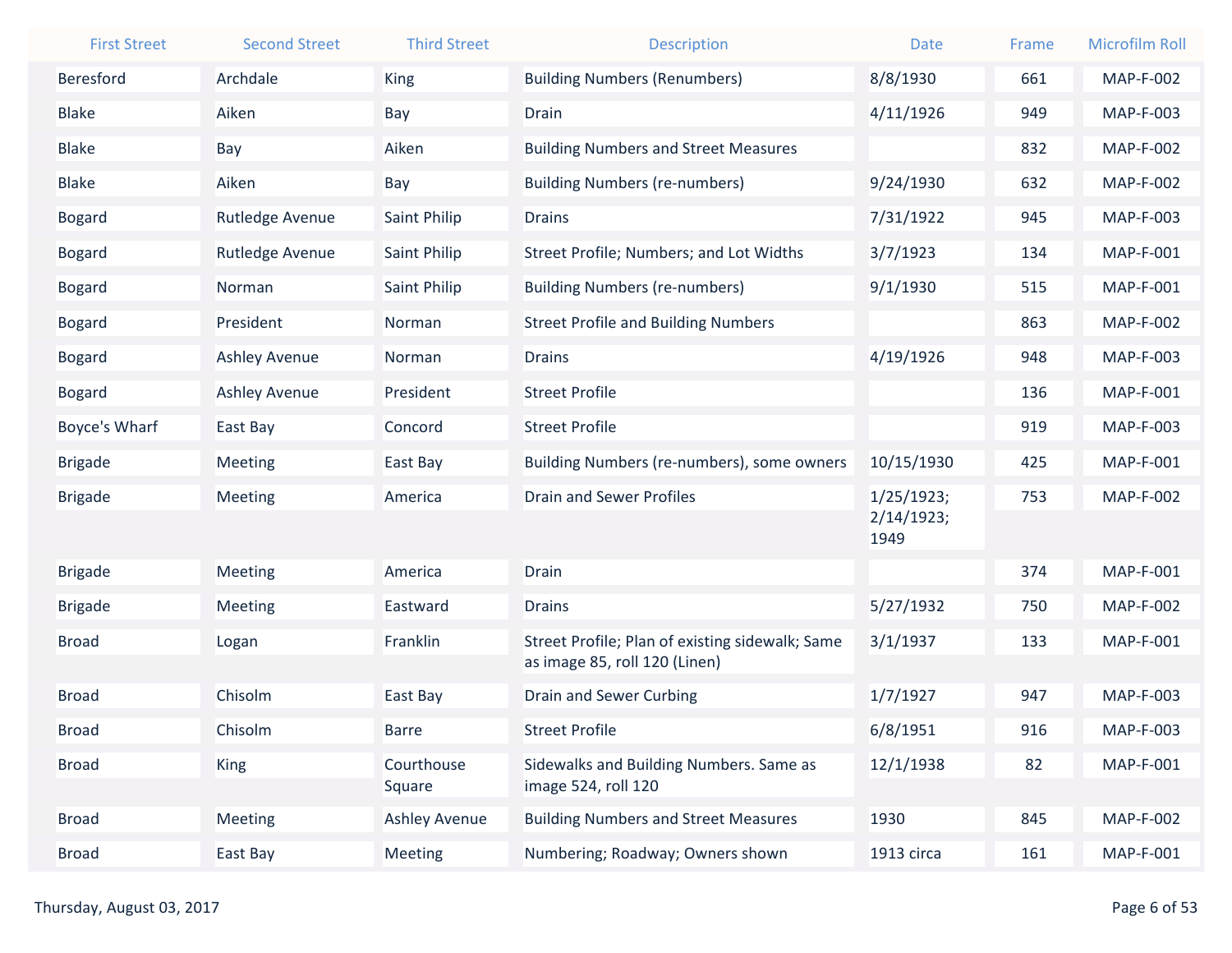| <b>First Street</b> | <b>Second Street</b> | <b>Third Street</b> | <b>Description</b>                                  | <b>Date</b> | Frame | <b>Microfilm Roll</b> |
|---------------------|----------------------|---------------------|-----------------------------------------------------|-------------|-------|-----------------------|
| <b>Broad</b>        | Courthouse           | Rutledge Avenue     | Street Profile, Sidewalks, Plantings                |             | 147   | MAP-F-001             |
| <b>Broad</b>        | <b>Ashley Avenue</b> | Rutledge Avenue     | <b>Street Profile</b>                               |             | 129   | <b>MAP-F-001</b>      |
| <b>Broad</b>        | Logan                | Franklin            | Street Profile and Plan of Proposed Concrete        | 3/1/1937    | 329   | MAP-F-001             |
|                     |                      |                     | Sidewalk, N side of Broad, incl. Building<br>owners |             |       |                       |
| <b>Broad</b>        | King                 | Courthouse          | Sidewalks                                           | 12/1/1938   | 524   | MAP-F-001             |
|                     |                      | Square              |                                                     |             |       |                       |
| <b>Broad</b>        | East Bay             | Meeting             | Numbering; Roadway; Owners shown                    | 1913 circa  | 99    | MAP-F-001             |
| <b>Broad</b>        | East Bay             | Chisolm             | Building Numbers (re-numbers), some owners          | 7/11/1930   | 426   | MAP-F-001             |
| <b>Broad</b>        | East Bay             | Meeting             | <b>Street Profile; Numbers</b>                      |             | 130   | MAP-F-001             |
| <b>Broad</b>        | Logan                | Franklin            | Street Profile; Plan of existing sidewalk; Same     | 3/1/1937    | 85    | MAP-F-001             |
|                     |                      |                     | as image 133, roll 120 (Blueprint)                  |             |       |                       |
| <b>Bull</b>         | Coming               | Rutledge Avenue     | <b>Drains</b>                                       | 3/16/1923   | 101   | MAP-F-001             |
| Bull                | <b>Ashley Avenue</b> | Gadsden             | <b>Street Profile; Building Numbers</b>             | 10/29/1924  | 216   | MAP-F-001             |
| Bull                | Coming               | <b>Barre</b>        | Building Numbers (re-numbers), some owners          | 8/16/1930   | 658   | <b>MAP-F-002</b>      |
| <b>Bull</b>         | Ashley Avenue        | Gadsen              | <b>Street Profile</b>                               | 1/14/1925   | 440   | MAP-F-001             |
| <b>Bull</b>         | Coming               | Rutledge Avenue     | <b>Street Profile</b>                               |             | 150   | MAP-F-001             |
| <b>Burns Lane</b>   | <b>King</b>          | Meeting             | <b>Building Numbers (re-numbers)</b>                |             | 616   | <b>MAP-F-002</b>      |
| <b>Burns Lane</b>   | Meeting              | <b>King</b>         | <b>Street and Drain Profiles</b>                    | 9/5/1922    | 914   | MAP-F-003             |
| <b>Butler</b>       | Meeting              | Southern            | <b>Drain Profile</b>                                | $1900$ (ca) | 1053  | MAP-F-003             |
|                     |                      | Railway Tracks      |                                                     |             |       |                       |
| <b>Butler</b>       | <b>Meeting</b>       |                     | Sewer, Meeting westward                             | 1/6/1923    | 967   | MAP-F-003             |
| <b>Butler</b>       | Meeting              | Russell             | <b>Building Numbers (re-numbers)</b>                | 10/13/1930  | 630   | <b>MAP-F-002</b>      |
| C (Street)          | E (Street)           |                     | <b>Street Renumbering</b>                           | 6/18/1952   | 639   | <b>MAP-F-002</b>      |
| C (Street)          | E (Street)           | Lee                 | <b>Street Renumbering</b>                           | 6/18/1952   | 476   | MAP-F-001             |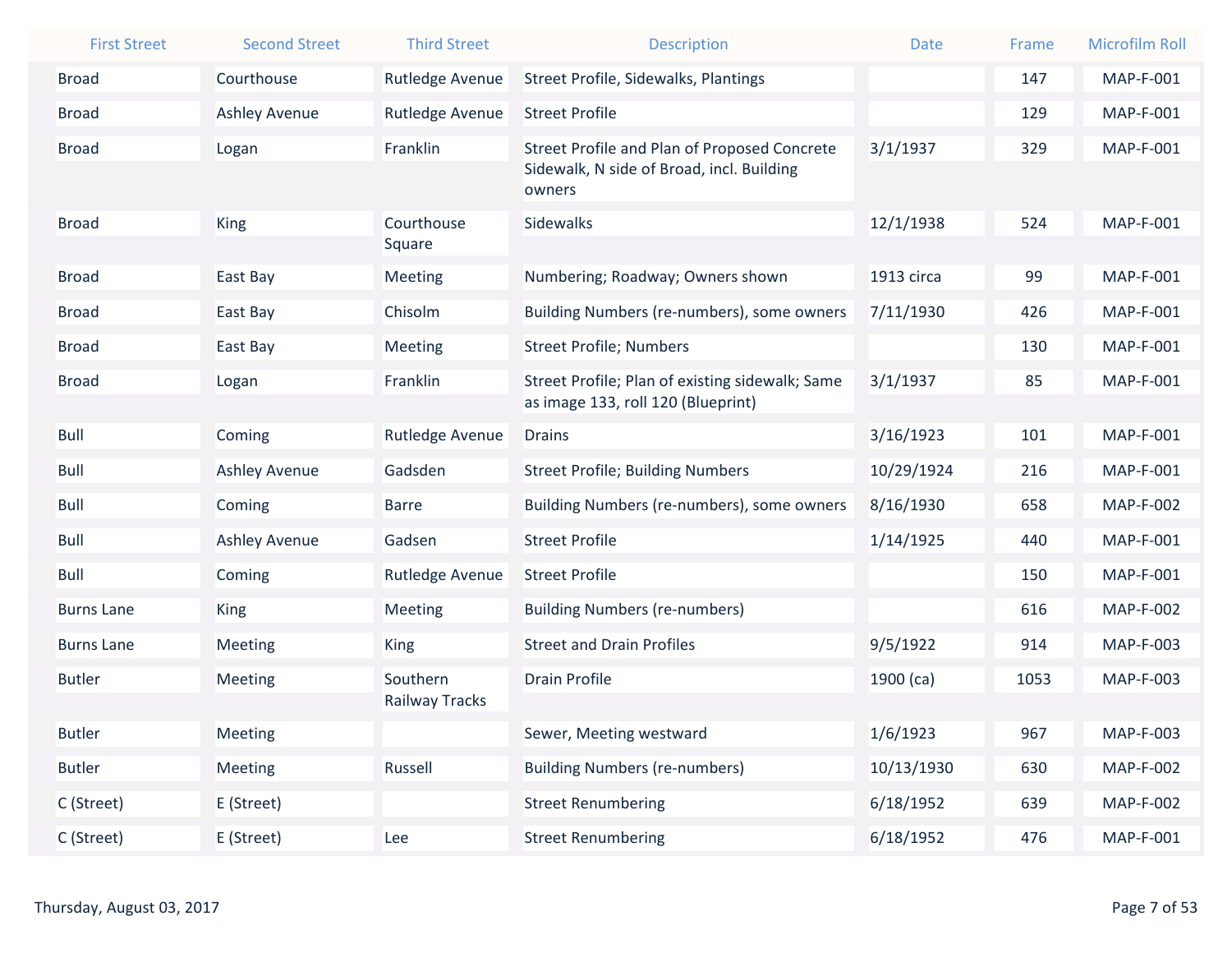| <b>First Street</b> | <b>Second Street</b> | <b>Third Street</b> | <b>Description</b>                                                                 | <b>Date</b> | Frame | <b>Microfilm Roll</b> |
|---------------------|----------------------|---------------------|------------------------------------------------------------------------------------|-------------|-------|-----------------------|
| C (Street)          | E (Street)           |                     | Street, Sewer, and Drain Profiles                                                  | 1/6/1923    | 102   | MAP-F-001             |
| Calhoun             | East Bay             | Washington          | Proposed Street Plan for East Calhoun                                              | 5/18/1922   | 111   | MAP-F-001             |
| Calhoun             | <b>Ashley Avenue</b> |                     | South West Corner; Street Measures                                                 | 9/26/1922   | 112   | MAP-F-001             |
| Calhoun             | Concord              | Lucas               | Tidal Drain; Street Profile: Sewer                                                 |             | 831   | <b>MAP-F-002</b>      |
| Calhoun             | Washington           |                     | <b>Intersection, Street Measures</b>                                               |             | 186   | <b>MAP-F-001</b>      |
| Calhoun             | <b>King</b>          | Rutledge Avenue     | <b>Building Numbers and Street Measures; Some</b><br><b>Owners; Street Profile</b> |             | 141   | MAP-F-001             |
| Calhoun             | Concord              | Meeting             | <b>Building Numbers and Street Measures; Some</b><br>Owners                        | 7/13/1922   | 83    | MAP-F-001             |
| Calhoun             | <b>Ashley River</b>  |                     | <b>Drain Profile</b>                                                               | 11/17/1937  | 926   | <b>MAP-F-003</b>      |
| Calhoun             | Rutledge Avenue      | Lucas               | <b>Building Numbers and Street Measures, Some</b><br><b>Owners; Street Profile</b> |             | 153   | <b>MAP-F-001</b>      |
| Calhoun             | Concord              | Lucas               | <b>Street Numbers</b>                                                              | 8/19/1930   | 452   | MAP-F-001             |
| Calhoun             | Pitt                 | Cooper River        | <b>Drain Profile</b>                                                               | 3/2/1938    | 929   | MAP-F-003             |
| Calhoun             | Meeting              | Concord             | <b>Building Numbers and Street Measures, Some</b><br><b>Owners; Street Profile</b> |             | 189   | MAP-F-001             |
| Calhoun             | Lucas                | Marsh               | <b>Street Profile</b>                                                              | 12/19/1941  | 8     | <b>MAP-F-001</b>      |
| Calhoun             | East Bay             |                     | Southwest corner with ownerships and                                               | ca. 1950    | 846   | <b>MAP-F-002</b>      |
|                     |                      |                     | installations                                                                      |             |       |                       |
| Cannon              | Chinquapin           | First               | Profile                                                                            | 8/26/1952   | 321   | MAP-F-001             |
| Cannon              | <b>King</b>          | Chinquapin          | <b>Street Numbers</b>                                                              | 9/8/1930    | 434   | <b>MAP-F-001</b>      |
| Cannon              | <b>Ashley Avenue</b> | Chinquapin          | <b>Building Numbers and Street Measures, Some</b><br>Owners                        | 5/1/1916    | 176   | MAP-F-001             |
| Carolina            | Rutledge Avenue      | King                | <b>Building Numbers (re-numbers)</b>                                               | 3/7/1923    | 557   | MAP-F-001             |
| Carolina            | Rutledge Avenue      | Saint Philip        | Drain Profile; Numbers; House Connections                                          |             | 1052  | MAP-F-003             |
| Carolina            | <b>King</b>          | Rutledge Avenue     | <b>Street Profile</b>                                                              | 9/9/1922    | 52    | MAP-F-001             |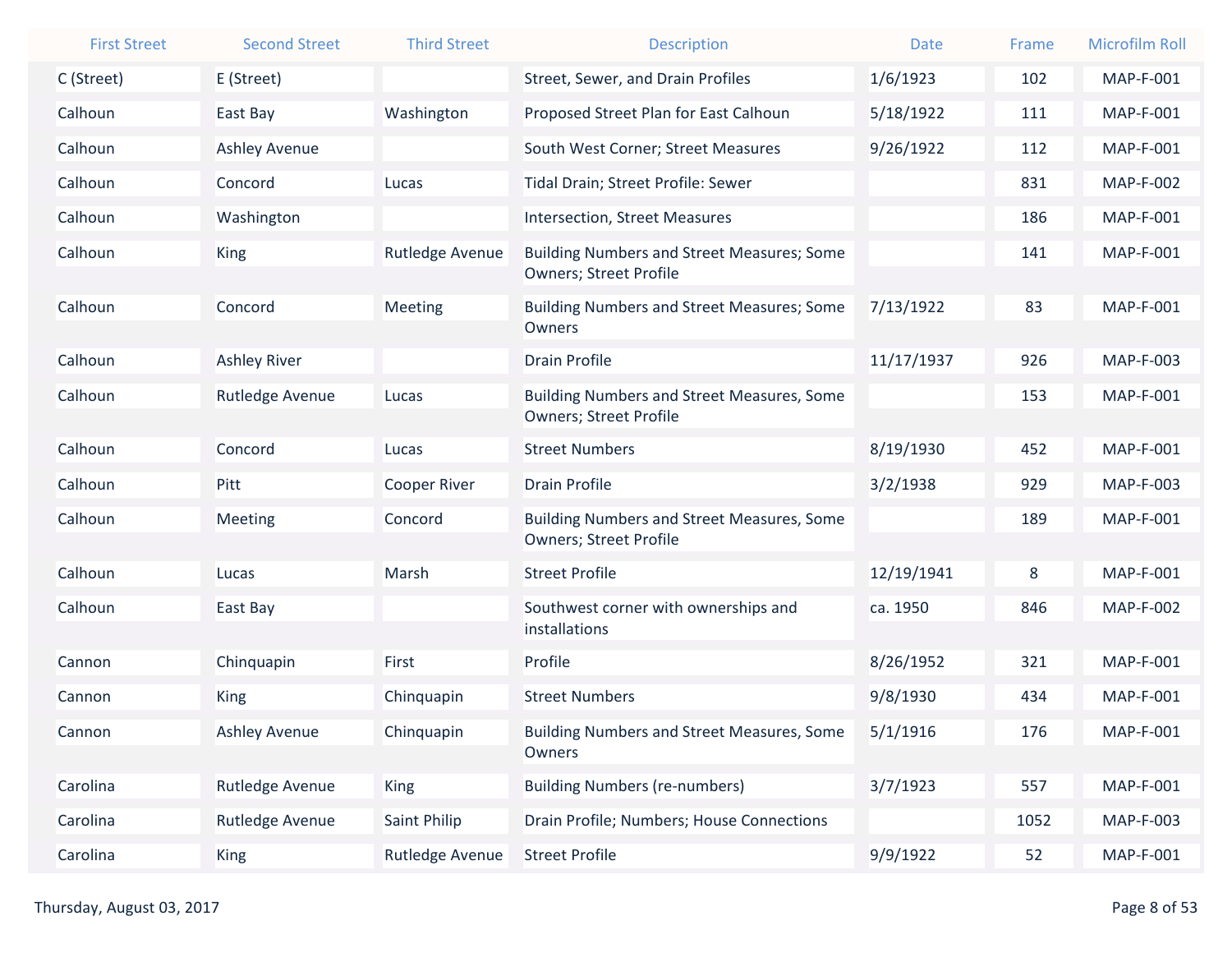| <b>First Street</b> | <b>Second Street</b> | <b>Third Street</b> | <b>Description</b>                                             | <b>Date</b>            | Frame | <b>Microfilm Roll</b> |
|---------------------|----------------------|---------------------|----------------------------------------------------------------|------------------------|-------|-----------------------|
| Carolina            | Rutledge Avenue      | King                | <b>Building Numbers and Street Measures; Street</b><br>Profile |                        | 590   | <b>MAP-F-002</b>      |
| Cedar               | Meeting              | America             | Sewer                                                          | 1/6/1923;<br>2/27/1923 | 905   | MAP-F-003             |
| Cedar               | Meeting              | Bay                 | <b>Building Numbers, some owners</b>                           | 10/7/1930              | 609   | <b>MAP-F-002</b>      |
| Center              | Hanover              | America             | Street Profile, Sewer                                          | 2/19/1948              | 422   | MAP-F-001             |
| Center              | Meeting              | America             | Sewers                                                         | 1/6/1923;<br>2/17/1923 | 251   | MAP-F-001             |
| Center              | Bay                  | Meeting             | <b>Street Numbering</b>                                        | 10/9/1930              | 431   | MAP-F-001             |
| Chalmers            | Meeting              | <b>State</b>        | <b>Street Numbering</b>                                        | 7/17/1930              | 645   | <b>MAP-F-002</b>      |
| Chapel              | Elizabeth            | Washington          | <b>Street Numbering</b>                                        | 8/29/1930              | 637   | <b>MAP-F-002</b>      |
| Chapel              | Elizabeth            | Washington          | <b>Street and Drain Profiles</b>                               | 2/25/1948              | 906   | <b>MAP-F-003</b>      |
| Chapel              | Elizabeth            | Bay                 | <b>Street and Drain Profiles</b>                               | 7/1922                 | 265   | MAP-F-001             |
| Charles             | <b>Beaufain</b>      | Queen               | <b>Building Numbers and Street Measures; Some</b><br>Owners    |                        | 124   | MAP-F-001             |
| Charles             | <b>Beaufain</b>      | Queen               | <b>Drains</b>                                                  | 7/28/1922              | 907   | <b>MAP-F-003</b>      |
| Charlotte           | Alexander            | <b>Cooper River</b> | Profile, Drains                                                | 9/5/1922;              | 924   | MAP-F-003             |
|                     |                      |                     |                                                                | 7/28/1926              |       |                       |
| Charlotte           | Meeting              | <b>Cooper River</b> | <b>Street Numbers</b>                                          | 9/2/1930               | 423   | MAP-F-001             |
| Charlotte           | Alexander            | Washington          | <b>Building Numbers and Street Measures</b>                    |                        | 127   | MAP-F-001             |
| Charlotte           | Washington           | Cooper River        | <b>Street Measures</b>                                         |                        | 106   | MAP-F-001             |
| Charlotte           | Washington           | Cooper River        | <b>Street Profile</b>                                          | 8/13/1929              | 844   | <b>MAP-F-002</b>      |
| Charlotte           | Washington           | Concord             | <b>Street Profile; Some Owners</b>                             | 6/13/1929              | 121   | MAP-F-001             |
| Charlotte           | Washington           | Concord             | <b>Street Profile; Some Owners</b>                             | 6/13/1929              | 118   | MAP-F-001             |
| Chestnut            | Congress             | Huger               | <b>Street and Sewer Profiles</b>                               | 12/7/1922              | 930   | MAP-F-003             |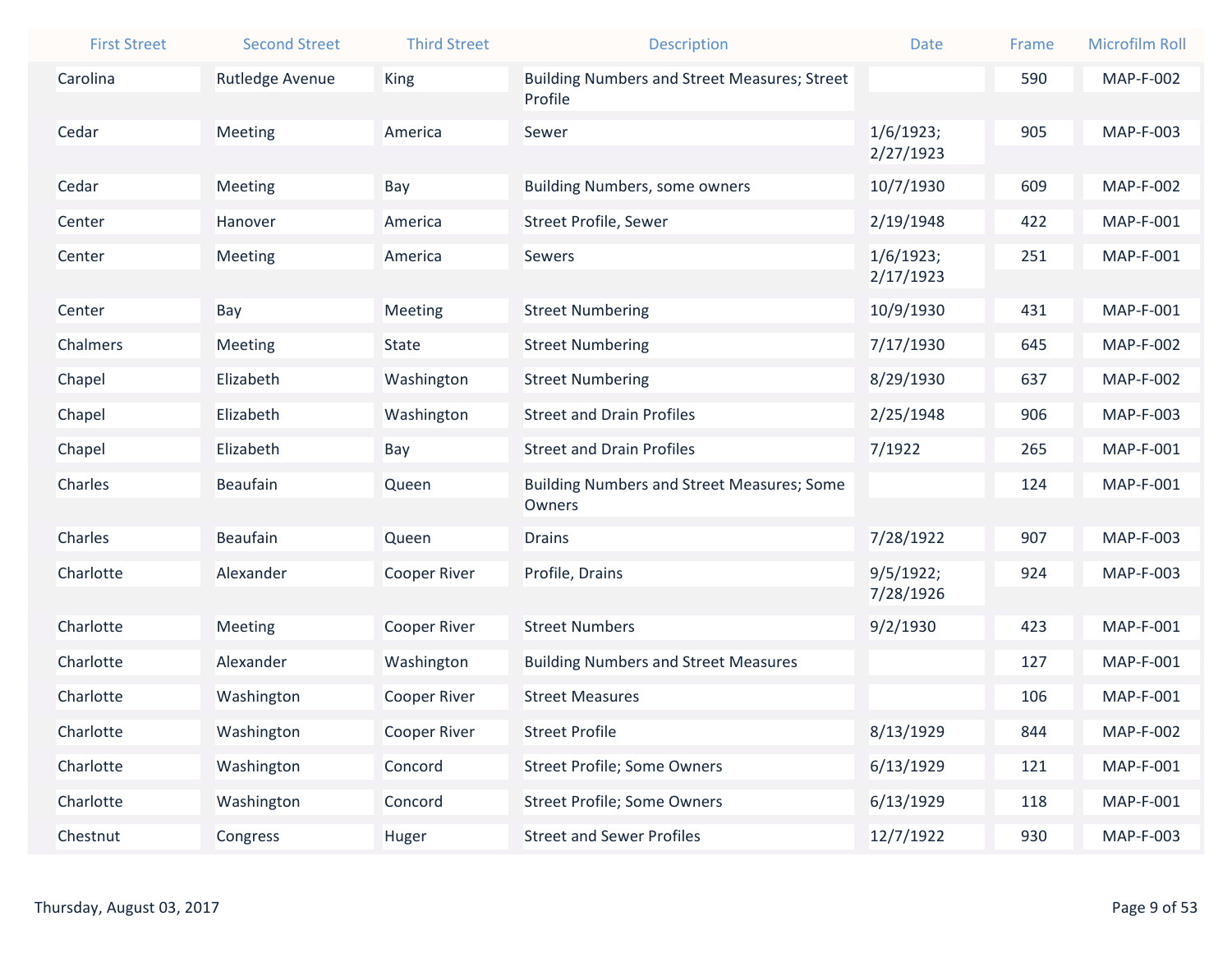| <b>First Street</b> | <b>Second Street</b> | <b>Third Street</b>   | <b>Description</b>                                                                 | <b>Date</b>              | Frame | <b>Microfilm Roll</b> |
|---------------------|----------------------|-----------------------|------------------------------------------------------------------------------------|--------------------------|-------|-----------------------|
| Chestnut            | Spring               | Creek                 | <b>Drain Profile</b>                                                               |                          | 84    | <b>MAP-F-001</b>      |
| Chestnut            | Spring               | Allway                | <b>Street and Drain Profiles</b>                                                   | 3/25/1925                | 912   | MAP-F-003             |
| Chinquapin          | Spring               | <b>Bee</b>            | <b>Building Numbers (re-numbers)</b>                                               | 9/19/1930                | 496   | <b>MAP-F-001</b>      |
| Chinquapin          | <b>Bee</b>           | Cannon                | Drains; Sewer                                                                      | 2/17/1948                | 953   | <b>MAP-F-003</b>      |
| Chisolm             | <b>Broad</b>         | <b>Tradd</b>          | <b>Street and Sewer Profiles</b>                                                   | 7/9/1923                 | 910   | <b>MAP-F-003</b>      |
| Chisolm             | Tradd                | <b>Broad</b>          | <b>Building Numbers, some owners</b>                                               | 7/15/1930                | 500   | <b>MAP-F-001</b>      |
| Chisolm             | Tradd                | <b>Broad</b>          | <b>Street Measures; Some Owners</b>                                                | 9/21/1937                | 119   | <b>MAP-F-001</b>      |
| Church              | South Battery        | Pinckney              | <b>Street Numbering</b>                                                            | 7/10/1930                | 654   | <b>MAP-F-002</b>      |
| Church              | <b>Broad</b>         | Pinckney              | <b>Building Numbers and Street Measures; Some</b><br><b>Owners; Street Profile</b> |                          | 109   | <b>MAP-F-001</b>      |
| Church              | <b>Broad</b>         | Queen                 | <b>Street Profile</b>                                                              |                          | 105   | <b>MAP-F-001</b>      |
| Clemson             | Peachtree            | Sans Souci            | <b>Building Numbers and Street Measures, Some</b><br>Owners                        | 3/11/1937                | 224   | <b>MAP-F-001</b>      |
| Clemson             | <b>Sans Souci</b>    | <b>Mount Pleasant</b> | <b>Drain and Sewer</b>                                                             | 12/14/1939               | 318   | <b>MAP-F-001</b>      |
| Clemson             | Sans Souci           | Devereaux             | <b>Drain and Sewer</b>                                                             | 12/18/1936;<br>1/26/1942 | 909   | <b>MAP-F-003</b>      |
| Clemson             | Peachtree            | <b>Mount Pleasant</b> | <b>Building Numbers and Street Measures, Some</b><br>Owners                        |                          | 531   | <b>MAP-F-001</b>      |
| Cleveland           | <b>King</b>          | Rutledge Avenue       | <b>Building Numbers (re-numbers)</b>                                               | 8/12/1930                | 614   | <b>MAP-F-002</b>      |
| Cleveland           | <b>King</b>          | Rutledge Avenue       | <b>Street and Sewer Profiles</b>                                                   | 12/15/1922               | 913   | <b>MAP-F-003</b>      |
| Clifford            | Archdale             | <b>King</b>           | <b>Building Numbers (re-numbers)</b>                                               | 8/8/1930                 | 624   | <b>MAP-F-002</b>      |
| Clifford            | Archdale             | <b>King</b>           | <b>Street Numbering</b>                                                            | 8/7/1930                 | 433   | MAP-F-001             |
| College             | George               | Calhoun               | <b>Drains</b>                                                                      | 12/18/1923               | 908   | MAP-F-003             |
| College             | George               | Calhoun               | <b>Building Numbers and Street Measures, Some</b><br>Owners                        |                          | 146   | MAP-F-001             |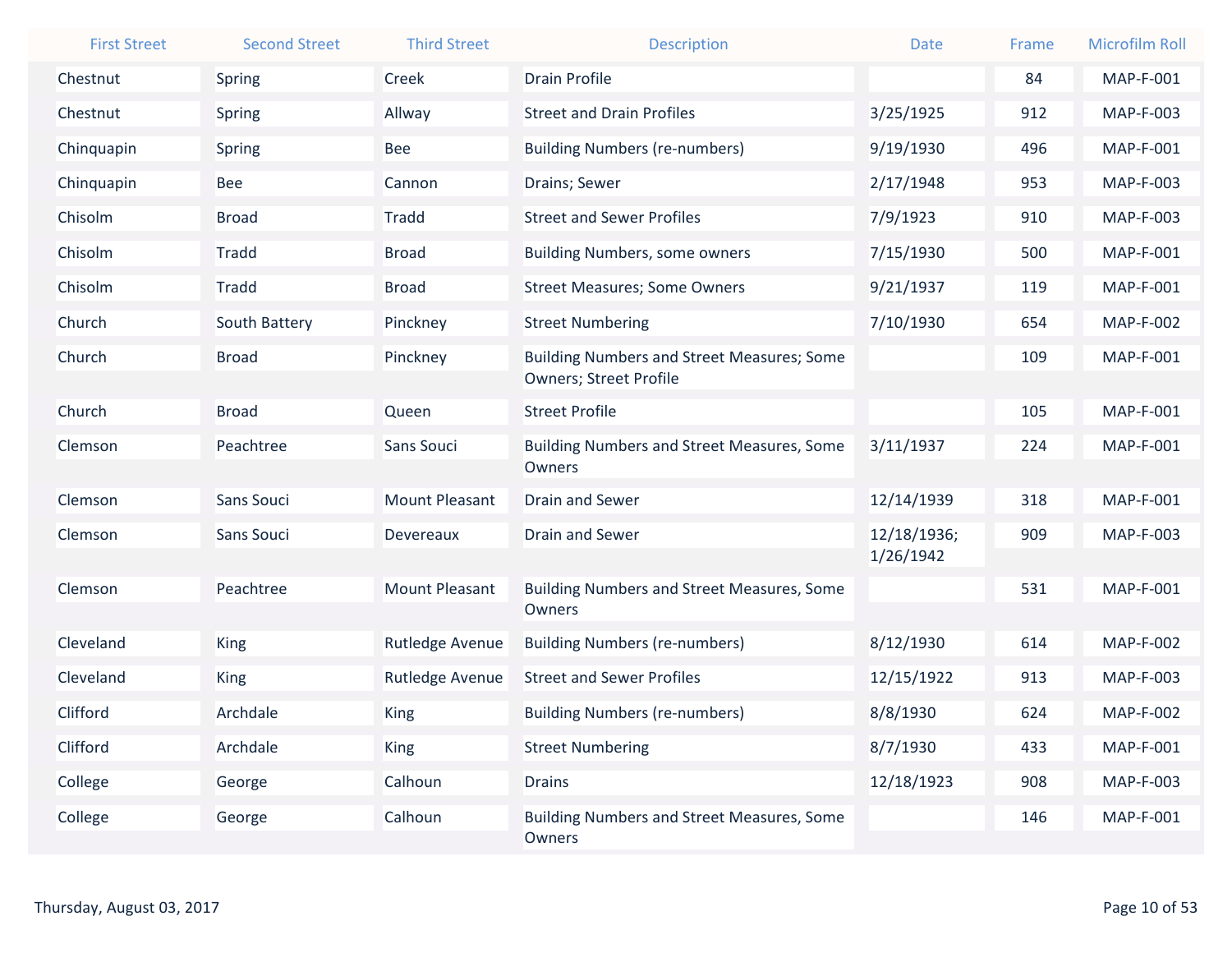| <b>First Street</b>       | <b>Second Street</b> | <b>Third Street</b> | <b>Description</b>                                          | <b>Date</b> | Frame | <b>Microfilm Roll</b> |
|---------------------------|----------------------|---------------------|-------------------------------------------------------------|-------------|-------|-----------------------|
| Colonial                  | <b>Broad</b>         | <b>Tradd</b>        | Street, Sewer, and Drain Profiles                           | 9/5/1922;   | 931   | <b>MAP-F-003</b>      |
|                           |                      |                     |                                                             | 2/12/1948   |       |                       |
| Colonial                  | <b>Broad</b>         | <b>Tradd</b>        | <b>Street and Drain Profiles</b>                            | 9/5/1922    | 904   | <b>MAP-F-003</b>      |
| Colonial                  | <b>Tradd</b>         | <b>Broad</b>        | <b>Street Numbering</b>                                     | 7/12/1930   | 470   | MAP-F-001             |
| Colonial                  | Tradd                | <b>Broad</b>        | <b>Building Numbers and Street Measures</b>                 |             | 154   | <b>MAP-F-001</b>      |
| Colonial                  | Tradd                | <b>Broad</b>        | <b>East Gutter</b>                                          |             | 14    | MAP-F-001             |
| Columbus                  | King                 | Bay                 | <b>Street and Drain Profiles</b>                            | 8/10/1922   | 923   | <b>MAP-F-003</b>      |
| Columbus                  | Bay                  | Immigration         | <b>Street Profile</b>                                       | 4/7/1930    | 934   | MAP-F-003             |
| Columbus                  | King                 | <b>Cooper River</b> | <b>Street Numbering</b>                                     | 9/4/1930    | 664   | <b>MAP-F-002</b>      |
| Columbus                  | Bay                  | <b>King</b>         | <b>Building Numbers and Street Measures; Some</b>           |             | 89    | MAP-F-001             |
|                           |                      |                     | Owners                                                      |             |       |                       |
| Coming                    | <b>Beaufain</b>      | Race                | <b>Street Renumbering</b>                                   | 8/2/1930    | 69    | MAP-F-001             |
| Coming                    | Sumter               | Race                | <b>Building Numbers and Street Measures</b>                 |             | 221   | MAP-F-001             |
| Coming                    | <b>Beaufain</b>      | Sumter              | <b>Drain and Sewer</b>                                      | 8/29/1922   | 356   | MAP-F-001             |
| Coming                    | Race                 |                     | <b>Street Profile</b>                                       | 10/10/1923  | 177   | MAP-F-001             |
| Coming                    | <b>Beaufain</b>      | Race                | <b>House Numbers</b>                                        | 5/16/1929   | 407   | MAP-F-001             |
| Coming                    | Beaufain             | Sumter              | <b>Building Numbers and Street Measures; Some</b><br>Owners |             | 103   | MAP-F-001             |
| Concord                   | Gaillard             | Market              | <b>Street Profile</b>                                       | 8/3/1927    | 53    | <b>MAP-F-001</b>      |
| Concord                   | Laurens              |                     | <b>Street Profile</b>                                       |             | 142   | MAP-F-001             |
| Concord                   | Carolina Yacht Club  | Charlotte           | <b>Street Numbers</b>                                       | 9/15/1930   | 427   | MAP-F-001             |
| Concord                   | South Commercial     | Charlotte           | <b>Street Numbering</b>                                     | 10/1960     | 656   | <b>MAP-F-002</b>      |
|                           | Wharf                |                     |                                                             |             |       |                       |
| <b>Confederate Circle</b> | Locke Lane           |                     | <b>Street Numbers</b>                                       | 12/1964     | 45    | <b>MAP-F-001</b>      |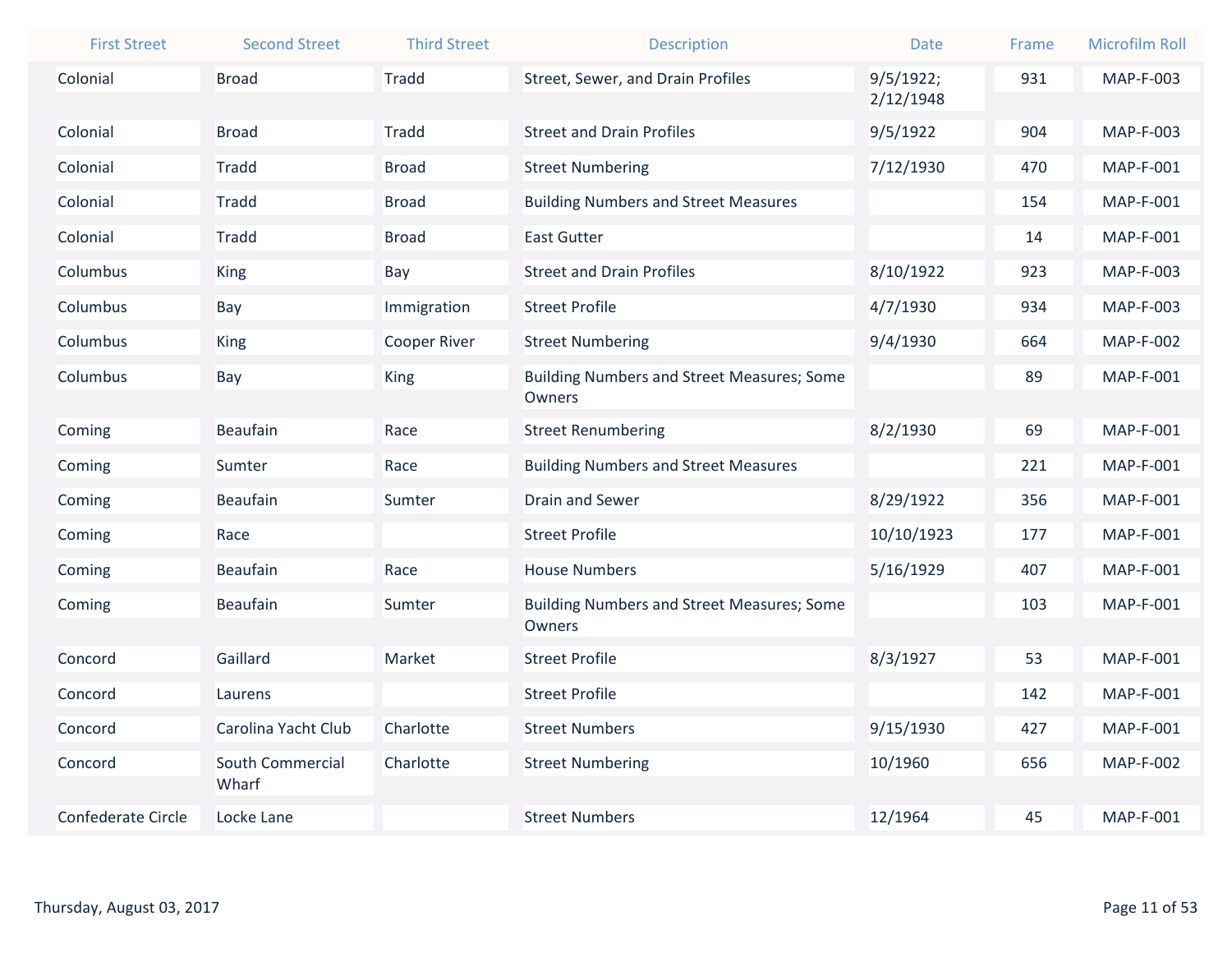| <b>First Street</b> | <b>Second Street</b>  | <b>Third Street</b>                    | Description                                                 | <b>Date</b> | Frame | <b>Microfilm Roll</b> |
|---------------------|-----------------------|----------------------------------------|-------------------------------------------------------------|-------------|-------|-----------------------|
| Congress            | Chestnut              | Southern                               | <b>Street Numbering</b>                                     | 8/14/1930   | 416   | <b>MAP-F-001</b>      |
|                     |                       | Railway Tracks<br><b>Tracks</b>        |                                                             |             |       |                       |
| Congress            | Chestnut              | Southern                               | <b>Building Numbers and Street Measures</b>                 |             | 94    | <b>MAP-F-001</b>      |
|                     |                       | <b>Railway Tracks</b><br><b>Tracks</b> |                                                             |             |       |                       |
| Congress            | <b>Russell Avenue</b> | Chestnut                               | <b>Street and Sewer Profiles</b>                            | 12/2/1922   | 927   | <b>MAP-F-003</b>      |
| Coolblow            | Meeting               |                                        | <b>Sewer and Street Profiles</b>                            | 12/19/1928  | 262   | MAP-F-001             |
| Coolblow            | Bay                   | Meeting                                | <b>Street Numbering</b>                                     | 10/9/1930   | 631   | <b>MAP-F-002</b>      |
| Cooper              | Bay                   | <b>Drake</b>                           | Street Profile (filed under Bay 1050)                       |             | 1050  | <b>MAP-F-003</b>      |
| Cooper              | Meeting               | Bay                                    | <b>Sewer and Drain Profiles</b>                             | 2/15/1922;  | 902   | MAP-F-003             |
|                     |                       |                                        |                                                             | 6/16/1928   |       |                       |
| Cooper              | Bay                   | Southern<br>Railway Tracks             | <b>Street Renumbering</b>                                   |             | 455   | MAP-F-001             |
|                     |                       | <b>Tracks</b>                          |                                                             |             |       |                       |
| Cooper              | <b>Drake</b>          | Bay                                    | <b>Plat and Street Measures</b>                             |             | 113   | MAP-F-001             |
| Cooper              | Bay                   | Meeting                                | <b>Building Numbers and Street Measures</b>                 | 7/1928      | 183   | <b>MAP-F-001</b>      |
| Council             | Murray Boulevard      | Gibbes                                 | <b>Street Numbering</b>                                     | 10/3/1929   | 684   | <b>MAP-F-002</b>      |
| Council             | Murray Boulevard      | <b>Tradd</b>                           | <b>Building Numbers, some owners</b>                        | 10/3/1929   | 625   | <b>MAP-F-002</b>      |
| Council             | <b>Tradd</b>          | Murray                                 | <b>Street and Drain Profiles</b>                            | 9/10/1925   | 933   | MAP-F-003             |
|                     |                       | <b>Boulevard</b>                       |                                                             |             |       |                       |
| Council             | <b>Tradd</b>          | Murray<br><b>Boulevard</b>             | <b>Building Numbers and Street Measures; Some</b><br>Owners |             | 108   | MAP-F-001             |
| Council             | Gibbes                | <b>Tradd</b>                           | <b>Building Numbers, some owners</b>                        |             | 600   | <b>MAP-F-002</b>      |
| Court               | Congress              | Sumter                                 | <b>Street Numbering</b>                                     | 9/29/1930   | 657   | <b>MAP-F-002</b>      |
|                     |                       |                                        |                                                             |             |       |                       |
| Court               | Sumter                | Congress                               | <b>Street Profile</b>                                       | 5/19/1932   | 56    | MAP-F-001             |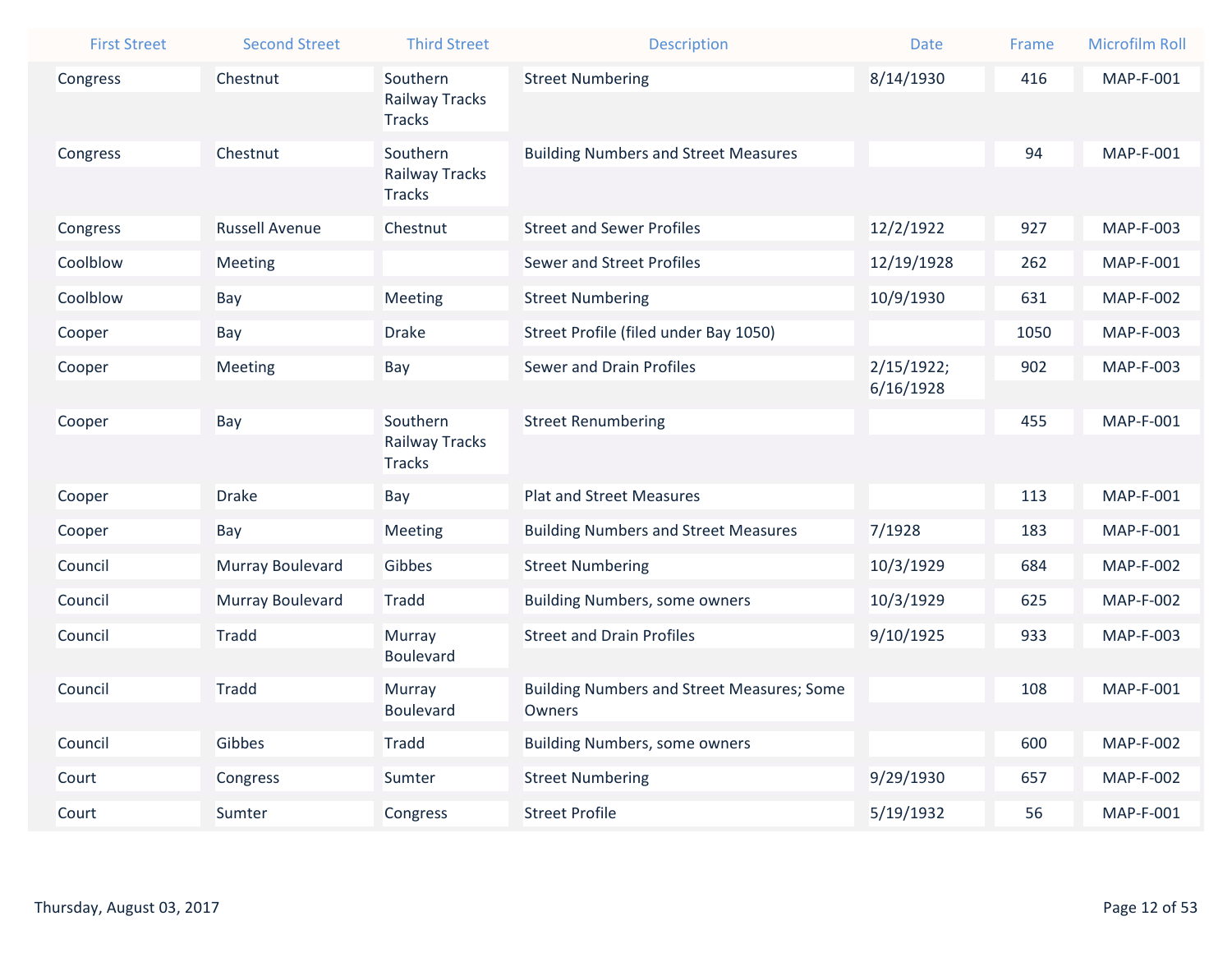| <b>First Street</b>            | <b>Second Street</b>   | <b>Third Street</b>                         | <b>Description</b>                                                                               | Date       | Frame | <b>Microfilm Roll</b> |
|--------------------------------|------------------------|---------------------------------------------|--------------------------------------------------------------------------------------------------|------------|-------|-----------------------|
| <b>Court House Square</b>      | <b>Meeting</b>         | <b>Broad</b>                                | Court House Square Building Numbers and<br><b>Street Measures</b>                                |            | 168   | <b>MAP-F-001</b>      |
| <b>Courtenay Drive</b>         | Calhoun                | Spring                                      | Street Renumbering; Courtenay Drive was<br>formerly called Chinquapin                            | 12/19/1952 | 850   | <b>MAP-F-002</b>      |
| <b>Courtenay Drive</b>         | Calhoun                | Spring                                      | Building Numbers (re-numbers), some<br>owners; Courtenay Drive was formerly called<br>Chinquapin | 6/1959     | 570   | MAP-F-001             |
| <b>Courtenay Drive</b>         | Bee                    |                                             | <b>Street Profile</b>                                                                            |            | 903   | MAP-F-003             |
| <b>Courthouse Square</b>       | <b>Broad</b>           | <b>Meeting</b>                              | <b>Drains</b>                                                                                    | 8/4/1922   | 932   | MAP-F-003             |
| <b>Cromwell Alley</b>          | Franklin               | Smith                                       | <b>Street Renumbering</b>                                                                        | 8/6/1930   | 473   | MAP-F-001             |
| Cumberland                     | Concord                | <b>Meeting</b>                              | Building Numbers (re-numbers), some owners                                                       | 11/30/1943 | 347   | MAP-F-001             |
| Cumberland                     | Concord                | Meeting                                     | <b>Street Renumbering</b>                                                                        | 11/30/1943 | 397   | MAP-F-001             |
| Cumberland                     | Church                 | Concord                                     | <b>Building Numbers and Street Measures, Some</b><br><b>Owners; Street Profile</b>               |            | 217   | MAP-F-001             |
| Cumberland                     | <b>Meeting</b>         | Concord                                     | Building Numbers (re-numbers), some owners                                                       | 11/30/1943 | 605   | <b>MAP-F-002</b>      |
| Cumberland                     | Church                 | Concord                                     | <b>Street Profile</b>                                                                            |            | 842   | <b>MAP-F-002</b>      |
| <b>Cummings Creek</b><br>Drain | <b>Ashley Avenue</b>   | <b>Ashley River</b>                         | <b>Drain Profile</b>                                                                             | 3/9/1951   | 925   | MAP-F-003             |
| Cypress                        | Southern Railway       | Rutledge                                    | <b>Street &amp; Sewer</b>                                                                        | 1/18/1923  | 911   | MAP-F-003             |
|                                | <b>Tracks</b>          |                                             |                                                                                                  |            |       |                       |
| Cypress                        | <b>Rutledge Avenue</b> | <b>King</b>                                 | <b>Building Numbers and Street Measures</b>                                                      | 10/28/1924 | 135   | MAP-F-001             |
| <b>Cypress</b>                 | Rutledge Avenue        | Southern<br>Railway Tracks<br><b>Tracks</b> | <b>Street Renumbering</b>                                                                        | 10/4/1930  | 461   | MAP-F-001             |
| Cypress                        | <b>King</b>            | Rutledge Avenue                             | <b>Street Profile</b>                                                                            | 3/26/1925  | 582   | <b>MAP-F-002</b>      |
| D (Street)                     | E (Street)             |                                             | <b>Building Numbers (re-numbers)</b>                                                             | 9/27/1930  | 508   | MAP-F-001             |
| D (Street)                     | E (Street)             |                                             | <b>Sewer and Street Profiles</b>                                                                 |            | 269   | <b>MAP-F-001</b>      |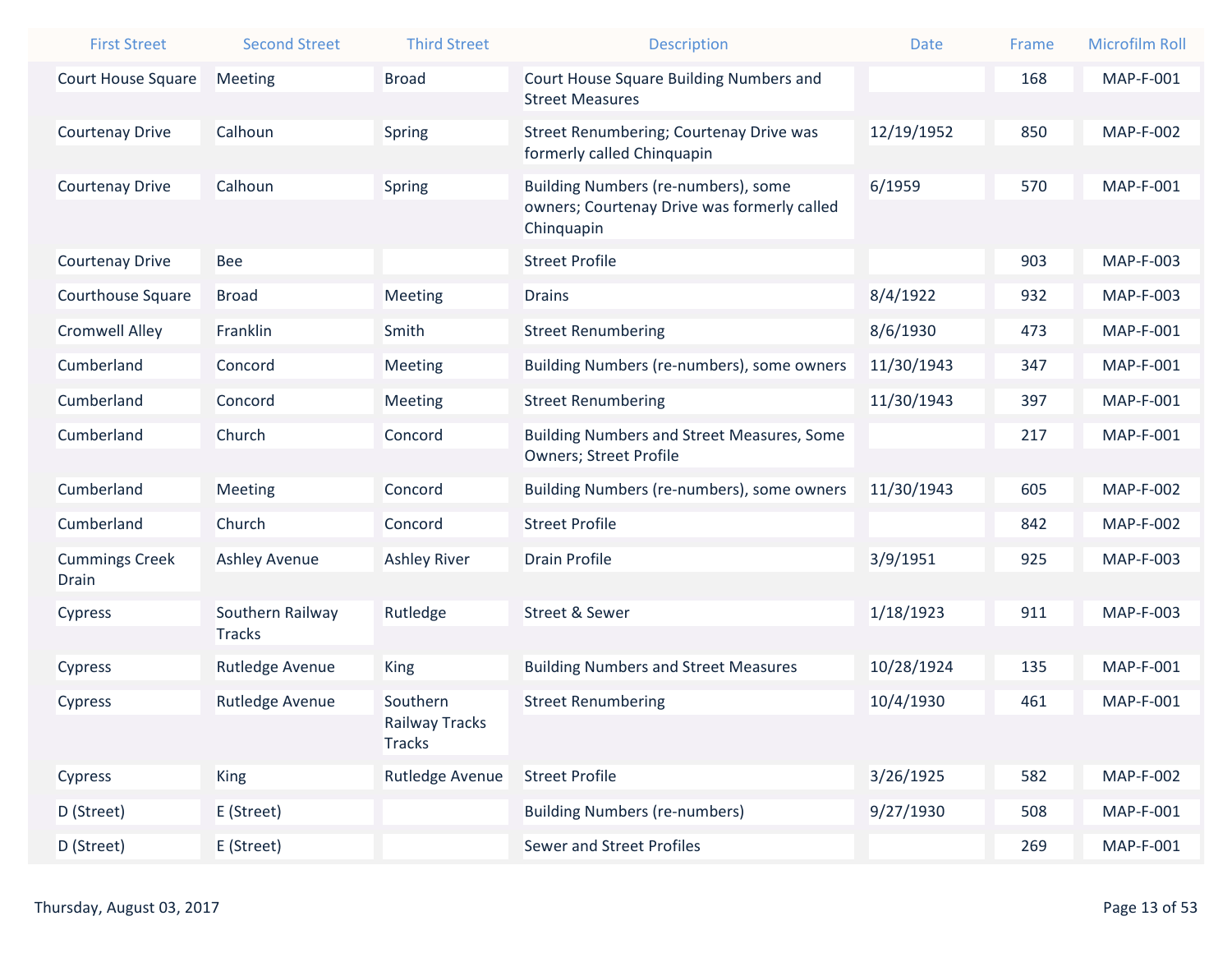| <b>First Street</b>      | <b>Second Street</b>   | <b>Third Street</b>   | <b>Description</b>                                | <b>Date</b> | Frame | <b>Microfilm Roll</b> |
|--------------------------|------------------------|-----------------------|---------------------------------------------------|-------------|-------|-----------------------|
| <b>Darlington Avenue</b> | <b>Mount Pleasant</b>  | <b>Simons</b>         | Building Numbers (re-numbers), some owners        | 11/9/1921   | 580   | <b>MAP-F-002</b>      |
| Darlington Avenue        | Maple                  | <b>Simons</b>         | <b>Street Profile</b>                             | 8/17/1936   | 418   | <b>MAP-F-001</b>      |
| Darlington Avenue        | <b>Mount Pleasant</b>  | <b>Simons</b>         | <b>Street, Drain and Sewer Profiles</b>           | 1/27/1923;  | 887   | MAP-F-003             |
|                          |                        |                       |                                                   | 3/29/1939   |       |                       |
| <b>Darlington Avenue</b> | <b>Simons</b>          | <b>Mount Pleasant</b> | <b>Building Numbers and Street Measures, Some</b> | 11/9/1921   | 326   | <b>MAP-F-001</b>      |
|                          |                        |                       | Owners                                            |             |       |                       |
| Devereaux Avenue         | Peachtree              |                       | Street, Sewer, and Drain Profiles                 | 1/26/1942   | 873   | <b>MAP-F-003</b>      |
| Devereaux Avenue         | Alberta Avenue         | Amelia                | Street, Sewer, and Drain Profiles                 |             | 938   | MAP-F-003             |
| Devereaux Avenue         | Alberta Avenue         | Peachtree             | <b>Street Numbering</b>                           | 7/1/1939    | 646   | <b>MAP-F-002</b>      |
| Devereux Avenue          | Alberta Avenue         | Poplar                | <b>Street, Drain and Sewer Profiles</b>           |             | 889   | <b>MAP-F-003</b>      |
| Devreaux Avenue          | Alberta Avenue         | Poplar                | <b>Street Profile</b>                             | 2/19/1941   | 18    | <b>MAP-F-001</b>      |
| Dewey                    | Huger                  | Moultrie              | <b>Street Numbers</b>                             | 10/1/1930   | 679   | <b>MAP-F-002</b>      |
| Dewey                    | Huger                  | Moultrie              | <b>Sewer and Street Profiles</b>                  | 12/9/1922   | 253   | <b>MAP-F-001</b>      |
| Doran                    | <b>Meeting</b>         | Atlantic              | <b>Building Numbers (re-numbers)</b>              | 10/16/1930  | 626   | <b>MAP-F-002</b>      |
|                          |                        | Coastline<br>Railroad |                                                   |             |       |                       |
| Doughty                  | Rutledge Avenue        | Lucas                 | <b>Building Numbers and Street Measures</b>       |             | 225   | <b>MAP-F-001</b>      |
| Doughty                  | President              |                       | <b>Sewer Profile</b>                              | 7/1/1940    | 868   | <b>MAP-F-003</b>      |
| Doughty                  | Lucas                  | President             | <b>Building Numbers; Street Profile</b>           |             | 86    | <b>MAP-F-001</b>      |
| Doughty                  | <b>Courtenay Drive</b> | Rutledge Avenue       | Building Numbers (re-numbers), some owners        |             | 627   | <b>MAP-F-002</b>      |
| Doughty                  | Rutledge Avenue        | President             | <b>Street and Drain Profiles</b>                  | 8/28/1922   | 869   | <b>MAP-F-003</b>      |
| <b>Drake</b>             | Columbus               | Amherst               | <b>Drains</b>                                     | 3/10/1927   | 874   | MAP-F-003             |
| <b>Drake</b>             | Amherst                | Columbus              | <b>Building Numbers and Street Measures</b>       |             | 145   | <b>MAP-F-001</b>      |
| <b>Drake</b>             | <b>Blake</b>           | Cooper                | Street Profile (filed under Bay 1050)             |             | 1050  | MAP-F-003             |
| <b>Drake</b>             | Cooper                 | Heyward               | <b>Street Numbers</b>                             | 1930        | 454   | MAP-F-001             |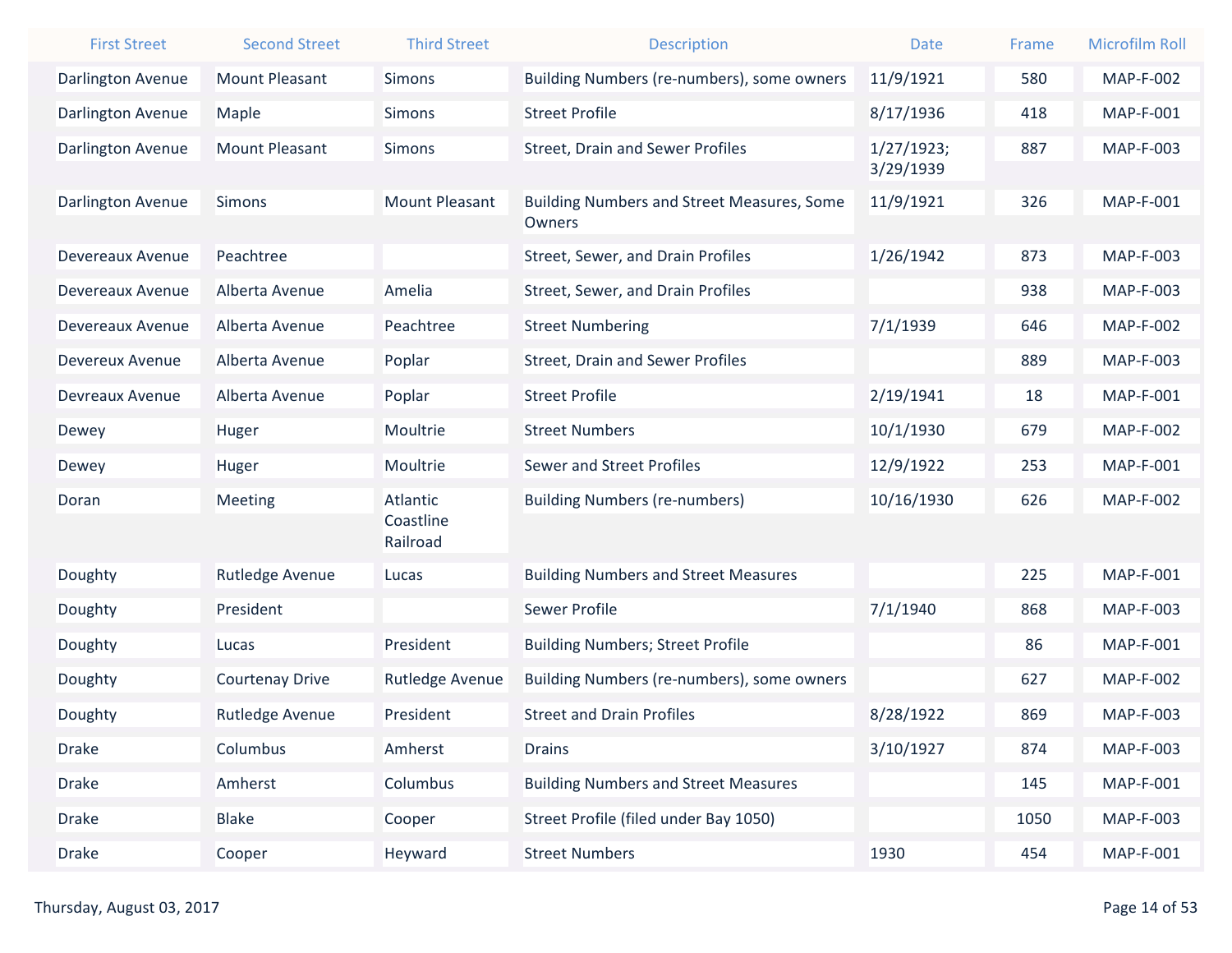| <b>First Street</b>           | <b>Second Street</b> | <b>Third Street</b>        | <b>Description</b>                                                         | <b>Date</b>               | Frame | <b>Microfilm Roll</b> |
|-------------------------------|----------------------|----------------------------|----------------------------------------------------------------------------|---------------------------|-------|-----------------------|
| Duncan                        | Coming               | Pitt                       | <b>Building Numbers (re-numbers)</b>                                       | 7/2/1930                  | 497   | <b>MAP-F-001</b>      |
| Duncan                        | Coming               | Pitt                       | <b>Drains</b>                                                              | 3/15/1926                 | 888   | MAP-F-003             |
| Duncan                        | Coming               | Pitt                       | <b>Building Numbers and Street Measures</b>                                |                           | 139   | <b>MAP-F-001</b>      |
| Dunneman Avenue               | <b>Fifth Avenue</b>  | <b>Eleventh Avenue</b>     | Roadway                                                                    |                           | 160   | MAP-F-001             |
| Dunneman Avenue               | <b>Fifth Avenue</b>  | <b>Twelfth Avenue</b>      | <b>Drain and Sewer Profiles</b>                                            | 3/30/1920                 | 890   | MAP-F-003             |
| Dunneman Avenue               | <b>Fifth Avenue</b>  | <b>Twelfth Avenue</b>      | <b>Street Numbering</b>                                                    | 10/10/1930                | 456   | <b>MAP-F-001</b>      |
| E (Street)                    | Meeting              | C (Street)                 | <b>Street and Sewer Profiles</b>                                           | 12/27/1922                | 272   | MAP-F-001             |
| E (Street)                    | C (Street)           | Meeting                    | Roadway Profile                                                            |                           | 31    | MAP-F-001             |
| E (Street)                    | Meeting              | D (Street)                 | <b>Street Profile</b>                                                      | 5/10/1932                 | 9     | MAP-F-001             |
| E (Street) (to) I<br>(Street) | <b>King</b>          | Meeting                    | <b>Street and Drain Profiles</b>                                           | 6/12/1928                 | 274   | MAP-F-001             |
| <b>East Battery</b>           | South Bay            | Murray<br><b>Boulevard</b> | Roadway                                                                    | 7/23/1925                 | 196   | MAP-F-001             |
| <b>East Battery</b>           | South Battery        | Murray<br><b>Boulevard</b> | Roadway                                                                    |                           | 218   | MAP-F-001             |
| East Bay                      | Calhoun              | Chapel                     | <b>Street Profile</b>                                                      |                           | 352   | MAP-F-001             |
| East Bay                      | Calhoun              | Cooper                     | <b>Building Numbers, some owners</b>                                       | 12/10/1948                | 655   | <b>MAP-F-002</b>      |
| East Bay                      | South Battery        | Calhoun                    | Building Numbers (re-numbers), some<br>owners. Same as image 501, roll 120 | 9/22/1930                 | 408   | MAP-F-001             |
| East Bay                      | Columbus             | Chapel                     | <b>Street Profile</b>                                                      | 4/28/1938                 | 97    | MAP-F-001             |
| East Bay                      | Charlotte            | Chapel                     | <b>Sewer Extension</b>                                                     | 7/7/1951                  | 877   | <b>MAP-F-003</b>      |
| East Bay                      | Calhoun              | Cooper                     | <b>Building Numbers</b>                                                    |                           | 51    | MAP-F-001             |
| East Bay                      | Calhoun              | <b>East Battery</b>        | Street Profile, Drain & Proposed Drain                                     | 10/11/1924;<br>10/24/1924 | 891   | MAP-F-003             |
| East Bay                      | <b>Broad</b>         | <b>East Battery</b>        | Street Profile; Lot Widths; and Street Numbers                             |                           | 123   | MAP-F-001             |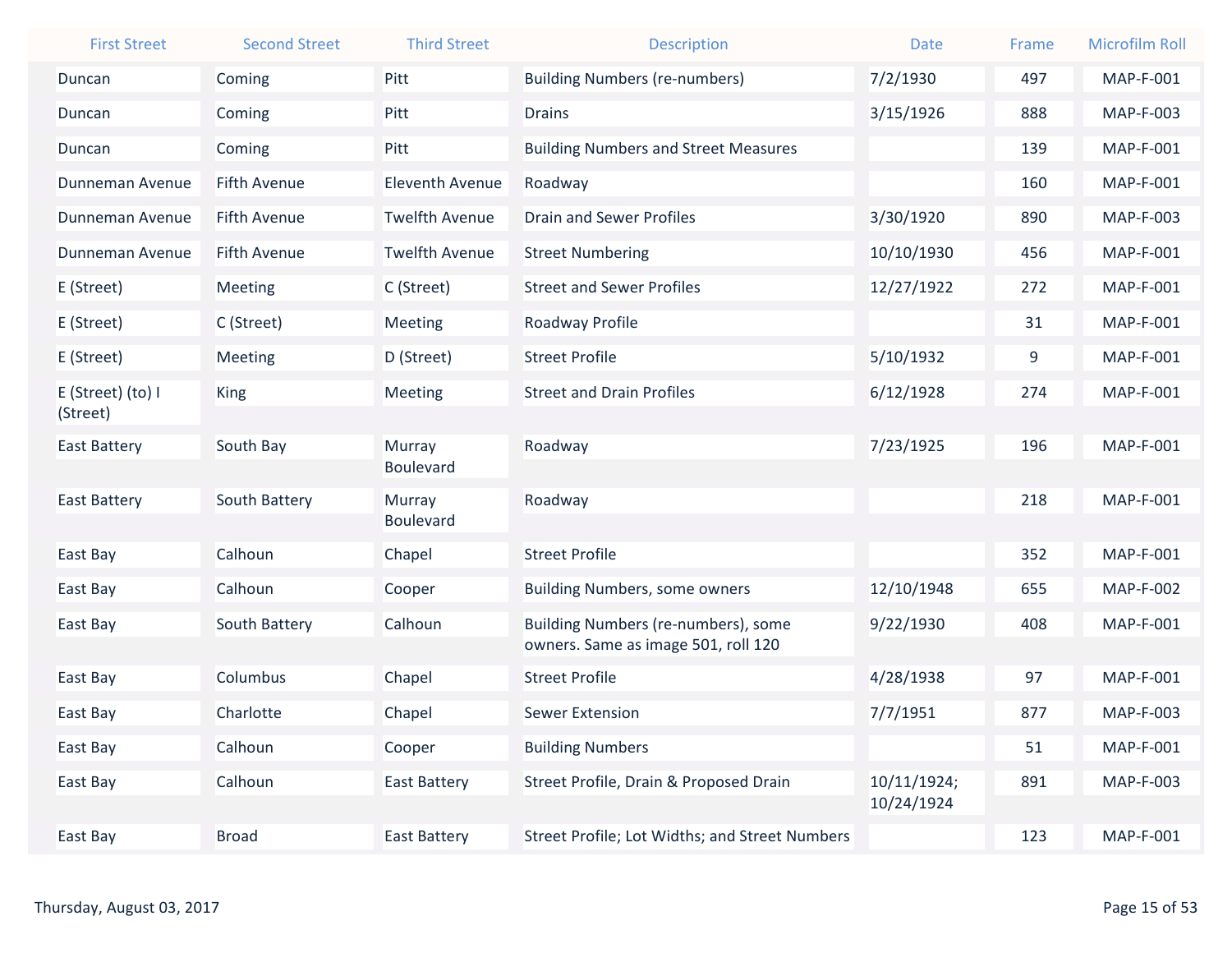| <b>First Street</b>    | <b>Second Street</b> | <b>Third Street</b>   | <b>Description</b>                      | <b>Date</b> | Frame | <b>Microfilm Roll</b> |
|------------------------|----------------------|-----------------------|-----------------------------------------|-------------|-------|-----------------------|
| East Bay               | South Battery        | Calhoun               | Building Numbers (re-numbers), some     | 9/22/1930   | 501   | <b>MAP-F-001</b>      |
|                        |                      |                       | owners. Same as image 408, roll 120     |             |       |                       |
| <b>East Hampstead</b>  | Columbus             | South<br>Hampstead    | Roadway Profile                         |             | 190   | <b>MAP-F-001</b>      |
| East Hampstead         | South Hampstead      | North                 | <b>Street Numbering</b>                 | 9/29/1930   | 546   | <b>MAP-F-001</b>      |
|                        |                      | Hampstead             |                                         |             |       |                       |
| East Hampstead         | North Hampstead      | South<br>Hampstead    | <b>Street and Drain Profiles</b>        | 3/30/1925   | 1012  | MAP-F-003             |
| Ehrhardt               | Doughty              | Bee                   | <b>Street Numbering; Owners</b>         | 7/1958      | 521   | <b>MAP-F-001</b>      |
| <b>Eighth Avenue</b>   | Grove                | Saint Margaret        | Roadway Profile                         | 5/7/1943    | 182   | <b>MAP-F-001</b>      |
| Eighth Avenue          | Grove                | Dunneman              | <b>Street and Sewer Profiles</b>        | 1/30/1923   | 882   | MAP-F-003             |
|                        |                      | Avenue                |                                         |             |       |                       |
| <b>Eleventh Avenue</b> | Grove                | Dunnemann<br>Avenue   | <b>Street and Sewer Profiles</b>        | 4/26/1923   | 885   | MAP-F-003             |
| Eliza Lucas Hall       | Navy Yard            |                       | <b>Sewer Profile</b>                    | 3/9/1935    | 884   | MAP-F-003             |
| Elizabeth              | Calhoun              | Mary                  | <b>Street Numbering</b>                 | 7/2/1930    | 541   | <b>MAP-F-001</b>      |
| Elizabeth              | Calhoun              | Mary                  | Roadway Profile                         |             | 181   | <b>MAP-F-001</b>      |
| Elizabeth              | Mary                 | Calhoun               | <b>Street and Drain Profiles</b>        | 8/16/1922   | 883   | MAP-F-003             |
| Elliott                | Church               | East Bay              | <b>Street Numbering</b>                 | 7/1/1930    | 544   | <b>MAP-F-001</b>      |
| Elliott                | Church               | East Bay              | Roadway Profile                         |             | 122   | <b>MAP-F-001</b>      |
| Elliott                | Church               | East Bay              | <b>Street and Drain Profiles</b>        | 4/20/1926   | 886   | MAP-F-003             |
| Elmwood Avenue         | Sumter               | Moultrie              | Roadway Profile                         |             | 115   | MAP-F-001             |
| Elmwood Avenue         | Congress             | Moultrie              | <b>Street, Drain and Sewer Profiles</b> | 12/7/1922   | 34    | MAP-F-001             |
| Elmwood Avenue         | Congress             | Moultrie              | <b>Street Numbering</b>                 | 9/30/1930   | 613   | <b>MAP-F-002</b>      |
| <b>Enston Avenue</b>   | Simons               |                       | <b>Street and Sewer Profiles</b>        | 1/16/1923   | 880   | MAP-F-003             |
| <b>Enston Avenue</b>   | San Souci            | <b>Mount Pleasant</b> | <b>Street and Sewer Profiles</b>        | 1/26/1923   | 881   | MAP-F-003             |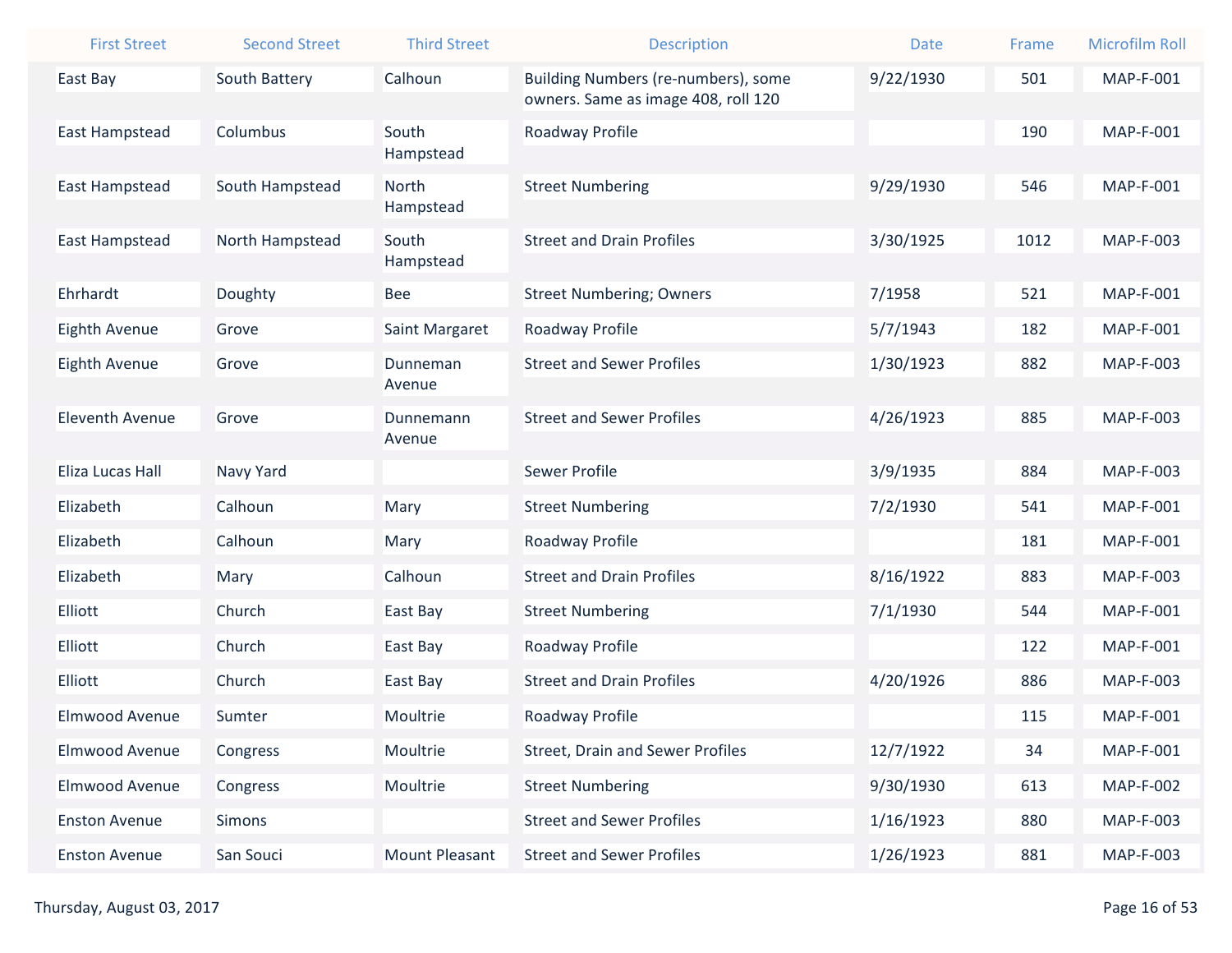| <b>First Street</b>  | <b>Second Street</b> | <b>Third Street</b>   | <b>Description</b>                                       | <b>Date</b>             | Frame | <b>Microfilm Roll</b> |
|----------------------|----------------------|-----------------------|----------------------------------------------------------|-------------------------|-------|-----------------------|
| <b>Enston Avenue</b> | Sheppard             | <b>Mount Pleasant</b> | Street Numbering; Enston Avenue formerly<br>called Tracy | 8/22/1930               | 328   | MAP-F-001             |
| Exchange             | East Bay             | Concord               | <b>Street Profile</b>                                    |                         | 872   | MAP-F-003             |
| F (Street)           | I (Street)           |                       | <b>Street Numbering</b>                                  | 1930                    | 435   | MAP-F-001             |
| F (Street)           | I (Street)           |                       | <b>Street Profile</b>                                    |                         | 1042  | MAP-F-003             |
| F (Street)           | Congress (southward) |                       | Street, Sewer, and Drain Profiles                        | 3/19/1928               | 1019  | <b>MAP-F-003</b>      |
| Felix                | Cannon               | <b>Morris</b>         | <b>Street Numbering</b>                                  | 7/1/1930                | 555   | MAP-F-001             |
| Felix                | Morris               | Cannon                | <b>Street and Drain Profiles</b>                         | 2/10/1927               | 1025  | MAP-F-003             |
| Felix                | Morris               | Cannon                | Roadway Profile                                          |                         | 132   | MAP-F-001             |
| <b>Fifth Avenue</b>  | Dunnemann Avenue     | <b>Ashley Marsh</b>   | <b>Street and Drain Profiles</b>                         |                         | 879   | MAP-F-003             |
| <b>Fifth Avenue</b>  | Grove                | Dunneman<br>Avenue    | <b>Street and Sewer Profiles</b>                         | 1/30/1923;<br>4/24/1923 | 1018  | MAP-F-003             |
| Fishburne            | King                 | <b>Ashley River</b>   | <b>Street and Drain Profiles</b>                         | 9/6/1922;<br>12/15/1925 | 1027  | <b>MAP-F-003</b>      |
| Fishburne            | King                 | President             | <b>Street Numbering</b>                                  | 1/22/1921               | 638   | <b>MAP-F-002</b>      |
| Fishburne            | Westend              |                       | <b>Drain Profile</b>                                     | 3/6/1952                | 1041  | <b>MAP-F-003</b>      |
| Fishburne            | President            | Rutledge Avenue       | Roadway Profile                                          |                         | 201   | MAP-F-001             |
| Fishburne            | Rutledge Avenue      | <b>King</b>           | <b>Street Profile</b>                                    | 3/6/1923                | 1045  | MAP-F-003             |
| Fishburne            | Rutledge Avenue      | <b>King</b>           | Drain Profile; Manholes; House Connections               |                         | 1052  | MAP-F-003             |
| Fishburne            | <b>King</b>          | President             | <b>Street Numbering</b>                                  | 1/22/1921               | 615   | <b>MAP-F-002</b>      |
| Flood                | Allway               | Line                  | Sewer and Drain Profiles                                 | 4/22/1927               | 1026  | MAP-F-003             |
| Flood                | Allway               | Line                  | <b>Street Numbering</b>                                  | 9/23/1930               | 562   | MAP-F-001             |
| Fourth Street        | Calhoun              | <b>Ashley River</b>   | Roadway Profile                                          |                         | 545   | MAP-F-001             |
| Francis              | King                 | Rutledge Avenue       | <b>Street Renumbering</b>                                | 1930                    | 155   | MAP-F-001             |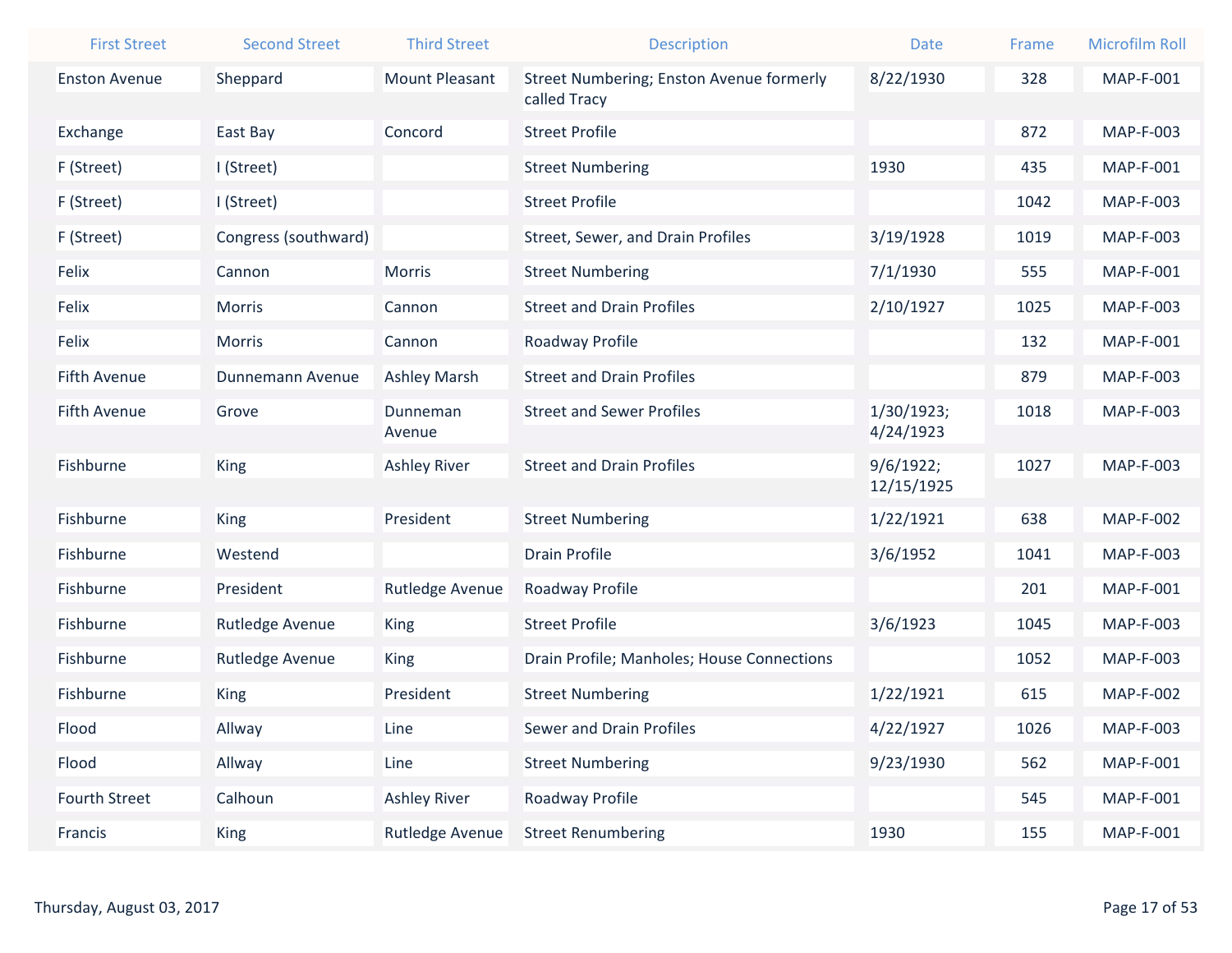| <b>First Street</b> | <b>Second Street</b> | <b>Third Street</b>  | <b>Description</b>                                                        | <b>Date</b> | Frame | <b>Microfilm Roll</b> |
|---------------------|----------------------|----------------------|---------------------------------------------------------------------------|-------------|-------|-----------------------|
| Francis             | <b>King</b>          | Rutledge Avenue      | Street, Drain, and Sewer Profiles                                         | 12/15/1922  | 1039  | MAP-F-003             |
| Francis             | King                 | Rutledge Avenue      | <b>Street Numbering</b>                                                   |             | 673   | <b>MAP-F-002</b>      |
| Francis             | King                 | Rutledge Avenue      | <b>Street Numbering</b>                                                   | 8/12/1930   | 573   | MAP-F-001             |
| Franklin            | Magazine             | <b>Broad</b>         | <b>Drain Profile</b>                                                      | 8/2/1922    | 1040  | MAP-F-003             |
| Franklin            | <b>Broad</b>         | Magazine             | Roadway Profile                                                           |             | 110   | MAP-F-001             |
| Franklin            | <b>Broad</b>         | Magazine             | <b>Street Numbering</b>                                                   | 7/1/1930    | 579   | <b>MAP-F-002</b>      |
| Fulton              | Archdale             | <b>King</b>          | Roadway Profile                                                           | 4/9/1948    | 1030  | MAP-F-003             |
| Fulton              | Archdale             | King                 | Roadway Profile; Fulton Street formerly called<br><b>Beresford Street</b> |             | 1003  | MAP-F-003             |
| Gadsden             | <b>Beaufain</b>      | Calhoun              | Numbering                                                                 |             | 429   | MAP-F-001             |
| Gadsden             | <b>Broad</b>         | Calhoun              | Renumbering                                                               | 8/15/1930   | 558   | MAP-F-001             |
| Gadsden             | Calhoun              | <b>Beaufain</b>      | <b>Street Profile</b>                                                     | 3/4/1930    | 156   | MAP-F-001             |
| Gadsden             | Calhoun              | <b>Beaufain</b>      | <b>Street, Sewer and Drain Profiles</b>                                   | 6/11/1925   | 984   | MAP-F-003             |
| Gaillard            | Concord              | East Bay             | Street, Sewer, and Drains Profiles                                        |             | 1031  | MAP-F-003             |
| Gaillard            | East Bay             | Concord              | <b>Street Numbering</b>                                                   | 8/7/1930    | 607   | <b>MAP-F-002</b>      |
| George              | Coming               | Saint Philip         | <b>Street and Drain Profiles</b>                                          | 1923        | 1036  | MAP-F-003             |
| George              | Coming               | Saint Philip         | Roadway Profile                                                           |             | 179   | MAP-F-001             |
| George              | Anson                | Coming               | <b>Street Numbering</b>                                                   | 8/20/1930   | 530   | MAP-F-001             |
| George              | Saint Philip         | <b>King</b>          | Roadway Profile                                                           | 9/3/1926    | 41    | MAP-F-001             |
| Gibbes              | Limehouse            | Council              | Sidewalks                                                                 |             | 526   | MAP-F-001             |
| Gibbes              | Legare               | Tradd                | <b>Street and Drain Profiles</b>                                          | 3/30/1925   | 982   | MAP-F-003             |
| Gibbes              | <b>Ashley Avenue</b> | Legare               | <b>Street Numbering</b>                                                   |             | 671   | <b>MAP-F-002</b>      |
| Gibbes              | Legare               | <b>Ashley Avenue</b> | <b>Street Numbering</b>                                                   |             | 599   | <b>MAP-F-002</b>      |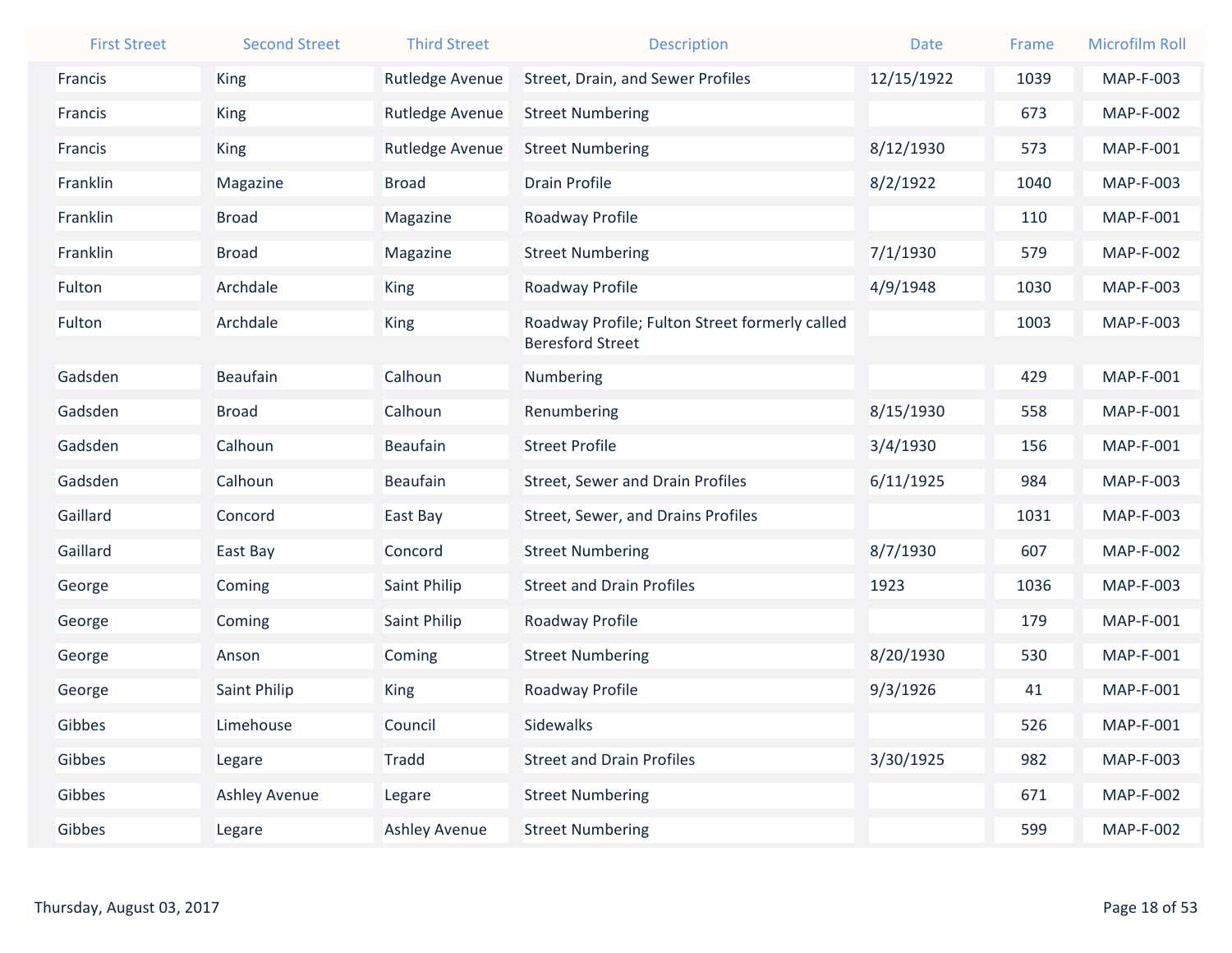| <b>First Street</b>    | <b>Second Street</b> | <b>Third Street</b>   | <b>Description</b>                    | <b>Date</b>             | Frame | <b>Microfilm Roll</b> |
|------------------------|----------------------|-----------------------|---------------------------------------|-------------------------|-------|-----------------------|
| Gibbes                 | Legare               | <b>Tradd</b>          | <b>Street Profile and Numbering</b>   |                         | 171   | <b>MAP-F-001</b>      |
| Gillon                 | East Bay             | Prioleau              | <b>Street Profile</b>                 |                         | 872   | MAP-F-003             |
| Gillon                 | East Bay             | Prioleau              | <b>Street and Drains Profiles</b>     |                         | 1037  | MAP-F-003             |
| Glebe                  | Calhoun              | Wentworth             | <b>Street Profile</b>                 | 9/27/1930               | 556   | MAP-F-001             |
| Glenwood Avenue        | Congress             | Huger                 | Street, Drain, and Sewer Profiles     | 12/7/1922               | 1038  | MAP-F-003             |
| <b>Glenwood Avenue</b> | Congress             | Huger                 | <b>Street Numbering</b>               | 9/17/1930               | 636   | <b>MAP-F-002</b>      |
| Glenwood Avenue        | Huger                | Congress              | <b>Street Profile</b>                 |                         | 159   | MAP-F-001             |
| Gordon                 | Rutledge Avenue      | <b>Tenth Avenue</b>   | <b>Street and Drain Profiles</b>      | 12/9/1936               | 1028  | MAP-F-003             |
| Gordon                 | Rutledge Avenue      | <b>Sixth Avenue</b>   | <b>Street Numbering</b>               | 1930                    | 640   | <b>MAP-F-002</b>      |
| Gordon                 | <b>Tenth Avenue</b>  | Ninth Avenue          | Roadway Profile                       | 10/27/1944              | 276   | <b>MAP-F-001</b>      |
| Gordon                 | Rutledge Avenue      | <b>Twelfth Avenue</b> | <b>Street Numbering</b>               | 10/2/1930               | 335   | MAP-F-001             |
| Gordon                 | Rutledge Avenue      | <b>Tenth Avenue</b>   | Roadway Profile                       | 11/21/1942              | 261   | MAP-F-001             |
| Gordon                 | Rutledge Avenue      | Sixth Avenue          | Street, Drain, and Sewer Profiles     | 12/14/1936;             | 986   | MAP-F-003             |
|                        |                      |                       |                                       | 3/30/1939;<br>6/13/1945 |       |                       |
| Gordon                 | Sixth Avenue         | <b>Tenth Avenue</b>   | <b>Street Profile; Paving Program</b> |                         | 32    | MAP-F-001             |
| Green                  | Coming               | Saint Philip          | <b>Street and Drain Profiles</b>      | 12/18/1923              | 993   | MAP-F-003             |
| Green                  | Saint Philip         | Coming                | <b>Street Numbering</b>               | 1930                    | 214   | MAP-F-001             |
| Green                  | Saint Philip         | Coming                | <b>Street Numbering</b>               | 8/27/1930               | 567   | <b>MAP-F-001</b>      |
| Green                  | Coming               | Saint Philip          | <b>Street Profile</b>                 |                         | 157   | MAP-F-001             |
| Greenhill              | Gibbes               | <b>Tradd</b>          | <b>Street Numbering</b>               | 7/3/1930                | 369   | MAP-F-001             |
| Greenhill              | Gibbes               | Tradd                 | Street, Sewer, and Drain Profiles     | 3/28/1925               | 1034  | MAP-F-003             |
| Greenhill              | Gibbes               | <b>Tradd</b>          | <b>Street Numbering</b>               | 1930                    | 207   | MAP-F-001             |
| Grove                  | <b>King</b>          | Russell               | <b>Street Numbering</b>               |                         | 672   | <b>MAP-F-002</b>      |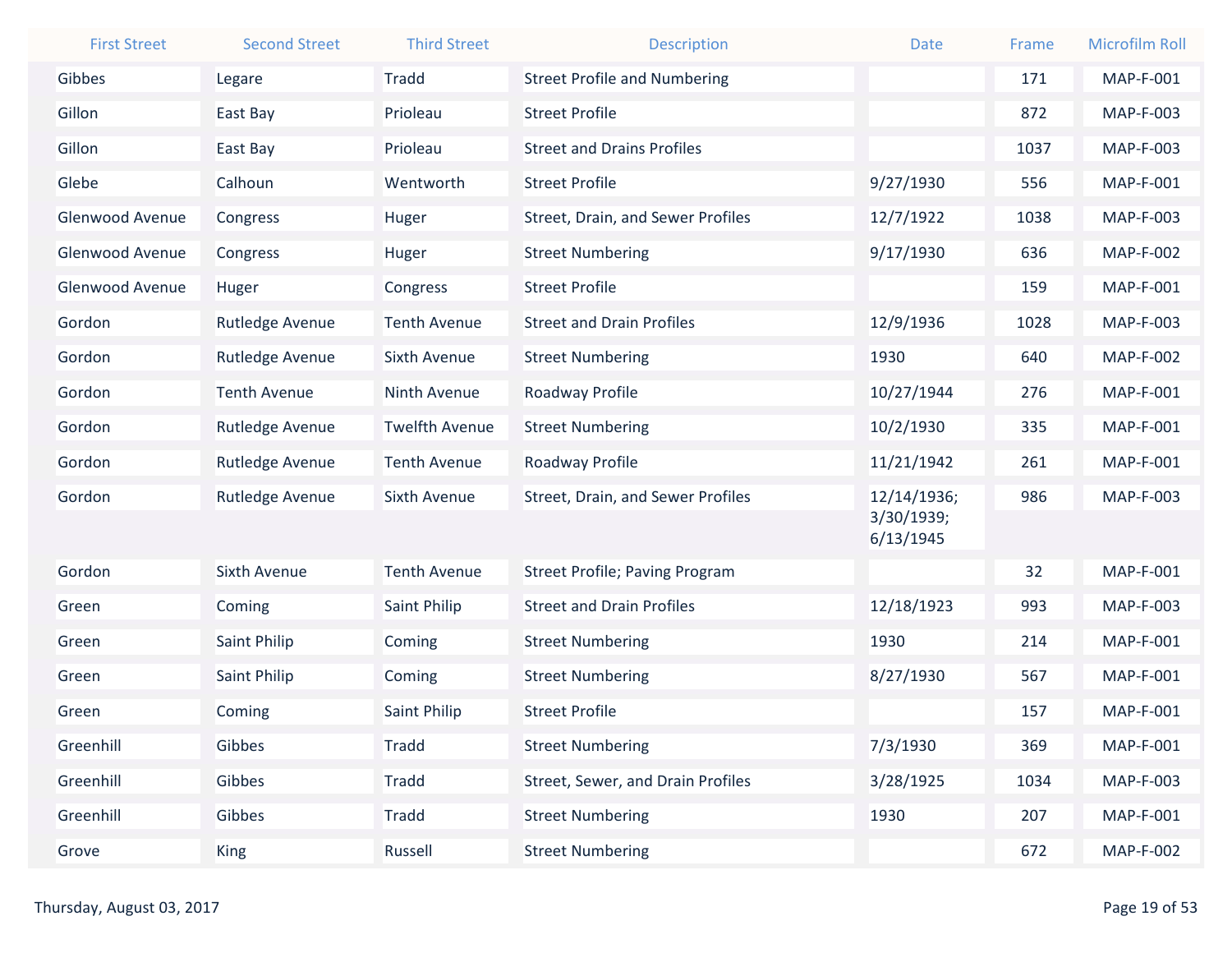| <b>First Street</b>     | <b>Second Street</b> | <b>Third Street</b> | <b>Description</b>                                                        | Date           | Frame          | <b>Microfilm Roll</b> |
|-------------------------|----------------------|---------------------|---------------------------------------------------------------------------|----------------|----------------|-----------------------|
| Grove                   | Southern Railway     | <b>Ashley River</b> | Street, Sewer & Drain                                                     | 1/1920; 4/1923 | 240            | <b>MAP-F-001</b>      |
|                         | <b>Tracks</b>        |                     |                                                                           |                |                |                       |
| Grove                   | Rutledge Avenue      | <b>King</b>         | Roadway Profile                                                           | 6/1946         | 23             | <b>MAP-F-001</b>      |
| Grove                   | <b>Fifth Avenue</b>  | Rutledge Avenue     | <b>Street Profile</b>                                                     |                | 413            | <b>MAP-F-001</b>      |
| Grove                   | <b>Fifth Avenue</b>  | Russell             | <b>Street Renumbering</b>                                                 |                | 674            | <b>MAP-F-002</b>      |
| Grove                   | <b>King</b>          | Russell             | Renumbering                                                               |                | 387            | <b>MAP-F-001</b>      |
| Grove                   | <b>King</b>          | <b>Ashley River</b> | Street Numbering; Russell Street shown on<br>the map is no longer present | 12/30/1929     | 353            | <b>MAP-F-001</b>      |
| Grove                   | Tenth                | Rutledge Avenue     | <b>Street Profile; Riggs' Property</b>                                    | 12/27/1923     | 104            | MAP-F-001             |
| Grove                   | <b>Fifth Avenue</b>  | Twelfth             | <b>Property Owners</b>                                                    |                | 518            | <b>MAP-F-001</b>      |
| Guignard                | Anson                | East Bay            | <b>Street Numbering</b>                                                   | 8/12/1930      | 340            | <b>MAP-F-001</b>      |
| Guignard                | Anson                | East Bay            | Roadway                                                                   | 7/1946         | $\overline{2}$ | <b>MAP-F-001</b>      |
| H (Street)              | I (Street)           | Congress            | Street, Sewer, and Drain Profiles                                         | 3/19/1928      | 1021           | MAP-F-003             |
| H (Street)              | I (Street)           |                     | <b>Street Profile</b>                                                     |                | 138            | <b>MAP-F-001</b>      |
| H (Street)              | I (Street)           |                     | <b>Street Renumbering</b>                                                 | 1/10/1930      | 650            | <b>MAP-F-002</b>      |
| Hagood Avenue           | Congress             | Huger               | <b>Drains Profile</b>                                                     |                | 981            | MAP-F-003             |
| Hagood Avenue           | Spring               | The Citadel Gate    | <b>Street Numbering</b>                                                   | 9/24/1930;     | 649            | <b>MAP-F-002</b>      |
|                         |                      |                     |                                                                           | 3/21/1963      |                |                       |
| Hagood Avenue           | The Citadel          | Congress            | <b>Street Numbering</b>                                                   | 9/30/1930      | 533            | MAP-F-001             |
| Halsey                  | Ashley Avenue        | Gadsden             | <b>Street Numbering</b>                                                   | 2/26/1930      | 229            | <b>MAP-F-001</b>      |
| Halsey                  | Ashley Avenue        | Gadsden             | <b>Street and Drain Profiles</b>                                          | 5/6/1926       | 1014           | MAP-F-003             |
| Halsey                  | <b>Ashley Avenue</b> | Gadsden             | <b>Street Renumbering</b>                                                 | 8/18/1930      | 506            | MAP-F-001             |
| Halsey Boulevard        | <b>Broad</b>         | Calhoun             | <b>Street Numbering</b>                                                   | 9/9/1959       | 459            | MAP-F-001             |
| <b>Halsey Boulevard</b> | <b>Broad</b>         | Calhoun             | <b>Street Numbering</b>                                                   | 12/6/1963      | 511            | MAP-F-001             |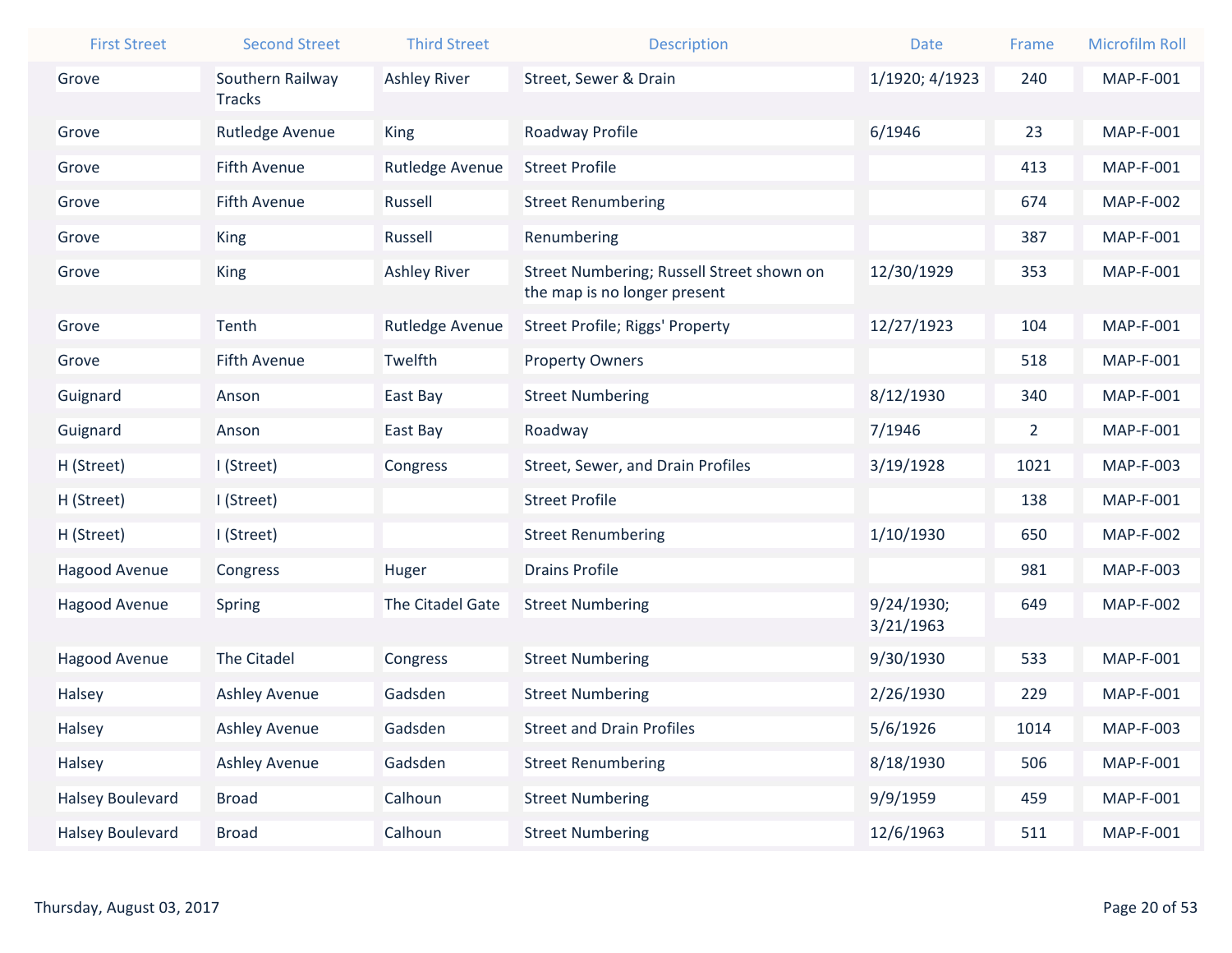| <b>First Street</b> | <b>Second Street</b> | <b>Third Street</b>                | <b>Description</b>                                                             | <b>Date</b>           | Frame | <b>Microfilm Roll</b> |
|---------------------|----------------------|------------------------------------|--------------------------------------------------------------------------------|-----------------------|-------|-----------------------|
| Hampden Court       | America              | Hanover                            | <b>Street Numbering</b>                                                        | 9/29/1930             | 478   | <b>MAP-F-001</b>      |
| Hampden Court       | Hanover              | East Hampstead                     | <b>Street and Drain Profiles</b>                                               | 3/27/1925             | 1023  | MAP-F-003             |
| Hampden Court       | Hanover              | East Hampstead                     | Roadway Profile                                                                |                       | 210   | <b>MAP-F-001</b>      |
| Hampton             | Meeting              | Southern<br><b>Railroad Tracks</b> | <b>Street Numbering</b>                                                        | 10/16/1930            | 559   | MAP-F-001             |
| Hanover             | <b>Cool Blow</b>     | <b>Brigade</b>                     | Roadway Profile; Drain and Sewer                                               | 2/14/1923             | 257   | MAP-F-001             |
| Hanover             | Lee                  | Sumter                             | <b>Street Profile</b>                                                          |                       | 594   | <b>MAP-F-002</b>      |
| Hanover             | Line                 | Williman                           | <b>Street Numbering</b>                                                        | 10/5/1955             | 400   | <b>MAP-F-001</b>      |
| Hanover             | Center               | Huger                              | <b>Street Profile</b>                                                          |                       | 987   | MAP-F-003             |
| Hanover             | South                | Williman                           | <b>Street Renumbering</b>                                                      | 8/7/1930              | 516   | MAP-F-001             |
| Hanover             | Lee                  | South                              | Roadway Profile                                                                |                       | 191   | <b>MAP-F-001</b>      |
| Hanover             | Center               | Williman                           | <b>Sewer Profile</b>                                                           | 11/17/1948            | 322   | <b>MAP-F-001</b>      |
| Hanover             | Line                 | Sheppard                           | <b>Street Profile</b>                                                          |                       | 163   | <b>MAP-F-001</b>      |
| Hanover             | Hill                 | Jackson                            | <b>Street and Sewer Profiles</b>                                               | 4/26/1932;            | 10    | MAP-F-001             |
|                     |                      |                                    |                                                                                | 6/9/1932;<br>7/7/1932 |       |                       |
| Hanover             | Amherst              | Hampden                            | <b>Street Profile</b>                                                          | 12/2/1934             | 174   | MAP-F-001             |
| Hanover             | Romney               | South                              | Renumbering                                                                    | 4/8/1929              | 548   | <b>MAP-F-001</b>      |
| Hanover             | South                | Sumter                             | Street, Drain, and Sewer Profiles; this section                                | 8/25/1922;            | 988   | MAP-F-003             |
|                     |                      |                                    | of Sumter Street is now called Jackson Street                                  | 4/22/1929             |       |                       |
| Harlem Court        | Elizabeth            |                                    | Street, Drain, and Sewer Profiles; Harlem<br>Court formerly called Cedar Court | 2/13/1948             | 928   | <b>MAP-F-003</b>      |
| Harris              | Bay                  | <b>Meeting</b>                     | <b>Street Numbering</b>                                                        | 10/1/1930             | 536   | MAP-F-001             |
| Harris              | Meeting              | America                            | <b>Street and Sewer Profiles</b>                                               | 12/26/1922;           | 1020  | MAP-F-003             |
|                     |                      |                                    |                                                                                | 2/26/1923             |       |                       |
| Hasell              | Meeting              | East Bay                           | <b>Street Profile</b>                                                          |                       | 619   | <b>MAP-F-002</b>      |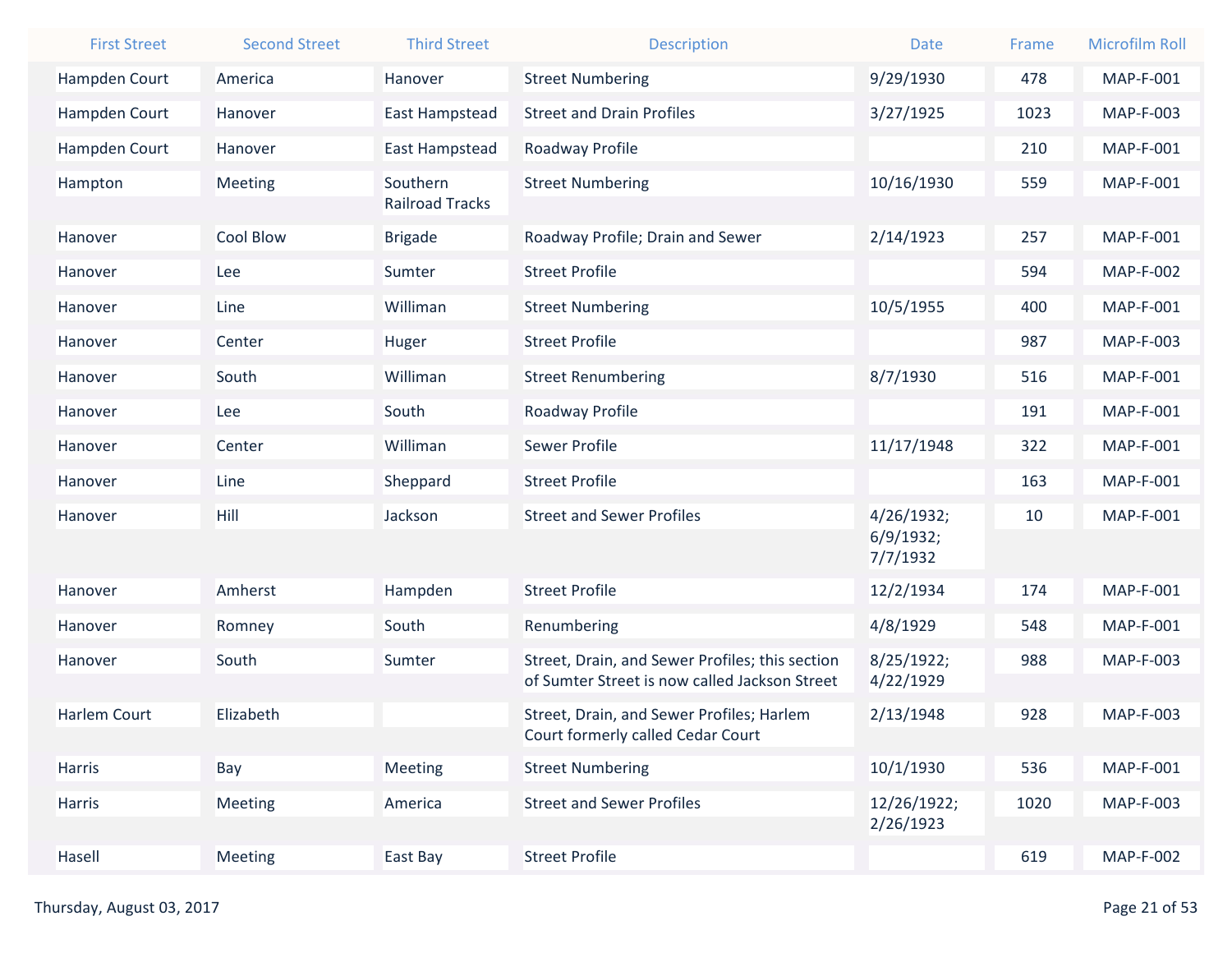| <b>First Street</b>   | <b>Second Street</b>  | <b>Third Street</b>               | <b>Description</b>                      | <b>Date</b> | Frame | <b>Microfilm Roll</b> |
|-----------------------|-----------------------|-----------------------------------|-----------------------------------------|-------------|-------|-----------------------|
| Hasell                | Concord               | <b>King</b>                       | <b>Street Profile; Numbering</b>        | 1930        | 678   | <b>MAP-F-002</b>      |
| Hasell                | <b>King</b>           | Meeting                           | Roadway Profile, Number, Owners         |             | 188   | MAP-F-001             |
| Hasell                | Meeting               | <b>King</b>                       | <b>Street Renumbering</b>               | 7/2/1952    | 641   | <b>MAP-F-002</b>      |
| Hayne                 | Anson                 | Church                            | <b>Drain Profile</b>                    |             | 1010  | MAP-F-003             |
| Hayne                 | Anson                 | Meeting                           | <b>Street Numbering</b>                 | 9/12/1930   | 505   | MAP-F-001             |
| Hayne                 | Church                | Anson                             | <b>Street Profile</b>                   |             | 192   | MAP-F-001             |
| Henrietta             | Meeting               | Elizabeth                         | <b>Street Renumbering</b>               | 1930        | 551   | MAP-F-001             |
| Henrietta             | Elizabeth             | Meeting                           | Roadway Profile, Numbering              |             | 227   | MAP-F-001             |
| Henrietta             | Meeting               | Elizabeth                         | <b>Drain Profile</b>                    | 2/10/1927   | 1022  | MAP-F-003             |
| Hester                | <b>Mount Pleasant</b> | <b>Simmons</b>                    | <b>Street, Drain and Sewer Profiles</b> | 7/10/1930;  | 1016  | MAP-F-003             |
|                       |                       |                                   |                                         | 12/14/1939  |       |                       |
| Hester                | <b>Simons</b>         | <b>Mount Pleasant</b>             | <b>Street Numbering</b>                 | 6/30/1939   | 358   | MAP-F-001             |
| <b>Heyward Court</b>  | Alexander             | <b>Drake</b>                      | <b>Street Numbering</b>                 | 9/27/1930   | 618   | <b>MAP-F-002</b>      |
| Hill                  | Meeting               | America                           | Street, Drain, and Sewer Profiles       | 4/26/1924   | 238   | MAP-F-001             |
| Hill                  | Meeting               | <b>Cooper River</b>               | <b>Street Numbering</b>                 | 10/6/1930   | 714   | <b>MAP-F-002</b>      |
| Holmes                | Nunan                 | Fishburne                         | <b>Street and Drain Profiles</b>        | 6/18/1929   | 1044  | MAP-F-003             |
| Holmes                | Fishburne             | Nunan                             | <b>Street Numbering</b>                 | 9/29/1930   | 586   | <b>MAP-F-002</b>      |
| Holmes                | Fishburne             | Nunan                             | <b>Street Profile; Numbering</b>        | 1930        | 612   | <b>MAP-F-002</b>      |
| <b>Horlbeck Alley</b> | <b>King</b>           | Meeting                           | <b>Street Numbering</b>                 | 8/7/1930    | 571   | MAP-F-001             |
| <b>Horlbeck Alley</b> | Meeting               | <b>King</b>                       | <b>Street Profile; Numbering</b>        |             | 481   | MAP-F-001             |
| <b>Horlbeck Alley</b> | Meeting               | <b>King</b>                       | <b>Street and Drain Profiles</b>        | 8/5/1922    | 1013  | MAP-F-003             |
| Huger                 | <b>King</b>           | Southern<br><b>Railway Tracks</b> | <b>Drain Profile</b>                    | 1900 (ca)   | 1053  | MAP-F-003             |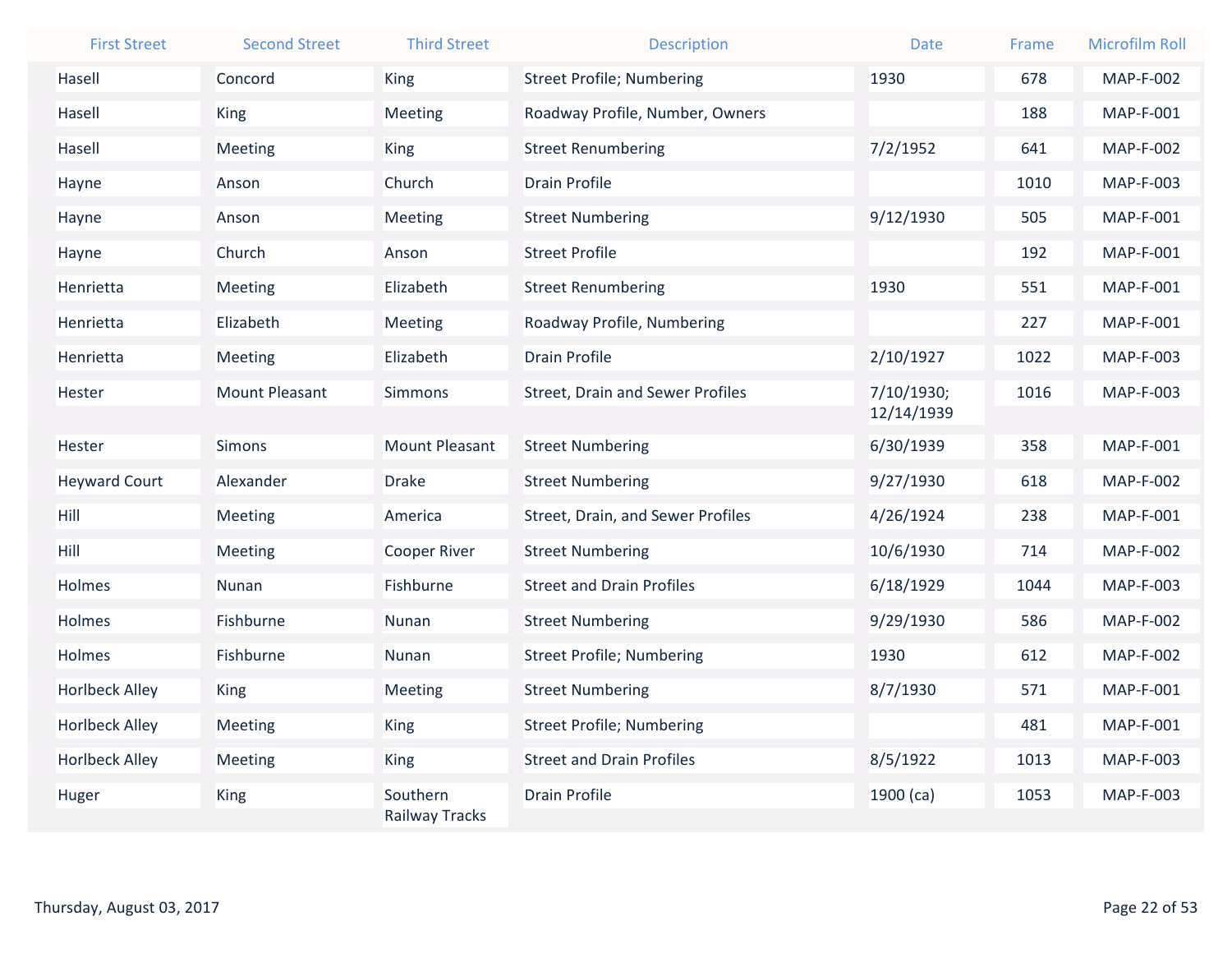| <b>First Street</b> | <b>Second Street</b> | <b>Third Street</b>        | <b>Description</b>                            | <b>Date</b> | Frame          | <b>Microfilm Roll</b> |
|---------------------|----------------------|----------------------------|-----------------------------------------------|-------------|----------------|-----------------------|
| Huger               | Kenilworth           | Parkwood                   | <b>Street Profile</b>                         | 1/14/1932   | 28             | MAP-F-001             |
|                     |                      | Avenue                     |                                               |             |                |                       |
| Huger               | East Bay             | <b>King</b>                | <b>Street Numbering</b>                       | 2/5/1953    | 572            | MAP-F-001             |
| Huger               | Meeting              | Rutledge Avenue            | Roadway Profile                               |             | 204            | MAP-F-001             |
| Huger               | Chestnut             | Meeting                    | <b>Street Numbering</b>                       |             | 512            | MAP-F-001             |
| Huger               | Chestnut             | Meeting                    | <b>Street Renumbering</b>                     | 12/19/1952  | 453            | <b>MAP-F-001</b>      |
| Huger               | Meeting              | Chestnut                   | Street, Sewer, and Drain Profiles             | 9/30/1922;  | 278            | MAP-F-001             |
|                     |                      |                            |                                               | 12/4/1922   |                |                       |
| <b>Hughes Place</b> | Meeting              | Nassau                     | <b>Street Numbering</b>                       | 1930        | 209            | MAP-F-001             |
| <b>Hughes Place</b> | Meeting              | Nassau                     | <b>Street and Drains Profiles</b>             | 8/12/1938   | 1017           | MAP-F-003             |
| Hutson              | Meeting              | <b>King</b>                | <b>Street and Drain Profiles</b>              | 2/3/1926    | 1005           | MAP-F-003             |
| Hutson              | King                 | Meeting                    | <b>Street Numbering</b>                       | 9/5/1930    | 519            | MAP-F-001             |
| Hutson              | Meeting              | King                       | <b>Street Profile</b>                         |             | 100            | MAP-F-001             |
| I (Street)          | Meeting              | Southern                   | Street & Sewer; 1st St is currently Riker St  | 1923        | 1043           | MAP-F-003             |
|                     |                      | Railway Tracks             |                                               |             |                |                       |
| I (Street)          | F (Street)           | King                       | <b>Street Renumbering</b>                     |             | 493            | <b>MAP-F-001</b>      |
| I (Street)          | <b>King</b>          | F (Street)                 | <b>Street Profile</b>                         | 3/19/1948   | 480            | MAP-F-001             |
| Indian              | Meeting              | Southern                   | Renumbering                                   | 1952        | 675            | <b>MAP-F-002</b>      |
|                     |                      | Railway Tracks             |                                               |             |                |                       |
| Indian              | Meeting              | Southern<br>Railway Tracks | Renumbering; previously referred to as 2nd St | 1952        | 592            | <b>MAP-F-002</b>      |
|                     |                      |                            |                                               |             |                |                       |
| Inspection          | Bay                  | Washington                 | Roadway Profile                               | 12/22/1937  | 55             | <b>MAP-F-001</b>      |
| Inspection          | Wharf                | East Bay                   | <b>Street Numbering</b>                       | 8/22/1930   | 523            | <b>MAP-F-001</b>      |
| Inspection          | East Bay             | Washington                 | <b>Street and Sewer Profiles</b>              |             | 7 <sup>7</sup> | <b>MAP-F-001</b>      |
| Isabella            | Meeting              | Southern<br>Railway Tracks | <b>Drain Profile</b>                          | $1900$ (ca) | 1053           | MAP-F-003             |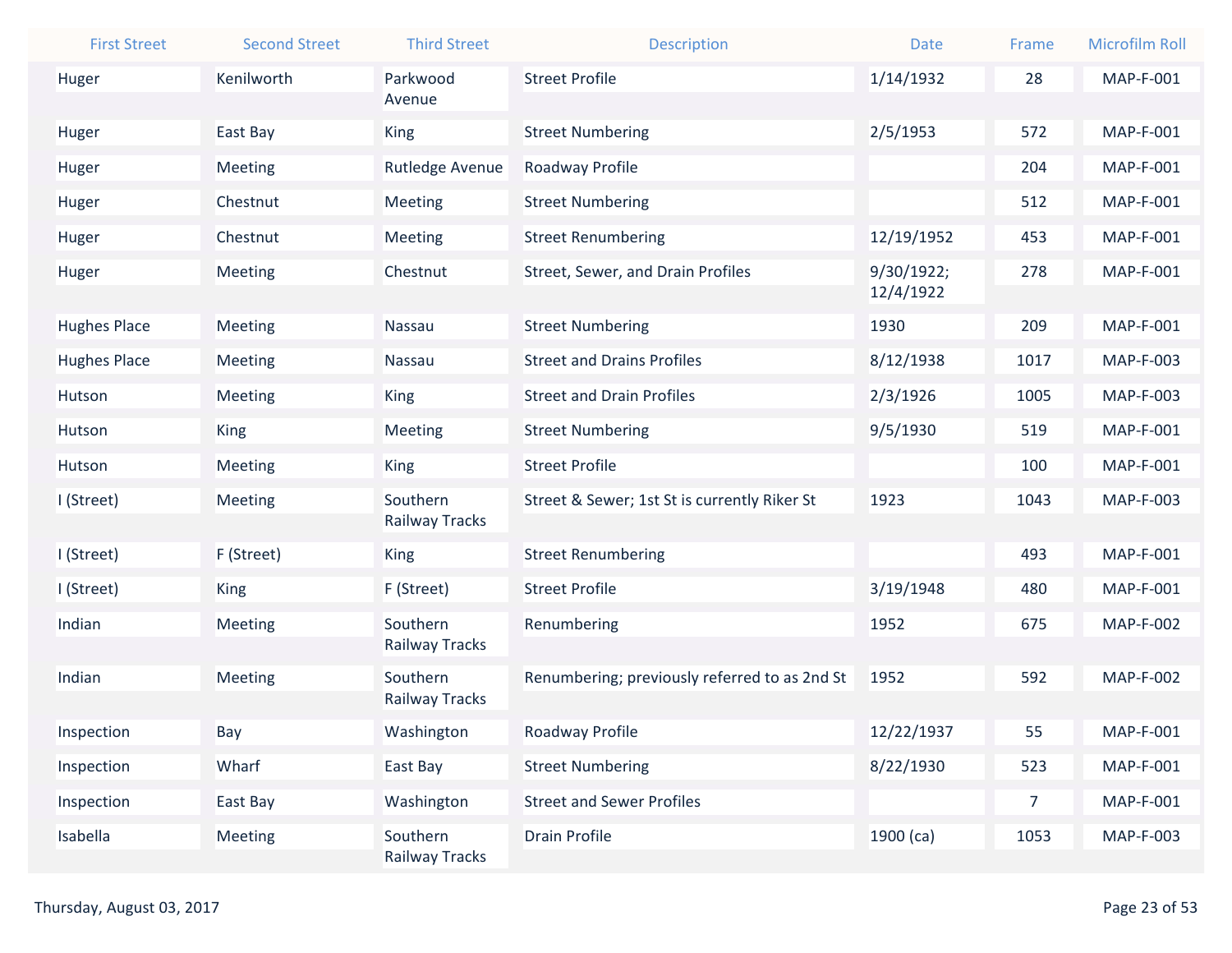| <b>First Street</b>    | <b>Second Street</b> | <b>Third Street</b>        | <b>Description</b>                      | <b>Date</b>            | Frame | <b>Microfilm Roll</b> |
|------------------------|----------------------|----------------------------|-----------------------------------------|------------------------|-------|-----------------------|
| Isabella               | Bay                  | Meeting                    | <b>Street Numbering</b>                 | 10/7/1930              | 617   | <b>MAP-F-002</b>      |
| Isabella               | <b>Meeting</b>       | Hanover                    | <b>Street, Drain and Sewer Profiles</b> |                        | 247   | <b>MAP-F-001</b>      |
| Isabella               | <b>Meeting</b>       | Southern                   | <b>Street &amp; Sewer</b>               | 1923                   | 718   | <b>MAP-F-002</b>      |
|                        |                      | Railway Tracks             |                                         |                        |       |                       |
| Isabella               | <b>Meeting</b>       | Southern<br>Railway Tracks | Numbering                               | 1930                   | 405   | MAP-F-001             |
|                        |                      |                            |                                         |                        |       |                       |
| Isabella               | Hanover              | Meeting                    | Street, Drain, and Sewer Profiles       | 5/29/1941;<br>6/5/1950 | 991   | <b>MAP-F-003</b>      |
| <b>Islington Court</b> | Cannon               |                            | <b>Street Profile</b>                   | 4/29/1932              | 375   | <b>MAP-F-001</b>      |
| Jacobson Court         | Cooper               | Lee                        | <b>Street Profile</b>                   |                        | 39    | MAP-F-001             |
| Jasper                 | <b>Morris</b>        | Radcliffe                  | <b>Street and Drain Profiles</b>        | 2/10/1927              | 1002  | <b>MAP-F-003</b>      |
| Jasper                 | <b>Morris</b>        | Radcliffe                  | <b>Street Numbering</b>                 | 9/9/1930               | 682   | <b>MAP-F-002</b>      |
| John                   | <b>King</b>          | Elizabeth                  | <b>Street and Drain Profiles</b>        | 7/1922                 | 265   | MAP-F-001             |
| John                   | Elizabeth            | <b>King</b>                | <b>Street Numbering</b>                 | 8/29/1930              | 621   | <b>MAP-F-002</b>      |
| John                   | <b>King</b>          | Meeting                    | <b>Street Profile</b>                   |                        | 215   | <b>MAP-F-001</b>      |
| Johnson Court          | <b>Meeting</b>       | America                    | <b>Street Profile</b>                   | 4/3/1933               | 11    | MAP-F-001             |
| Johnson Court          | Fishburne            | Sumter                     | <b>Street Profile</b>                   | 4/27/1932              | 37    | MAP-F-001             |
| Johnson Court          | Sumter               | South End                  | <b>Street and Sewer Profiles</b>        | 12/14/1922             | 1007  | MAP-F-003             |
| Johnson Court          | Bay                  | Meeting                    | <b>Street Numbering</b>                 | 10/2/1930              | 507   | MAP-F-001             |
| Johnson Court          | Fishburne            | Sumter                     | <b>Street Numbering</b>                 | 9/29/1930              | 537   | <b>MAP-F-001</b>      |
| Johnston               | Meeting              | America                    | <b>Street and Sewer Profiles</b>        | 1/6/1923;              | 1033  | MAP-F-003             |
|                        |                      |                            |                                         | 2/26/1923              |       |                       |
| Judith                 | Elizabeth            | Alexander                  | <b>Street Profile</b>                   |                        | 669   | <b>MAP-F-002</b>      |
| Judith                 | Alexander            | Elizabeth                  | <b>Street Numbering</b>                 | 8/29/1930              | 547   | MAP-F-001             |
| Judith                 | Elizabeth            | America                    | <b>Street and Drain Profiles</b>        | 8/16/1922              | 1004  | MAP-F-003             |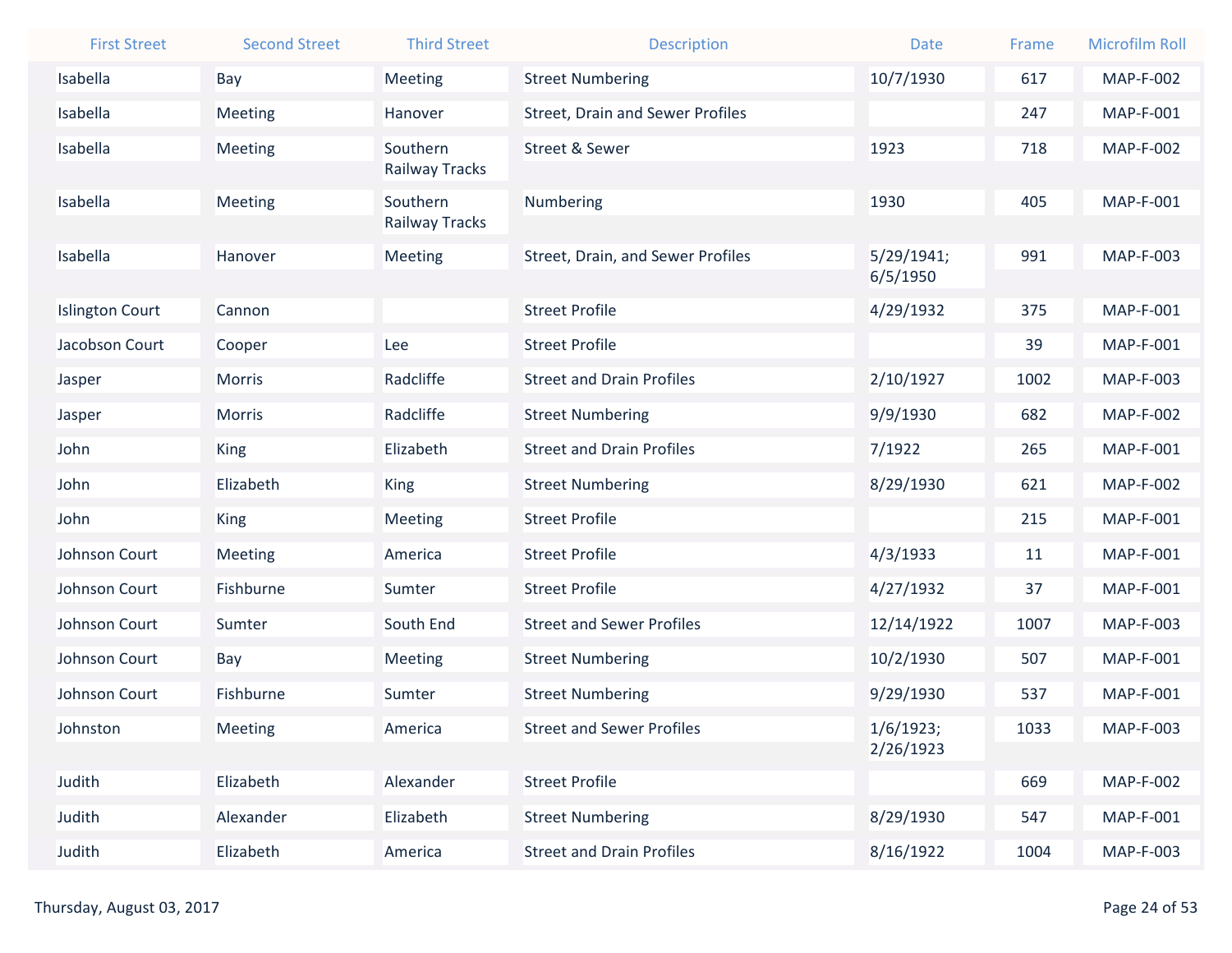| <b>First Street</b>      | <b>Second Street</b> | <b>Third Street</b>   | <b>Description</b>                                                               | <b>Date</b> | Frame | <b>Microfilm Roll</b> |
|--------------------------|----------------------|-----------------------|----------------------------------------------------------------------------------|-------------|-------|-----------------------|
| <b>Kenilworth Avenue</b> | Congress             | Moultrie              | Roadway                                                                          |             | 152   | MAP-F-001             |
| Kenilworth Avenue        | Congress             | Moultrie              | <b>Street Numbering</b>                                                          | 9/17/1930   | 768   | <b>MAP-F-002</b>      |
| Kennedy                  | Ashley               | President             | Street Profile; Lot Widths; and Numbers                                          |             | 502   | <b>MAP-F-001</b>      |
| Kennedy                  | President            | Ashley                | <b>Street Numbering</b>                                                          |             | 65    | MAP-F-001             |
| Kennedy                  | Ashley               | President             | <b>Street Numbering</b>                                                          | 9/17/1930   | 651   | <b>MAP-F-002</b>      |
| Kennedy                  | Ashley               | President             | <b>Street and Drain Profiles</b>                                                 | 3/10/1927   | 1006  | MAP-F-003             |
| King                     | Sheppard             | Fishburne             | <b>Street Profile</b>                                                            | 1914        | 184   | MAP-F-001             |
| <b>King</b>              | South Bay            | Murray                | <b>Street Profile</b>                                                            |             | 601   | <b>MAP-F-002</b>      |
|                          |                      | <b>Boulevard</b>      |                                                                                  |             |       |                       |
| <b>King</b>              | Line                 | <b>Mount Pleasant</b> | Street, Drain, and Sewer Profiles                                                | 9/1922      | 260   | MAP-F-001             |
| <b>King</b>              | Ladson               | South Battery         | Street Profile; Numbers; Owners                                                  | 6/1915      | 606   | <b>MAP-F-002</b>      |
| <b>King</b>              | Murray Boulevard     | South Battery         | <b>Street Profile</b>                                                            |             | 549   | <b>MAP-F-001</b>      |
| <b>King</b>              | Market               | Calhoun               | Street Profile; Numbers; Owners                                                  |             | 199   | MAP-F-001             |
| <b>King</b>              | Fishburne            | Congress              | <b>Street Profile</b>                                                            | 1914        | 583   | <b>MAP-F-002</b>      |
| <b>King</b>              | Sheppard             | Race                  | <b>Street Renumbering</b>                                                        | 7/15/1952   | 529   | MAP-F-001             |
| <b>King</b>              | Ann                  | Line                  | Street Profile; Lot Widths; Numbers                                              | 1/21/1927   | 203   | MAP-F-001             |
| <b>King</b>              | <b>Broad</b>         | Hasell                | Street Profile; Lot Widths; Numbers; Owners                                      | 1914        | 648   | <b>MAP-F-002</b>      |
| <b>King</b>              | Hasell               | <b>Mount Pleasant</b> | Street Profile; Numbers; Owners                                                  | 9/1919      | 166   | MAP-F-001             |
| King                     | Cleveland            | Line                  | <b>Street Profile; Charleston Consolidated</b><br>Railway Gas & Electric Company | 8/13/1923   | 235   | MAP-F-001             |
| King                     | <b>Broad</b>         | Ladson                | <b>Street and Drain Profiles</b>                                                 | 1/18/1923   | 999   | MAP-F-003             |
| <b>King</b>              | Wentworth            | Calhoun               | <b>Street and Sewer Profiles</b>                                                 | 1/18/1909   | 202   | MAP-F-001             |
| King                     | Queen                | George                | <b>Street Profile; Curbs</b>                                                     | 6/29/1906   | 120   | MAP-F-001             |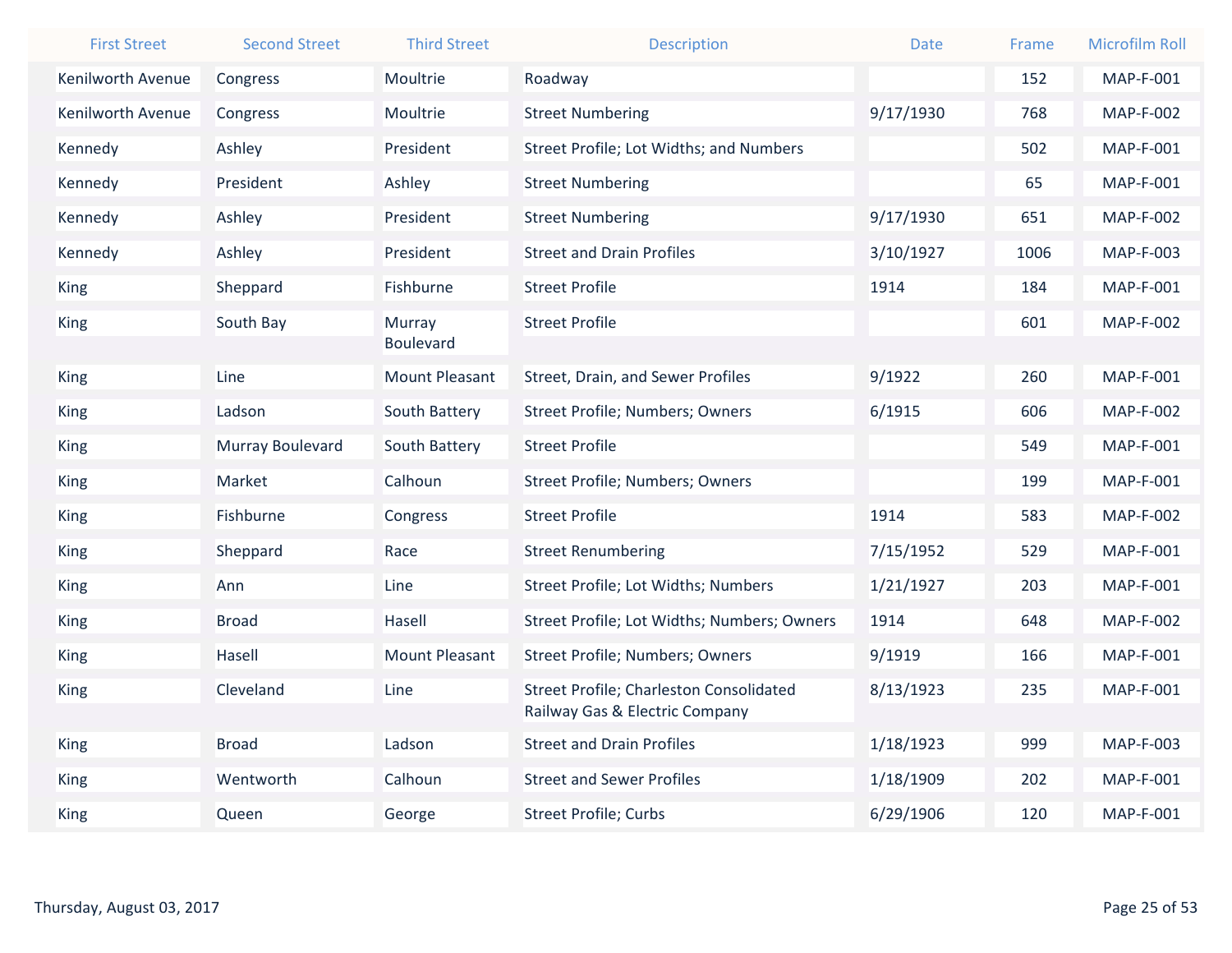| <b>First Street</b>  | <b>Second Street</b>  | <b>Third Street</b>                | <b>Description</b>                     | <b>Date</b> | Frame | <b>Microfilm Roll</b> |
|----------------------|-----------------------|------------------------------------|----------------------------------------|-------------|-------|-----------------------|
| <b>King</b>          | <b>Mount Pleasant</b> | Murray                             | Roadway Profile; Drain                 |             | 231   | MAP-F-001             |
|                      |                       | <b>Boulevard</b>                   |                                        |             |       |                       |
| <b>King</b>          | South Battery         | <b>Mount Pleasant</b>              | <b>Street Renumbering</b>              |             | 43    | MAP-F-001             |
| <b>King</b>          | South Bay             | Murray<br>Boulevard                | Roadway Profile                        | 7/23/1925   | 48    | MAP-F-001             |
| King                 | Line                  | <b>Mount Pleasant</b>              | Roadway                                |             | 169   | MAP-F-001             |
| King                 | South Battery         | <b>Mount Pleasant</b>              | <b>Street Numbering</b>                | 8/5/1930    | 451   | MAP-F-001             |
| <b>King</b>          | Wentworth             | Hasell                             | <b>Street Profile</b>                  | 6/1946      | 1032  | MAP-F-003             |
| <b>King</b>          | <b>Broad</b>          | Ladson                             | <b>Street Profile and Numbers</b>      |             | 197   | MAP-F-001             |
| <b>King</b>          | Sheppard              | I (Street)                         | <b>Street Renumbering</b>              | 7/15/1952   | 402   | <b>MAP-F-001</b>      |
| King                 | Columbus              | Line                               | Street Profile; Lot Widths; and Owners |             | 131   | <b>MAP-F-001</b>      |
| Kinloch Court        | Meeting               | Southern<br><b>Railroad Tracks</b> | <b>Street Numbering</b>                | 10/13/1930  | 565   | MAP-F-001             |
| <b>Kirkland Lane</b> | <b>Beaufain</b>       | Wentworth                          | <b>Street Numbering</b>                | 8/16/1930   | 532   | MAP-F-001             |
| <b>Kirkland Lane</b> | <b>Beaufain</b>       | Wentworth                          | Street, Sewer, and Drains Profiles     | 2/13/1929   | 994   | MAP-F-003             |
| Kracke               | Spring                | <b>Bogard</b>                      | <b>Street and Drain Profiles</b>       | 4/22/1926   | 1035  | MAP-F-003             |
| <b>Kracke</b>        | Spring                | <b>Bogard</b>                      | <b>Street Numbering</b>                | 9/17/1930   | 778   | <b>MAP-F-002</b>      |
| <b>Kracke</b>        | Spring                | <b>Bogard</b>                      | <b>Street Profile and Numbers</b>      |             | 180   | MAP-F-001             |
| <b>Kracke</b>        | <b>Bogard</b>         |                                    | <b>Street Profile</b>                  | 6/24/1932   | 13    | MAP-F-001             |
| <b>Kyle Place</b>    | Simons                |                                    | <b>Street Renumbering</b>              | 6/7/1955    | 535   | <b>MAP-F-001</b>      |
| Ladson               | King                  | Meeting                            | <b>Street Numbering</b>                | 7/10/1930   | 310   | MAP-F-001             |
| Ladson               | <b>King</b>           | Meeting                            | <b>Street Paving</b>                   | 1913        | 325   | MAP-F-001             |
| Lamboll              | <b>King</b>           | Meeting                            | <b>Street Paving</b>                   | 7/1915      | 193   | MAP-F-001             |
| Lamboll              | <b>King</b>           | Legare                             | <b>Street and Drain Profiles</b>       | 9/6/1922    | 958   | MAP-F-003             |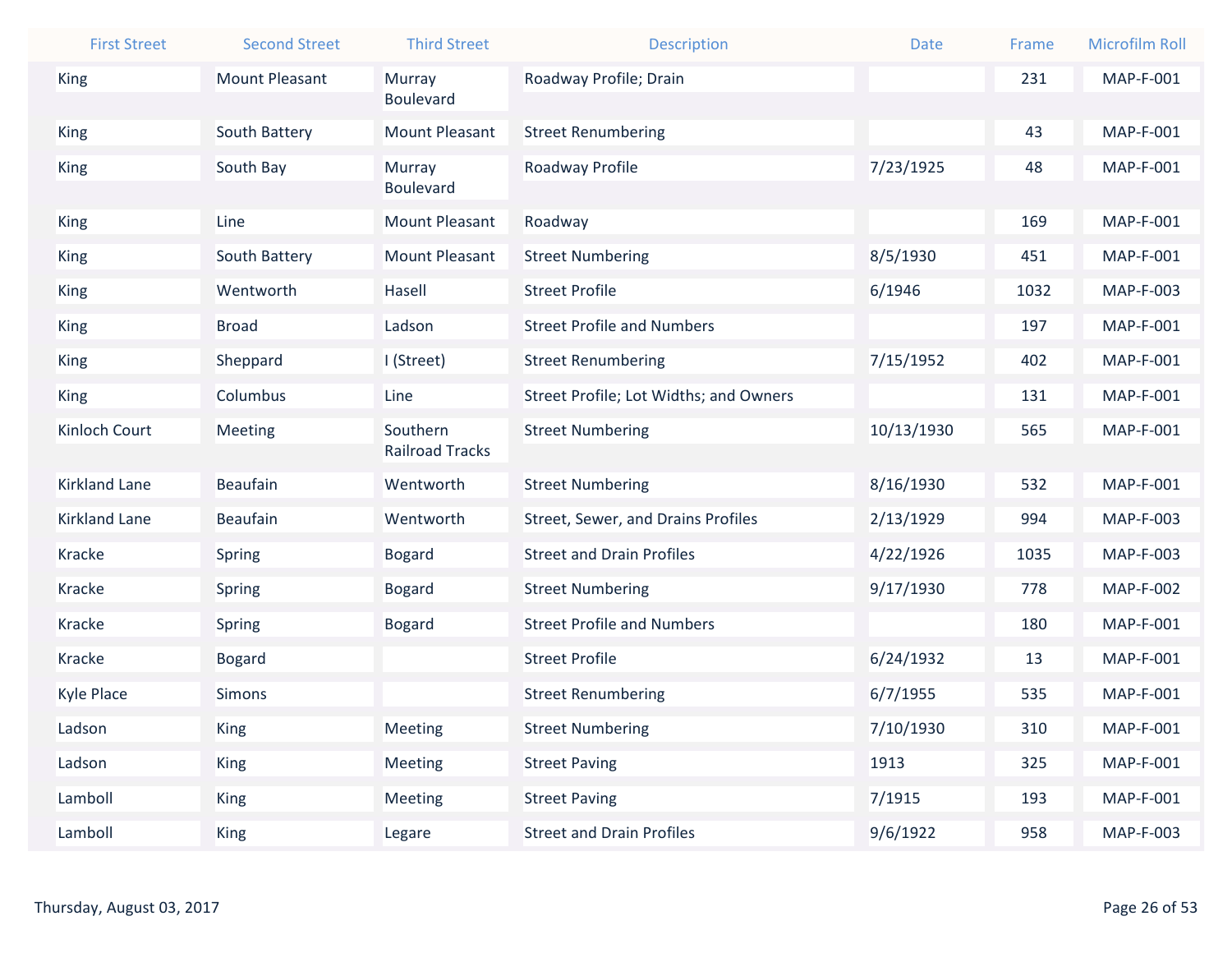| <b>First Street</b> | <b>Second Street</b>  | <b>Third Street</b>        | <b>Description</b>               | <b>Date</b> | Frame | <b>Microfilm Roll</b> |
|---------------------|-----------------------|----------------------------|----------------------------------|-------------|-------|-----------------------|
| Lamboll             | King                  | Legare                     | <b>Street Profile</b>            |             | 438   | MAP-F-001             |
| Lamboll             | Legare                | Meeting                    | <b>Street Numbering</b>          | 7/9/1930    | 743   | <b>MAP-F-002</b>      |
| Larne               | Sumter                | Fishburne                  | <b>Street Numbering</b>          | 9/18/1930   | 381   | <b>MAP-F-001</b>      |
| Larne               | Fishburne             | Sumter                     | <b>Street Profile; Numbers</b>   |             | 158   | MAP-F-001             |
| Larnes              | Sumter                | Fishburne                  | <b>Street Profile</b>            | 5/26/1932   | 979   | MAP-F-003             |
| Laurel              | San Souci             | <b>Mount Pleasant</b>      | <b>Street and Sewer Profiles</b> | 1/26/1923   | 956   | MAP-F-003             |
| Laurel Avenue       | <b>Mount Pleasant</b> | Sans Souci                 | <b>Street Renumbering</b>        | 4/22/1953   | 553   | MAP-F-001             |
| Laurel Avenue       | <b>Mount Pleasant</b> | Sans Souci                 | <b>Street Renumbering</b>        | 9/23/1930   | 561   | <b>MAP-F-001</b>      |
| Laurens             | Anson                 | Wharf                      | Roadway Profile                  | 4/9/1934    | 67    | <b>MAP-F-001</b>      |
| Laurens             | Anson                 | Water                      | <b>Street Numbering</b>          | 8/21/1930   | 317   | <b>MAP-F-001</b>      |
| Laurens             | Anson                 | East Bay                   | <b>Street and Drain Profiles</b> |             | 444   | <b>MAP-F-001</b>      |
| Lee                 | Meeting               | America                    | <b>Street and Sewer Profiles</b> | 10/30/1928  | 957   | MAP-F-003             |
| Lee                 | Meeting               | Bay                        | <b>Street Renumbering</b>        | 5/17/1923   | 509   | <b>MAP-F-001</b>      |
| Lee                 | Meeting               | Southern<br>Railway Tracks | <b>Street &amp; Sewer</b>        | 1922        | 975   | MAP-F-003             |
| Lee                 | Bay                   | Southern<br>Railway Tracks | Renumbering                      | 1923        | 396   | <b>MAP-F-001</b>      |
| Lee                 | Meeting               | America                    | <b>Street Profile</b>            | 12/1/1928   | 107   | <b>MAP-F-001</b>      |
| Legare              | South Bay             | Queen                      | <b>Street Profile</b>            |             | 577   | MAP-F-001             |
| Legare              | <b>Broad</b>          | Queen                      | <b>Street Profile</b>            |             | 499   | <b>MAP-F-001</b>      |
| Legare              | South Battery         | Queen                      | <b>Street and Drain Profiles</b> | 8/8/1922    | 980   | MAP-F-003             |
| Legare              | South Bay             | Queen                      | <b>Street Numbering</b>          | 10/18/1929  | 766   | <b>MAP-F-002</b>      |
| Lennox              | <b>King</b>           | Southern                   | Roadway Profile                  | 1924        | 63    | MAP-F-001             |
|                     |                       | Railway Tracks             |                                  |             |       |                       |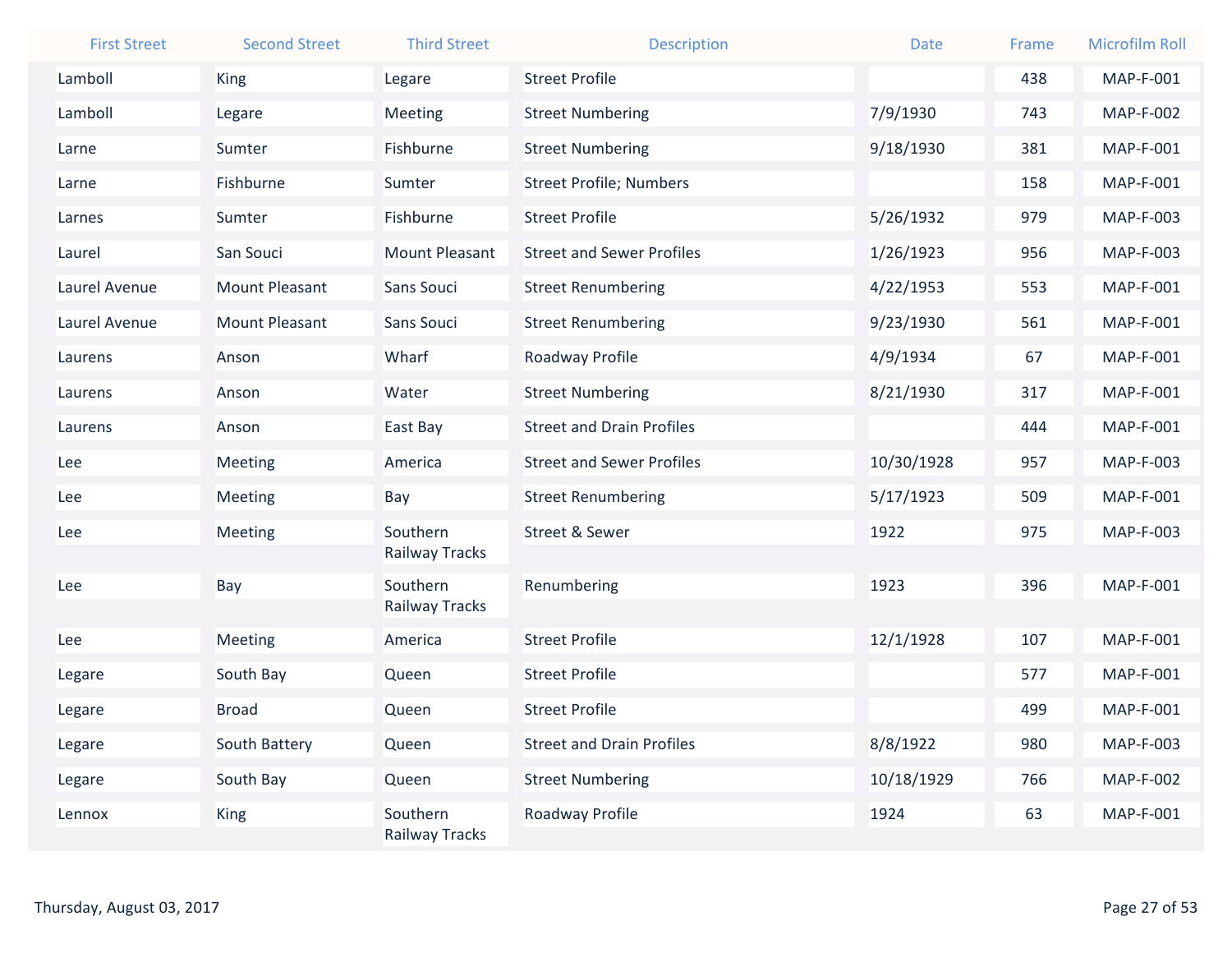| <b>First Street</b> | <b>Second Street</b> | <b>Third Street</b>        | <b>Description</b>                | <b>Date</b>              | Frame | <b>Microfilm Roll</b> |
|---------------------|----------------------|----------------------------|-----------------------------------|--------------------------|-------|-----------------------|
| Lenox               | Meeting              | Southern                   | Street, Sewer & Drain             |                          | 767   | <b>MAP-F-002</b>      |
|                     |                      | Railway Tracks             |                                   |                          |       |                       |
| Lenox               | <b>King</b>          | <b>Russell Avenue</b>      | <b>Street and Sewer Profiles</b>  | 1/25/1923                | 298   | <b>MAP-F-001</b>      |
| Lenox               | <b>King</b>          | Meeting                    | <b>Street Renumbering</b>         | 5/18/1923                | 746   | <b>MAP-F-002</b>      |
| Lenwood             | <b>Tradd</b>         | Murray                     | Street, Sewer, and Drain Profiles | 3/28/1925                | 969   | MAP-F-003             |
|                     |                      | Boulevard                  |                                   |                          |       |                       |
| Lenwood             | <b>Tradd</b>         | Murray<br><b>Boulevard</b> | <b>Street Profile</b>             |                          | 170   | <b>MAP-F-001</b>      |
| Lenwood Boulevard   | Murray Boulevard     | Tradd                      | <b>Street Numbering</b>           |                          | 830   | <b>MAP-F-002</b>      |
|                     |                      |                            |                                   |                          |       |                       |
| Lenwood Boulevard   | Murray Boulevard     | <b>Tradd</b>               | <b>Street Numbering</b>           |                          | 608   | <b>MAP-F-002</b>      |
| Liberty             | Saint Philip         | King                       | <b>Street Numbering</b>           | 8/20/1930                | 668   | <b>MAP-F-002</b>      |
| Lily                | Flood                | Pine                       | <b>Street and Sewer Profiles</b>  | 4/22/1927                | 961   | <b>MAP-F-003</b>      |
| Lily                | Flood                | Pine                       | Street, Sewer, and Drain Profiles |                          | 460   | <b>MAP-F-001</b>      |
| Lily                | Fludd                | Pine                       | <b>Street Numbering</b>           | 9/30/1930                | 759   | <b>MAP-F-002</b>      |
| Lily                | Flood                | Pine                       | <b>Street and Drain Profiles</b>  | 4/22/1927                | 974   | MAP-F-003             |
| Limehouse           | Murray Boulevard     | <b>Tradd</b>               | <b>Street Renumbering</b>         | 7/3/1930                 | 978   | <b>MAP-F-003</b>      |
| Limehouse           | Murray Boulevard     | Tradd                      | Roadway                           |                          | 633   | <b>MAP-F-002</b>      |
| Limehouse           | Murray Boulevard     | <b>Tradd</b>               | <b>Street Numbering</b>           | 7/3/1930                 | 510   | <b>MAP-F-001</b>      |
| Limehouse           | <b>Tradd</b>         | Murray                     | <b>Street and Sewer Profiles</b>  | 1/31/1923                | 959   | MAP-F-003             |
|                     |                      | Boulevard                  |                                   |                          |       |                       |
| Line                | Aiken                | President                  | <b>Street and Drain Profiles</b>  | 8/31/1922;<br>4/19/1926; | 960   | MAP-F-003             |
|                     |                      |                            |                                   | 1/28/1927                |       |                       |
| Line                | Aiken                | Rutledge Avenue            | <b>Street Numbering</b>           |                          | 420   | MAP-F-001             |
| Line                | Rutledge Avenue      | Ashley                     | <b>Street Profile</b>             |                          | 574   | <b>MAP-F-001</b>      |
| Line                | <b>Ashley Avenue</b> | President                  | <b>Street Numbers; Owners</b>     |                          | 479   | <b>MAP-F-001</b>      |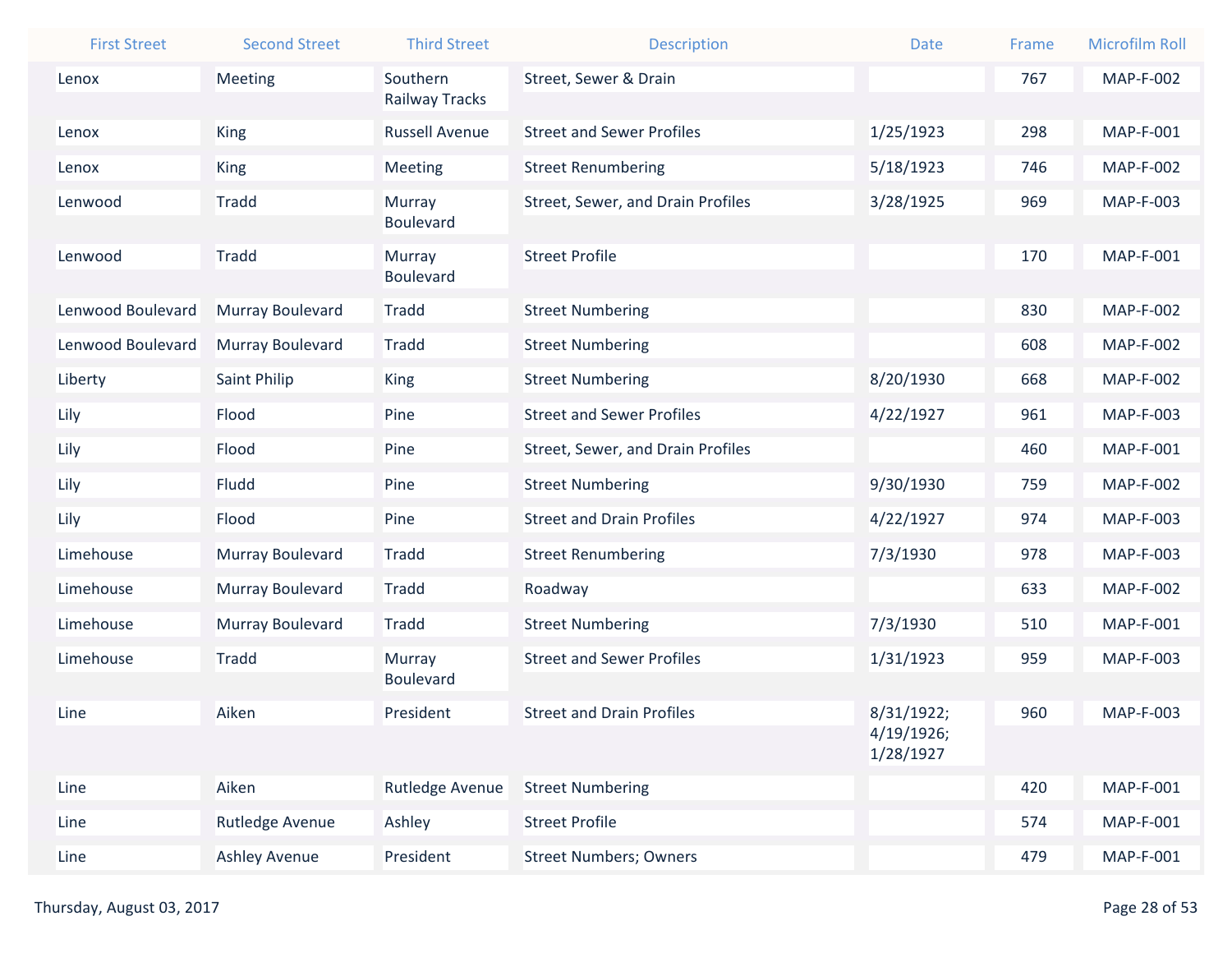| <b>First Street</b> | <b>Second Street</b> | <b>Third Street</b>     | <b>Description</b>                                 | <b>Date</b> | Frame | <b>Microfilm Roll</b> |
|---------------------|----------------------|-------------------------|----------------------------------------------------|-------------|-------|-----------------------|
| Line                | Aiken                | President               | <b>Street Renumbering</b>                          | 8/12/1930   | 432   | <b>MAP-F-001</b>      |
| Line                | President            | Pine                    | Roadway Profile                                    | 1/27/1931   | 12    | MAP-F-001             |
| Line                | Aiken                | President               | <b>Street Renumbering</b>                          | 9/3/1924    | 271   | <b>MAP-F-001</b>      |
| Linguard            | Church               | <b>State</b>            | <b>Street Numbering</b>                            | 8/6/1930    | 367   | <b>MAP-F-001</b>      |
| Lockwood Drive      | Cannon               | Calhoun                 | <b>Street Numbering</b>                            | 5/1956      | 498   | MAP-F-001             |
| Lockwood Drive      | Calhoun              | <b>Halsey Boulevard</b> | <b>Street Profile</b>                              | 7/2/1952    | 976   | MAP-F-003             |
| Lockwood Drive      | Calhoun              | <b>Halsey Boulevard</b> | <b>Street Numbering</b>                            | 12/30/1963  | 527   | MAP-F-001             |
| Lockwood Drive      | Calhoun              | Cannon                  | <b>Street Profile</b>                              | 8/30/1951   | 36    | <b>MAP-F-001</b>      |
| Lodge Alley         | East Bay             | <b>State</b>            | <b>Street Numbering</b>                            | 8/6/1930    | 525   | <b>MAP-F-001</b>      |
| Logan               | <b>Beaufain</b>      | <b>Broad</b>            | Roadway Profile                                    | 8/1/1922    | 955   | MAP-F-003             |
| Logan               | <b>Beaufain</b>      | <b>Tradd</b>            | Renumbering                                        | 1930        | 285   | MAP-F-001             |
| Logan               | <b>Broad</b>         | Beaufain                | <b>Street Profile; Numbers</b>                     | 3/10/1923   | 522   | MAP-F-001             |
| Logan               | <b>Tradd</b>         | <b>Beaufain</b>         | <b>Street Renumbering</b>                          | 1921        | 735   | <b>MAP-F-002</b>      |
| Logan               | <b>Broad</b>         | <b>Tradd</b>            | <b>Street Paving</b>                               | 1914        | 471   | <b>MAP-F-001</b>      |
| Longitude Lane      | Church               | East Bay                | <b>Street Numbering</b>                            |             | 764   | <b>MAP-F-002</b>      |
| Longitude Lane      | Church               | East Bay                | <b>Street Numbering</b>                            | 7/15/1930   | 681   | <b>MAP-F-002</b>      |
| Lowndes             | Gibbes               | Lenwood                 | Street, Drain, and Sewer Profiles                  | 2/2/1923    | 973   | MAP-F-003             |
| Lucas               | Calhoun              | President               | <b>Street and Drain Profiles</b>                   |             | 954   | <b>MAP-F-003</b>      |
| Lucas               | Doughty              | Calhoun                 | <b>Street Numbering</b>                            | 9/9/1930    | 665   | <b>MAP-F-002</b>      |
| Lucas               | Doughty              | Calhoun                 | <b>Street and Drain Profiles</b>                   | 8/29/1922   | 977   | MAP-F-003             |
| Lucas               | Calhoun              | Doughty                 | <b>Street Profile</b>                              |             | 659   | <b>MAP-F-002</b>      |
| <b>Lucas Park</b>   |                      |                         | Transferred to flat storage; Ward 6; Number<br>200 |             | 839   | <b>MAP-F-002</b>      |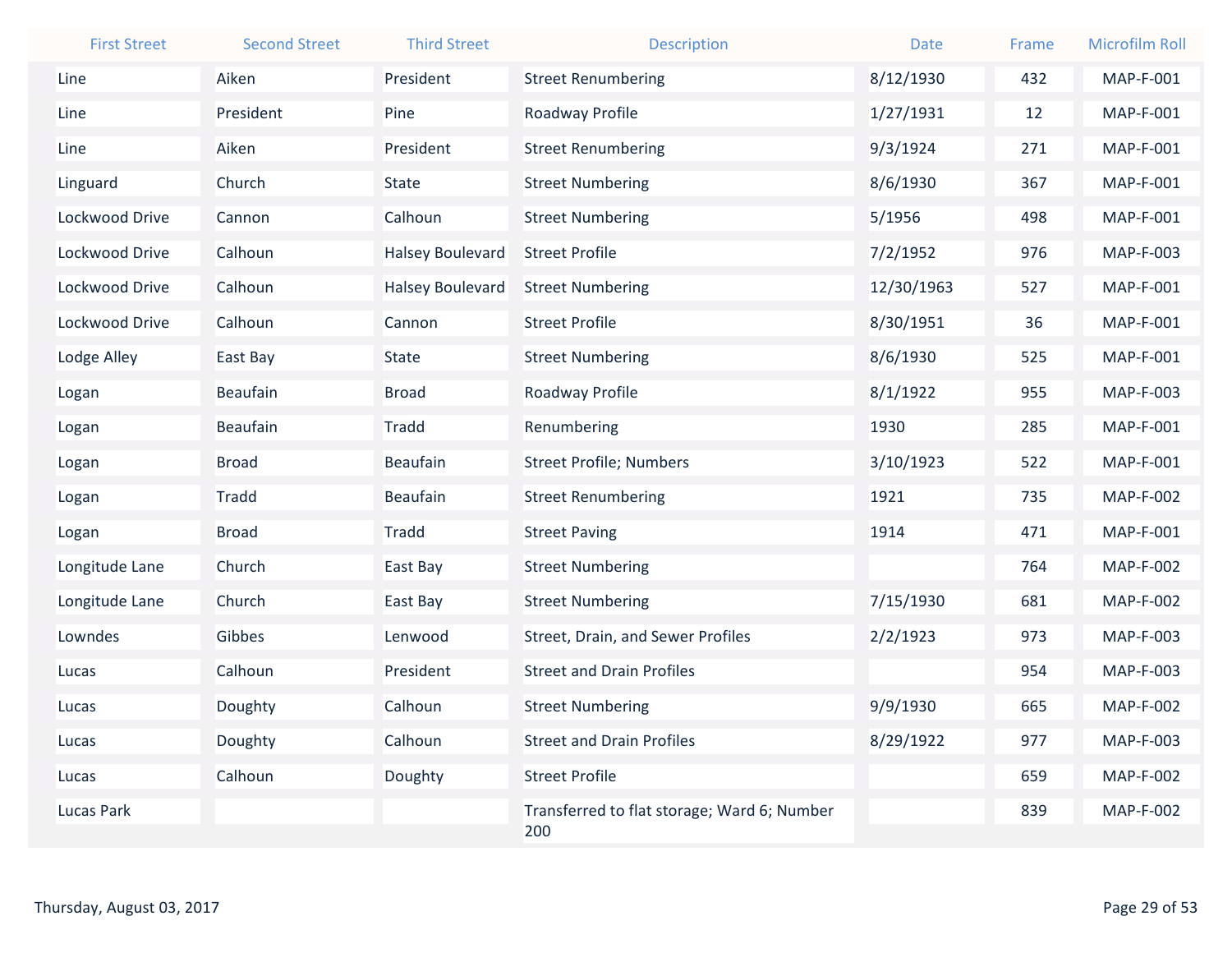| <b>First Street</b> | <b>Second Street</b> | <b>Third Street</b>   | <b>Description</b>                          | Date                    | Frame | <b>Microfilm Roll</b> |
|---------------------|----------------------|-----------------------|---------------------------------------------|-------------------------|-------|-----------------------|
| Magazine            | Charles              | Franklin              | Roadway                                     |                         | 576   | <b>MAP-F-001</b>      |
| Magazine            | Charles              | Franklin              | <b>Street Renumbering</b>                   | 8/8/1930                | 305   | <b>MAP-F-001</b>      |
| Magazine            |                      |                       | Street files under Robert Mills Manor       | 1941                    | 566   | <b>MAP-F-001</b>      |
| Magazine            | Franklin             | Archdale              | <b>Street and Drain Profiles</b>            | 8/5/1922;<br>11/21/1922 | 971   | MAP-F-003             |
| Magnolia            | Peachtree            | <b>Mount Pleasant</b> | <b>Street and Sewer Profiles</b>            | 1/27/1923;<br>4/18/1941 | 966   | MAP-F-003             |
| Magnolia Avenue     | Peachtree            | <b>Mount Pleasant</b> | <b>Street Renumbering</b>                   | 4/4/1939                | 752   | <b>MAP-F-002</b>      |
| <b>Maiden Lane</b>  | Hasell               | Pinckney              | <b>Street Numbering</b>                     | 8/12/1930               | 736   | <b>MAP-F-002</b>      |
| Maple               | <b>Ashley Avenue</b> | Hester                | Roadway Profile                             | 12/19/1940              | 25    | MAP-F-001             |
| Maple               | <b>Meeting</b>       | Hester                | Street, Sewer, and Drain Profiles           | 1/17/1923               | 241   | <b>MAP-F-001</b>      |
| Maple               | Meeting              | Hester                | <b>Street Renumbering</b>                   | 7/31/1939               | 283   | <b>MAP-F-001</b>      |
| Maple               | <b>King</b>          | Rutledge Avenue       | Roadway                                     | 3/26/1925               | 277   | MAP-F-001             |
| Maple               | Meeting              | Rutledge Avenue       | <b>Street Numbering</b>                     |                         | 254   | <b>MAP-F-001</b>      |
| Maple               | Rutledge Avenue      | <b>King</b>           | <b>Street Numbering</b>                     |                         | 622   | <b>MAP-F-002</b>      |
| Marion              | Jasper               | Smith                 | <b>Street and Drain Profiles</b>            | 2/10/1927               | 997   | MAP-F-003             |
| Marion              | Jasper               | Smith                 | <b>Street Numbering</b>                     | 9/6/1930                | 772   | <b>MAP-F-002</b>      |
| Market              | Archdale             | <b>Beaufain</b>       | Street Profile; Market Street Extension     |                         | 996   | MAP-F-003             |
| Market              | Archdale             | Concord               | <b>Street Numbering</b>                     | 8/9/1930                | 268   | <b>MAP-F-001</b>      |
| Market              | Meeting              | <b>King</b>           | Roadway Profile                             | 3/12/1927               | 211   | <b>MAP-F-001</b>      |
| Market              | East Bay             | Concord               | <b>Street Profile</b>                       |                         | 623   | <b>MAP-F-002</b>      |
| Market              |                      |                       | Transferred to flat storage; Ward 3; Number |                         | 98    | MAP-F-001             |
|                     |                      |                       | 159                                         |                         |       |                       |
| Market              | <b>King</b>          | Archdale              | <b>Street and Drain Profiles</b>            |                         | 46    | <b>MAP-F-001</b>      |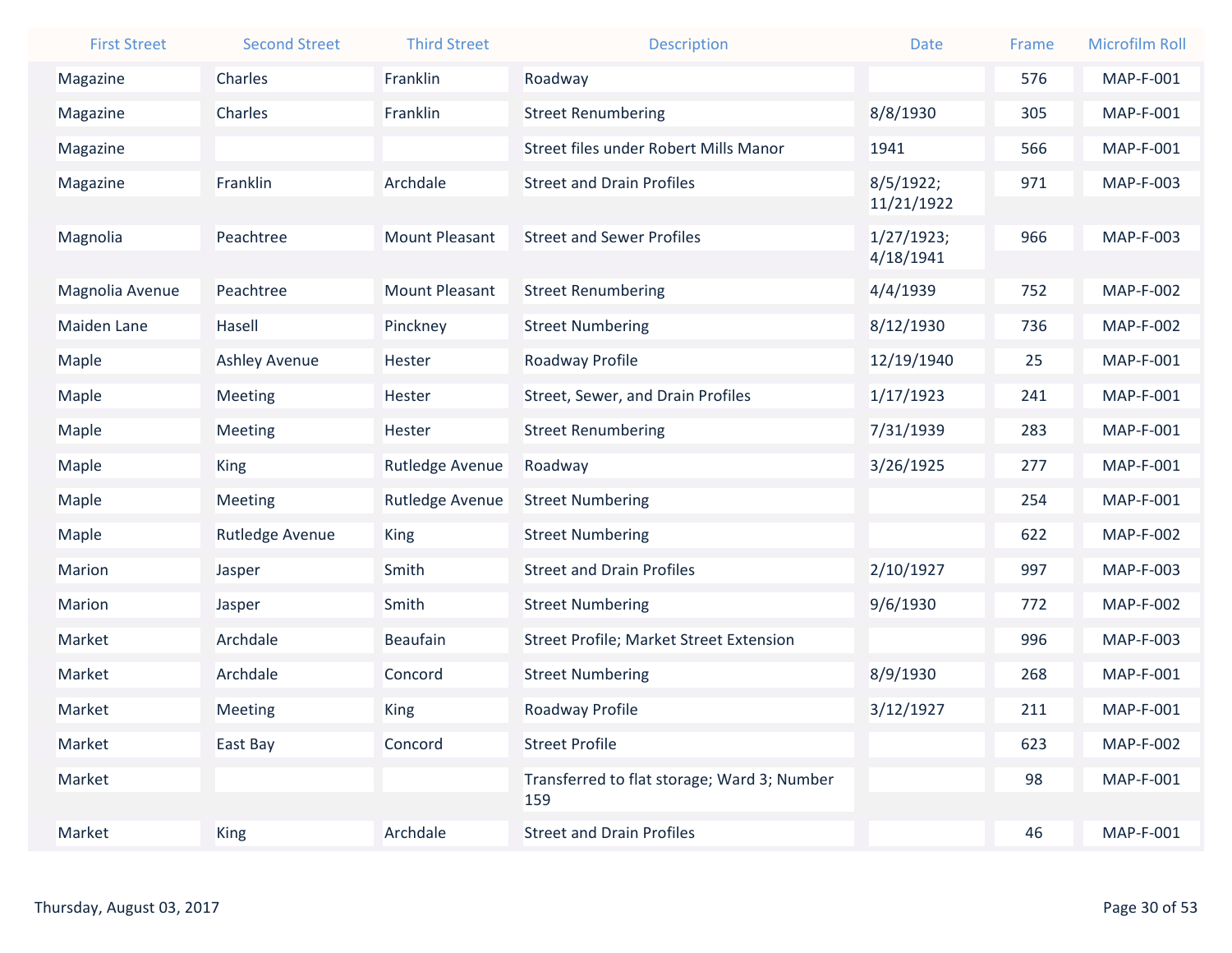| <b>First Street</b> | <b>Second Street</b> | <b>Third Street</b>   | <b>Description</b>                      | <b>Date</b> | Frame | <b>Microfilm Roll</b> |
|---------------------|----------------------|-----------------------|-----------------------------------------|-------------|-------|-----------------------|
| Marlow              | Devereaux Avenue     | Peachtree             | Roadway                                 |             | 259   | <b>MAP-F-001</b>      |
| Marsh (Street)      | Calhoun              | Society               | <b>Street Numbering</b>                 | 8/22/1930   | 751   | <b>MAP-F-002</b>      |
| Marsh (Street)      | Calhoun              | Laurens               | <b>Street and Drain Profiles</b>        | 8/23/1922   | 878   | MAP-F-003             |
| Marsh (Street)      | Inspection           |                       | <b>Street Profile, Intersection</b>     | 1/31/1939   | 670   | <b>MAP-F-002</b>      |
| Marsh (Street)      | Calhoun              | Laurens               | Numbering and Roadway                   |             | 730   | <b>MAP-F-002</b>      |
| Mary                | King                 | <b>Meeting</b>        | Roadway                                 |             | 660   | <b>MAP-F-002</b>      |
| Mary                | <b>King</b>          | <b>Drake</b>          | <b>Street and Drain Profiles</b>        | 8/8/1925    | 273   | MAP-F-001             |
| Mary                | America              | Meeting               | <b>Drain Profile</b>                    |             | 1051  | <b>MAP-F-003</b>      |
| Mary                | <b>Drake</b>         | <b>King</b>           | <b>Street Numbering</b>                 | 9/4/1930    | 744   | <b>MAP-F-002</b>      |
| Maverick            | King                 | Rutledge Avenue       | Street, Drain, and Sewer Profiles       | 12/1922     | 972   | <b>MAP-F-003</b>      |
| Maverick            | <b>King</b>          | Rutledge Avenue       | Roadway; Numbers                        |             | 683   | <b>MAP-F-002</b>      |
| Maverick            | King                 | Rutledge Avenue       | <b>Street Numbering</b>                 |             | 255   | MAP-F-001             |
| Maverick            | King                 | Rutledge Avenue       | <b>Street Renumbering</b>               | 8/13/1930   | 738   | <b>MAP-F-002</b>      |
| Meeting             | Calhoun              | Sheppard              | <b>Street and Sewer Profiles</b>        | 1920        | 307   | <b>MAP-F-001</b>      |
| Meeting             | <b>Broad</b>         | Market                | <b>Street Paving</b>                    | 1914        | 114   | <b>MAP-F-001</b>      |
| Meeting             | Market               | Wentworth             | <b>Street Paving</b>                    | 1913        | 442   | <b>MAP-F-001</b>      |
| Meeting             | <b>Broad</b>         | South Bay             | Roadway                                 | 1/10/1922   | 195   | MAP-F-001             |
| Meeting             | Calhoun              | Sheppard              | Street Profile; Owners; Street Numbers; |             | 528   | <b>MAP-F-001</b>      |
|                     |                      |                       | Companion to Image 198                  |             |       |                       |
| Meeting             | <b>Broad</b>         | Calhoun               | Roadway Profile                         | 7/9/1926    | 165   | <b>MAP-F-001</b>      |
| Meeting             | Sheppard             | <b>Mount Pleasant</b> | Roadway Profile                         | 8/14/1928   | 870   | MAP-F-003             |
| Meeting             | Wentworth            | Society               | <b>Street Paving</b>                    | 1913        | 491   | <b>MAP-F-001</b>      |
| Meeting             | South Battery        | <b>Mount Pleasant</b> | <b>Street Renumbering</b>               |             | 236   | <b>MAP-F-001</b>      |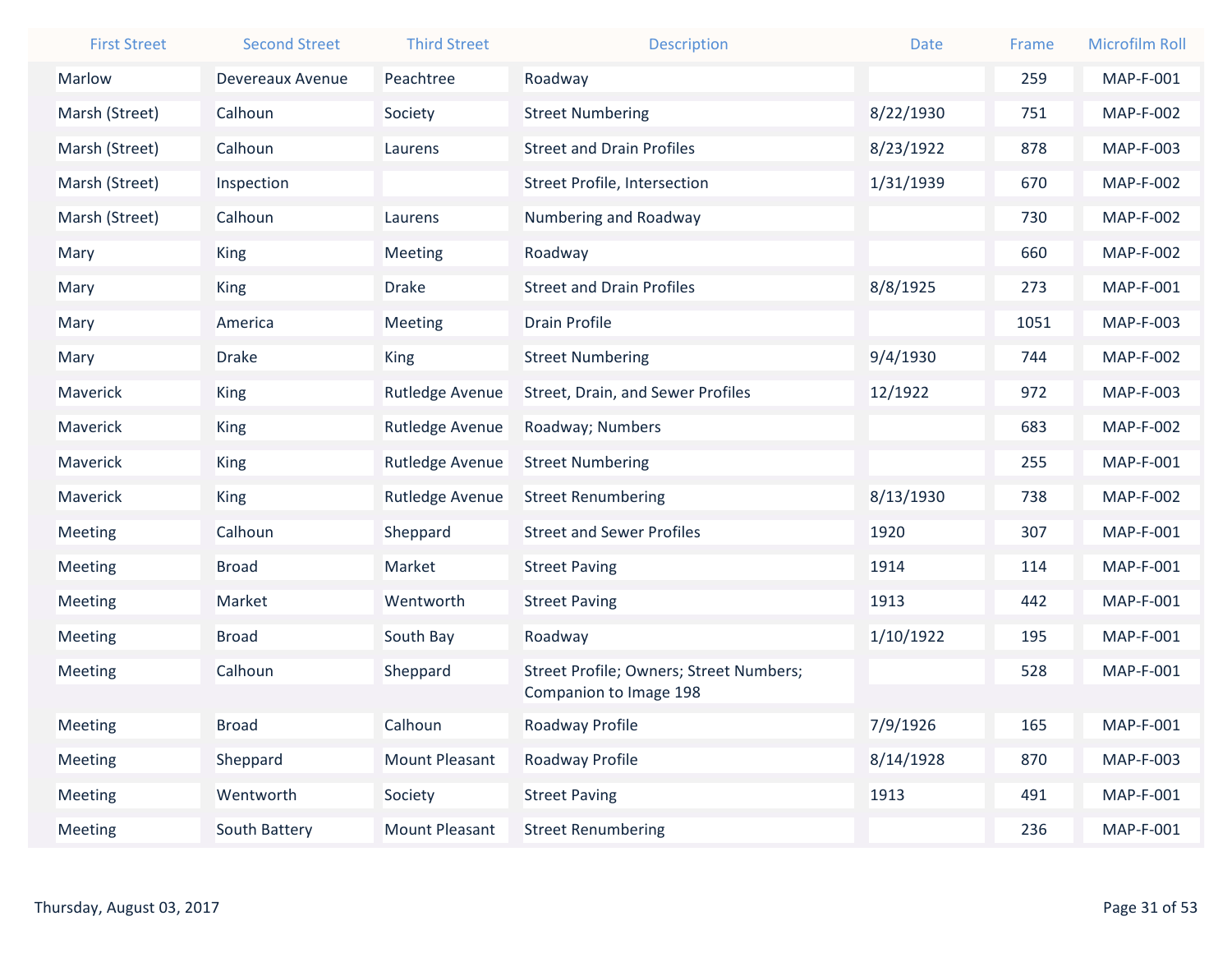| <b>First Street</b>    | <b>Second Street</b>  | <b>Third Street</b>   | <b>Description</b>                            | <b>Date</b> | Frame | <b>Microfilm Roll</b> |
|------------------------|-----------------------|-----------------------|-----------------------------------------------|-------------|-------|-----------------------|
| Meeting                | Cedar                 | <b>Mount Pleasant</b> | <b>Street Renumbered</b>                      | 7/1952      | 727   | <b>MAP-F-002</b>      |
| Meeting                | Sumter                | <b>Mount Pleasant</b> | <b>Street and Sewer Profiles</b>              | 12/29/1922  | 264   | <b>MAP-F-001</b>      |
| Meeting                | South Battery         | <b>Mount Pleasant</b> | <b>Street Numbering</b>                       | 7/29/1930   | 748   | <b>MAP-F-002</b>      |
| Meeting                | Shepard               | City Boundary         | <b>Street Paving</b>                          | 1915        | 194   | <b>MAP-F-001</b>      |
| Meeting                | <b>Mount Pleasant</b> | Sheppard              | Street Profile; Drain; Catch Basins; House    |             | 762   | <b>MAP-F-002</b>      |
|                        |                       |                       | Connections                                   |             |       |                       |
| Meeting                | Cedar                 | <b>Mount Pleasant</b> | <b>Street Renumbering</b>                     | 7/1952      | 263   | <b>MAP-F-001</b>      |
| Meeting                | Cedar                 | <b>Mount Pleasant</b> | <b>Street Renumbering</b>                     | 7/1952      | 711   | <b>MAP-F-002</b>      |
| Meeting                | Calhoun               | Sheppard              | Street Profile; Intersecting Streets; Owners; | 1930 circa  | 198   | MAP-F-001             |
|                        |                       |                       | Companion to Image 528                        |             |       |                       |
| Meeting                | <b>Broad</b>          | South Battery         | Roadway; Owners; Street Numbers               |             | 490   | <b>MAP-F-001</b>      |
| <b>Middleton Place</b> | <b>Simons</b>         | South End             | <b>Street Profile</b>                         | 1/25/1946   | 22    | <b>MAP-F-001</b>      |
| <b>Middleton Place</b> | Simons                | South End             | <b>Street and Sewer Profiles</b>              | 7/31/1940   | 871   | <b>MAP-F-003</b>      |
| Mill                   | Lucas                 | Rutledge Avenue       | <b>Street Renumbering</b>                     | 8/8/1930    | 301   | <b>MAP-F-001</b>      |
| Mill                   | Lucas                 | Rutledge Avenue       | <b>Street Numbering</b>                       | 1920        | 808   | <b>MAP-F-002</b>      |
| Mill                   | Lucas                 | Rutledge Avenue       | <b>Street Numbering</b>                       | 1920        | 315   | <b>MAP-F-001</b>      |
| Mill                   | <b>Ashley Avenue</b>  | Lucas                 | <b>Street and Drain Profiles</b>              | 8/30/1922   | 968   | MAP-F-003             |
| Mill                   | Lucas                 | Rutledge Avenue       | Numbering                                     | 1920        | 364   | <b>MAP-F-001</b>      |
| Mill                   | Rutledge Avenue       | Lucas                 | Roadway                                       |             | 596   | <b>MAP-F-002</b>      |
| Minority               | East Bay              | Wall                  | <b>Street Profile</b>                         | 8/20/1942   | 965   | MAP-F-003             |
| Minority               | East Bay              | Wall                  | <b>Street Numbering</b>                       | 8/27/1930   | 773   | <b>MAP-F-002</b>      |
| Minority               | Wall                  | East Bay              | <b>Street Profile</b>                         | 2/10/1927   | 970   | MAP-F-003             |
| Montagu                | Ashley Avenue         | <b>Ashley River</b>   | Roadway                                       | 8/11/1923   | 685   | <b>MAP-F-002</b>      |
| Montagu                | Ashley Avenue         |                       | <b>Street and Drain Profiles</b>              | 9/2/1922    | 876   | MAP-F-003             |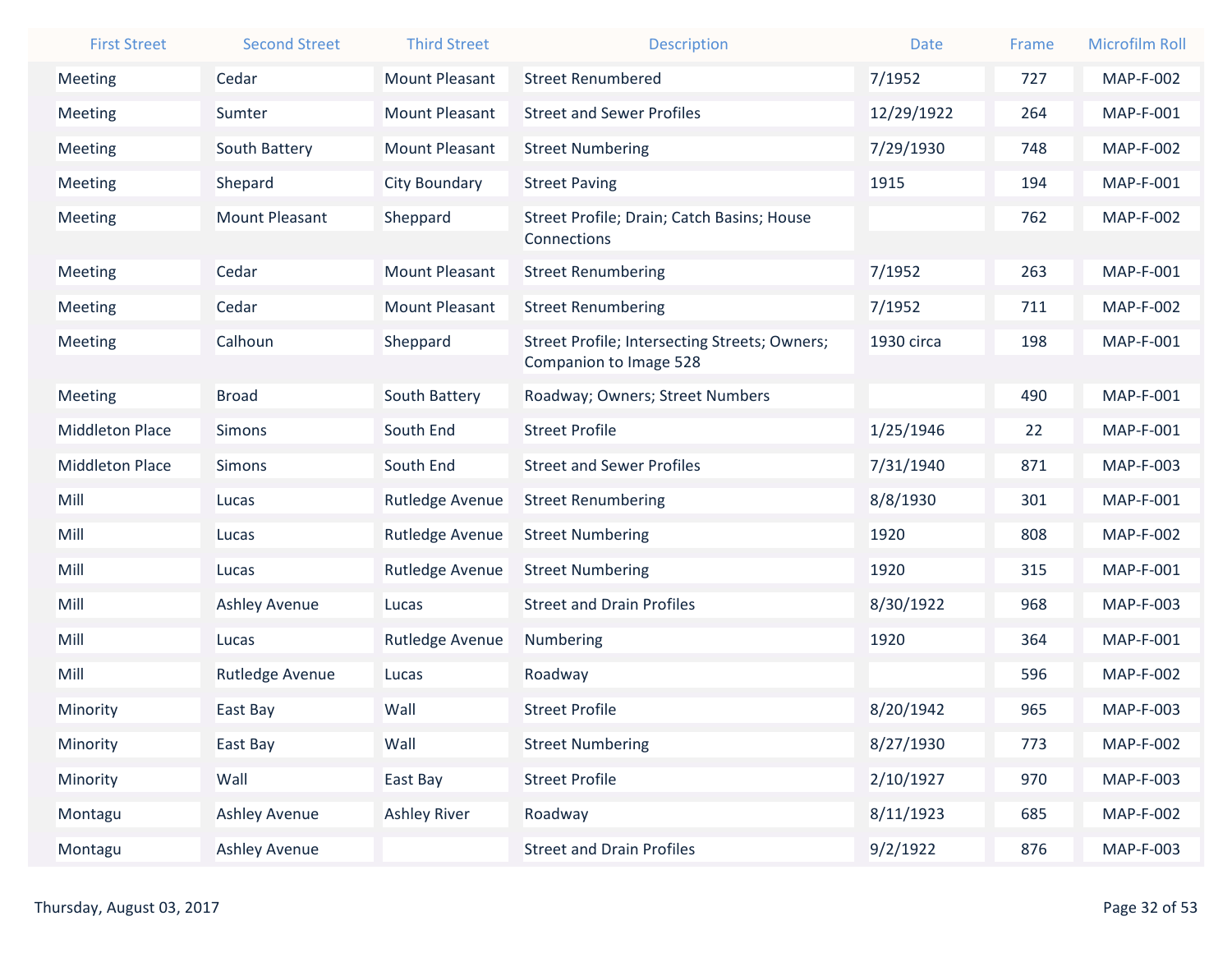| <b>First Street</b>   | <b>Second Street</b> | <b>Third Street</b>   | <b>Description</b>                    | <b>Date</b> | Frame | <b>Microfilm Roll</b> |
|-----------------------|----------------------|-----------------------|---------------------------------------|-------------|-------|-----------------------|
| Montagu               | Pitt                 |                       | Sidewalk; (southside) of corner house | 5/15/1958   | 492   | <b>MAP-F-001</b>      |
| Montagu               | Coming               | <b>Ashley River</b>   | <b>Street Renumbering</b>             | 8/15/1930;  | 289   | <b>MAP-F-001</b>      |
|                       |                      |                       |                                       | 2/11/1959   |       |                       |
| Moore                 | <b>Bee</b>           | Doughty               | <b>Street Profile</b>                 |             | 964   | MAP-F-003             |
| Moore                 | <b>Bee</b>           | Doughty               | Roadway                               |             | 205   | MAP-F-001             |
| Morris                | <b>King</b>          | Rutledge Avenue       | <b>Street and Drain Profiles</b>      | 8/4/1925    | 962   | MAP-F-003             |
| Morris                | <b>King</b>          | Rutledge Avenue       | <b>Street Renumbering</b>             | 9/5/1930    | 742   | <b>MAP-F-002</b>      |
| Morris                | King                 | Rutledge Avenue       | Roadway                               |             | 206   | MAP-F-001             |
| <b>Morrison Drive</b> | Cooper               | <b>Mount Pleasant</b> | Numbering                             | 9/12/1952   | 457   | MAP-F-001             |
| <b>Motts Lane</b>     | Anson                | Pinckney              | <b>Street Numbering</b>               | 8/12/1930   | 737   | <b>MAP-F-002</b>      |
| Moultrie              | <b>King</b>          | Rutledge Avenue       | Roadway                               |             | 642   | <b>MAP-F-002</b>      |
| Moultrie              | <b>King</b>          | Elmwood Avenue        | <b>Street Renumbering</b>             | 8/16/1930   | 430   | MAP-F-001             |
| Moultrie              | Rutledge Avenue      | Elmwood Avenue        | Roadway                               |             | 421   | MAP-F-001             |
| Moultrie              | <b>King</b>          | Elmwood Avenue        | Street, Sewer, and Drain Profiles     | 12/6/1922   | 503   | MAP-F-001             |
| <b>Mount Pleasant</b> | <b>Meeting</b>       | Riverside Drive       | <b>Street Renumbering</b>             | 9/25/1930   | 295   | MAP-F-001             |
| Murphy's Court        | Smith                |                       | Roadway Profile                       | 3/5/1926    | 33    | MAP-F-001             |
| Murray Boulevard      | Council              | Rutledge Avenue       | Sewer and Street Profiles             |             | 875   | MAP-F-003             |
| Murray Boulevard      | Council              | <b>King</b>           | <b>Sewers and Drains</b>              | 2/2/1923    | 96    | MAP-F-001             |
| Murray Boulevard      | <b>King</b>          | <b>Tradd</b>          | <b>Street Numbering</b>               |             | 309   | MAP-F-001             |
| Murray Boulevard      | <b>East Battery</b>  | Tradd                 | Roadway                               |             | 125   | MAP-F-001             |
| Murray Boulevard      | <b>King</b>          | Tradd                 | <b>Street Numbering</b>               |             | 290   | MAP-F-001             |
| Murray Boulevard      | <b>East Battery</b>  | Tradd                 | <b>Drains and Sewers</b>              | 4/15/1925   | 96    | MAP-F-001             |
| Nassau                | Mary                 | Lee                   | Roadway                               |             | 474   | <b>MAP-F-001</b>      |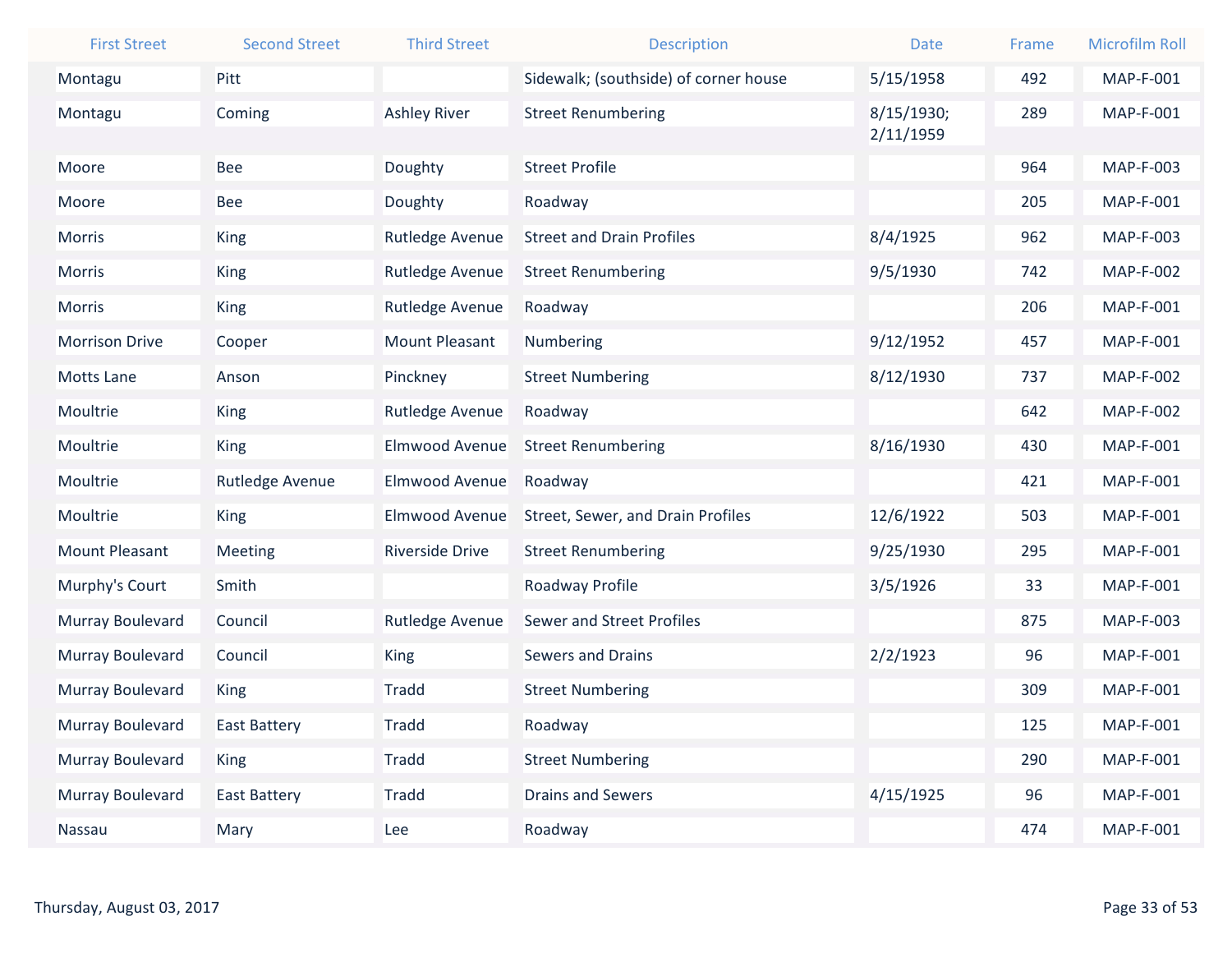| <b>First Street</b>    | <b>Second Street</b>    | <b>Third Street</b> | <b>Description</b>                        | <b>Date</b>             | Frame | <b>Microfilm Roll</b> |
|------------------------|-------------------------|---------------------|-------------------------------------------|-------------------------|-------|-----------------------|
| <b>Nassau</b>          | Coolblow                | <b>New Market</b>   | <b>Street, Sewer, and Drains Profiles</b> | 5/17/1944;              | 1015  | MAP-F-003             |
|                        |                         | Creek               |                                           | 9/3/1948                |       |                       |
| Nassau                 | Sumter                  | Harris              | <b>Street and Drain Profiles</b>          | 7/1948                  | 985   | MAP-F-003             |
| Nassau                 | Hill                    | <b>Harris</b>       | <b>Street and Sewer Profile</b>           | 3/22/1935               | 172   | <b>MAP-F-001</b>      |
| Nassau                 | <b>New Market Creek</b> | Coolblow            | <b>Street Paving</b>                      |                         | 208   | MAP-F-001             |
| Nassau                 | <b>Brigade</b>          | Mary                | <b>Street Numbering</b>                   | 12/31/1929              | 279   | MAP-F-001             |
| Nassau                 | Sumter                  | Johnson             | <b>Street Profile</b>                     | 4/27/1932               | 1008  | MAP-F-003             |
| Nassau                 | Mary                    | Sumter              | <b>Street and Drain Profiles</b>          | 8/24/1922;<br>7/12/1929 | 983   | MAP-F-003             |
| Nassau                 | Hill                    | Johnson             | <b>Street and Drain Profiles</b>          | 3/30/1948               | 239   | MAP-F-001             |
| <b>New</b>             | <b>Broad</b>            |                     | Roadway Intersection                      | 1923                    | 539   | MAP-F-001             |
| <b>New</b>             | Tradd                   |                     | Paving Intersection                       |                         | 483   | MAP-F-001             |
| <b>New</b>             | <b>Tradd</b>            | <b>Broad</b>        | <b>Street and Drain Profiles</b>          | 7/25/1922               | 990   | MAP-F-003             |
| <b>New</b>             | <b>Broad</b>            | <b>Tradd</b>        | <b>Street Numbering</b>                   | 7/14/1930               | 312   | MAP-F-001             |
| <b>New</b>             | <b>Broad</b>            | <b>Tradd</b>        | Roadway                                   | 3/14/1923               | 597   | <b>MAP-F-002</b>      |
| <b>New</b>             | <b>Broad</b>            |                     | Roadway Intersection                      | 3/14/1923               | 320   | MAP-F-001             |
| Ninth Avenue           | Saint Margaret          | Gordon              | <b>Street Profile</b>                     | 8/1/1950                | 989   | MAP-F-003             |
| Ninth Avenue           | Grove                   | Dunneman<br>Avenue  | <b>Street and Sewer Profiles</b>          | 1/31/1923               | 1046  | MAP-F-003             |
| Ninth Avenue           | Grove                   | Saint Margaret      | <b>Street Profile</b>                     | 1/3/1944                | 715   | <b>MAP-F-002</b>      |
| Norman                 | Spring                  | Allway              | Street, Drain, and Sewer Profiles         |                         | 1024  | MAP-F-003             |
| Norman                 | Line                    | Spring              | <b>Street Numbering</b>                   | 9/17/1930               | 300   | MAP-F-001             |
| Norman                 | Spring                  | Line                | <b>Street and Drain Profiles</b>          | 1/29/1927               | 1048  | MAP-F-003             |
| North Adger's<br>Wharf | East Bay                | Concord             | <b>Street Profile</b>                     | 3/25/1925               | 893   | MAP-F-003             |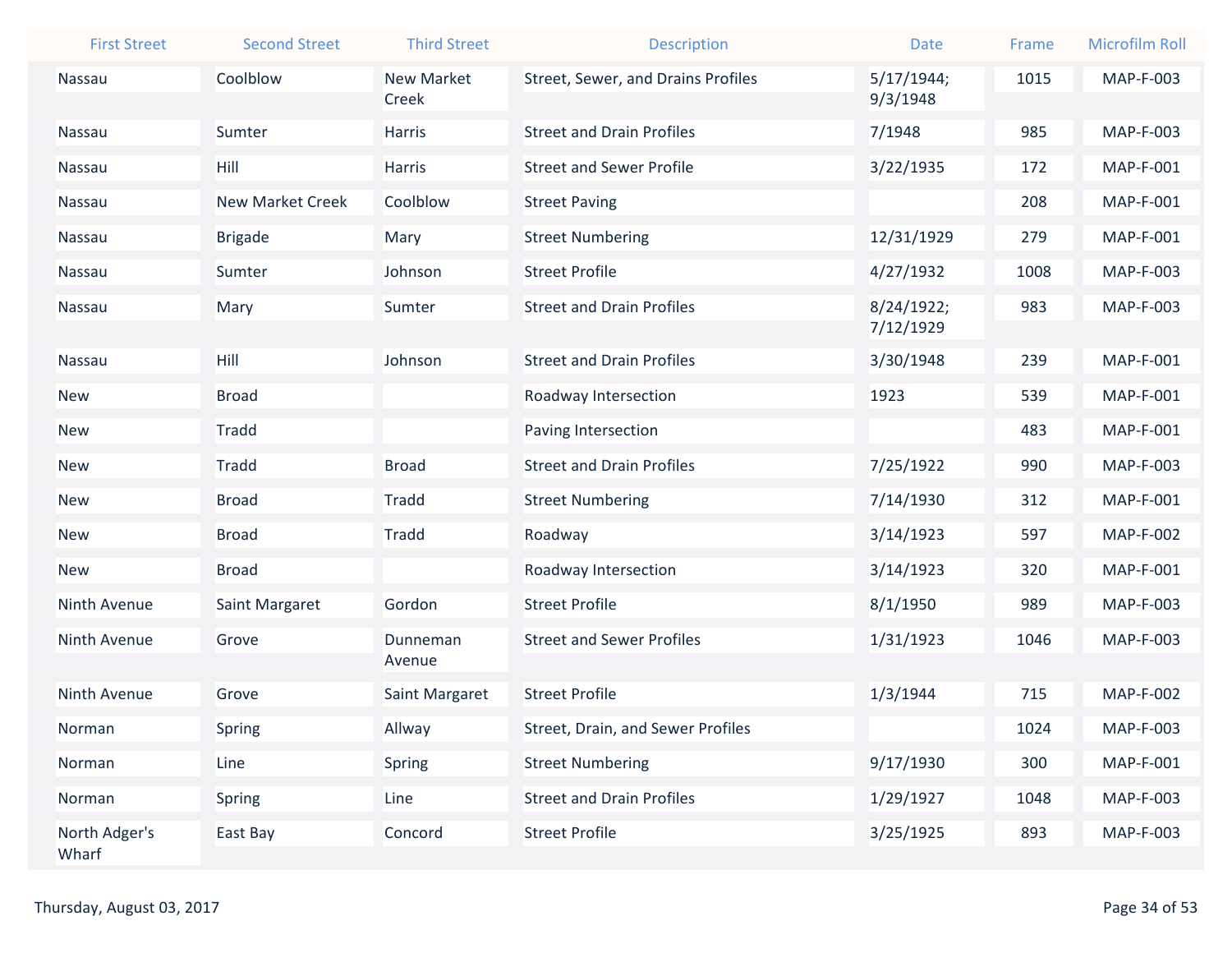| <b>First Street</b> | <b>Second Street</b> | <b>Third Street</b>   | <b>Description</b>                             | <b>Date</b> | Frame | <b>Microfilm Roll</b> |
|---------------------|----------------------|-----------------------|------------------------------------------------|-------------|-------|-----------------------|
| North Enston        | San Souci            | <b>Mount Pleasant</b> | <b>Street Numbering</b>                        |             | 575   | MAP-F-001             |
| Avenue              |                      |                       |                                                |             |       |                       |
| North Hampstead     | Aiken                | East Hampstead        | <b>Street Numbering</b>                        | 1930        | 212   | <b>MAP-F-001</b>      |
| North Hampstead     | Aiken                | East End              | <b>Street and Drain Profiles</b>               | 3/27/1925   | 1009  | MAP-F-003             |
| North Hampstead     | Aiken                | East Hampstead        | <b>Street Numbering</b>                        | 9/27/1930   | 587   | <b>MAP-F-002</b>      |
| North Market        | Meeting              | East Bay              | <b>Street Profile; Numbers; Lot Dimensions</b> |             | 463   | MAP-F-001             |
| North Market        | Meeting              | Concord               | <b>Street and Drain Profiles</b>               | 8/1/1922    | 992   | MAP-F-003             |
| North Tracy         | Huger                | Moultrie              | <b>Street Numbering</b>                        |             | 377   | MAP-F-001             |
| North Tracy         | Oswego               | <b>Enston Avenue</b>  | <b>Street Numbering</b>                        |             | 242   | MAP-F-001             |
| North Tracy         | Huger                | Moultrie              | Roadway                                        |             | 258   | MAP-F-001             |
| North Tracy         | Huger                | Moultrie              | <b>Street and Sewer Profiles</b>               | 12/12/1922  | 838   | <b>MAP-F-002</b>      |
| Nunan               | Rutledge Avenue      | President             | Street, Drain, and Sewer Profiles              | 12/12/1924; | 998   | MAP-F-003             |
|                     |                      |                       |                                                | 1/27/1927   |       |                       |
| Nunan               | Rutledge Avenue      | <b>Ashley Avenue</b>  | Roadway                                        |             | 495   | MAP-F-001             |
| Nunan               | President            | Rutledge Avenue       | <b>Street Numbering</b>                        | 9/10/1930   | 731   | <b>MAP-F-002</b>      |
| Nunan               | <b>Ashley Avenue</b> | President             | Roadway                                        |             | 344   | MAP-F-001             |
| Oak                 | Huger                | Congress              | Street, Drain, and Sewer Profiles              | 12/14/1922  | 1001  | MAP-F-003             |
| Oak                 | Congress             | Huger                 | Roadway                                        |             | 585   | <b>MAP-F-002</b>      |
| Oak                 | Congress             | Huger                 | <b>Street Numbering</b>                        | 9/15/1930   | 734   | <b>MAP-F-002</b>      |
| <b>Oeland Place</b> | Meeting              | Nassau                | <b>Drain Profile</b>                           | 8/12/1938   | 755   | <b>MAP-F-002</b>      |
| <b>Oeland Place</b> | Meeting              | Nassau                | <b>Street Profile Numbering</b>                |             | 680   | <b>MAP-F-002</b>      |
| Ogier               | Calhoun              | Vanderhorst           | <b>Street and Drain Profiles</b>               | 9/16/1922   | 1011  | MAP-F-003             |
| Ogier               | Calhoun              | Vanderhorst           | Roadway                                        | 3/8/1923    | 620   | <b>MAP-F-002</b>      |
| Ogier               | Calhoun              | Vanderhorst           | <b>Street Renumbering</b>                      |             | 294   | MAP-F-001             |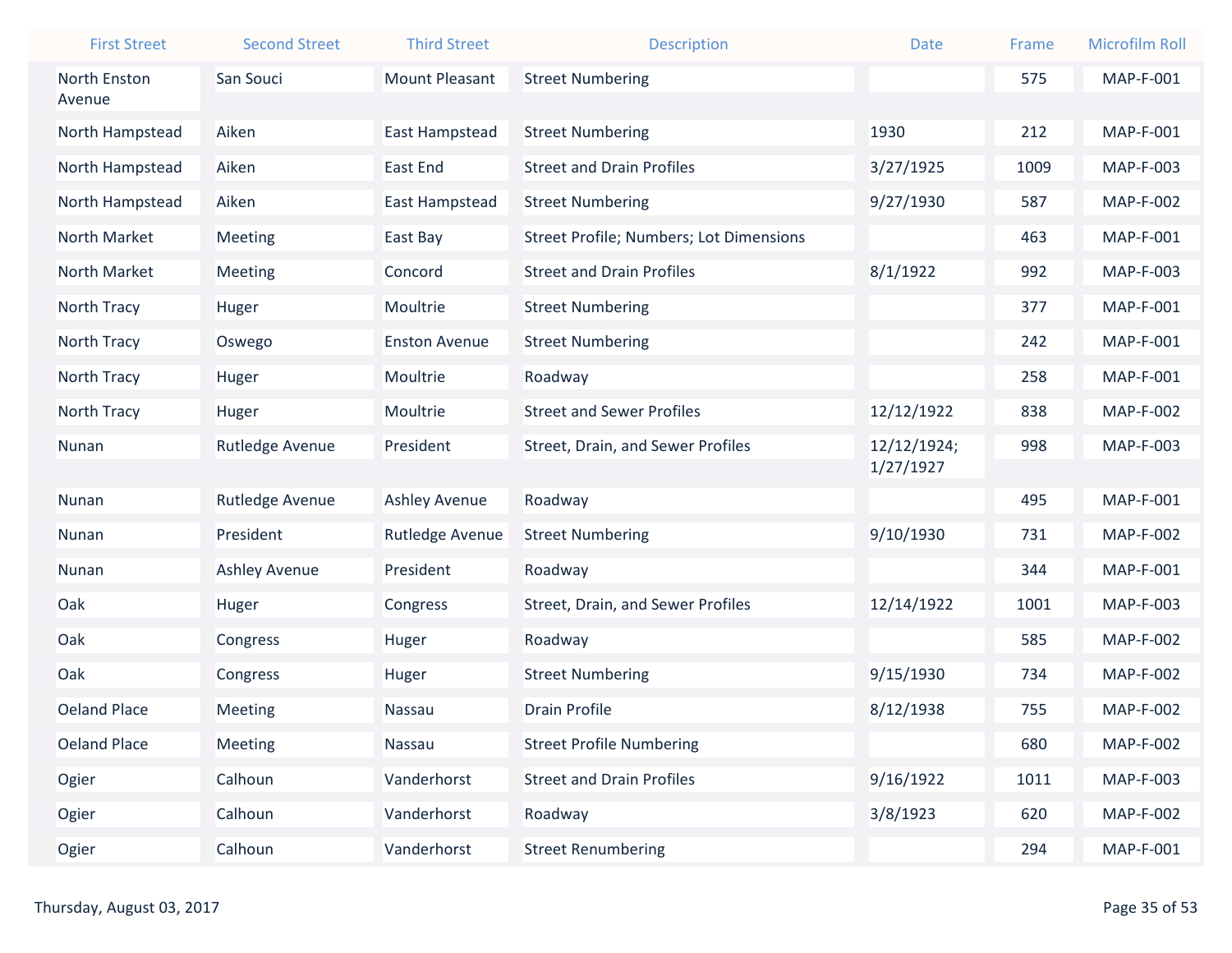| <b>First Street</b> | <b>Second Street</b> | <b>Third Street</b> | <b>Description</b>                | <b>Date</b> | Frame | <b>Microfilm Roll</b> |
|---------------------|----------------------|---------------------|-----------------------------------|-------------|-------|-----------------------|
| Oliver's Court      | Rutledge Avenue      |                     | <b>Drain Profile</b>              | 6/14/1944   | 1000  | MAP-F-003             |
| Orange              | <b>Tradd</b>         | <b>Broad</b>        | <b>Street Numbering</b>           | 7/14/1930   | 297   | MAP-F-001             |
| Orange              | <b>Broad</b>         | <b>Tradd</b>        | <b>Street Gutter (East Side)</b>  |             | 1047  | MAP-F-003             |
| Orange              | <b>Broad</b>         | Tradd               | Paving                            | 1914        | 629   | <b>MAP-F-002</b>      |
| Oswego              | South End            | Grove               | <b>Street and Sewer Profiles</b>  | 12/15/1922  | 1049  | MAP-F-003             |
| Oswego              | Maverick             | Grove               | <b>Street Numbering</b>           |             | 270   | <b>MAP-F-001</b>      |
| Oswego              | Francis              | Grove               | <b>Street Profile</b>             | 6/4/1941    | 30    | MAP-F-001             |
| Palmetto            | Ashley Avenue        | Lucas               | <b>Street and Drain Profiles</b>  | 4/12/1926   | 823   | <b>MAP-F-002</b>      |
| Palmetto            | <b>Ashley Avenue</b> | Lucas               | Roadway                           |             | 666   | <b>MAP-F-002</b>      |
| Palmetto            | <b>Ashley Avenue</b> | Lucas               | <b>Street Numbering</b>           | 8/27/1930   | 774   | <b>MAP-F-002</b>      |
| Park                | Line                 | Sheppard            | Roadway                           |             | 598   | <b>MAP-F-002</b>      |
| Park                | Line                 | Sheppard            | <b>Street Renumbering</b>         | 9/17/1930   | 779   | <b>MAP-F-002</b>      |
| Park                | Line                 | Sheppard            | <b>Street and Drain Profiles</b>  | 8/8/1925    | 824   | <b>MAP-F-002</b>      |
| Parkwood Avenue     | Sumter               | Congress            | Roadway                           |             | 584   | <b>MAP-F-002</b>      |
| Parkwood Avenue     | Congress             | Moultrie            | <b>Street Numbering</b>           |             | 765   | <b>MAP-F-002</b>      |
| Parkwood Avenue     | Congress             | Moultrie            | Roadway                           |             | 446   | MAP-F-001             |
| Parkwood Avenue     | Moultrie             | Sumter              | <b>Street Numbering</b>           | 9/30/1930   | 761   | <b>MAP-F-002</b>      |
| Parkwood Avenue     | Moultrie             | Sumter              | Street, Drain, and Sewer Profiles | 12/8/1922   | 816   | <b>MAP-F-002</b>      |
| Peachtree           | Rutledge Avenue      | <b>Ashley River</b> | <b>Street and Sewer Profiles</b>  | 1/29/1923;  | 803   | <b>MAP-F-002</b>      |
|                     |                      |                     |                                   | 12/21/1936  |       |                       |
| Peachtree           | <b>King</b>          | <b>West End</b>     | <b>Street Numbering</b>           | 3/31/1939   | 343   | <b>MAP-F-001</b>      |
| Peachtree           | Piedmont             | Rutledge Avenue     | <b>Street Numbering</b>           | 10/16/1930  | 780   | <b>MAP-F-002</b>      |
| Peachtree           | Rutledge Avenue      | King                | Street, Drain, and Sewer Profiles | 12/23/1938  | 740   | <b>MAP-F-002</b>      |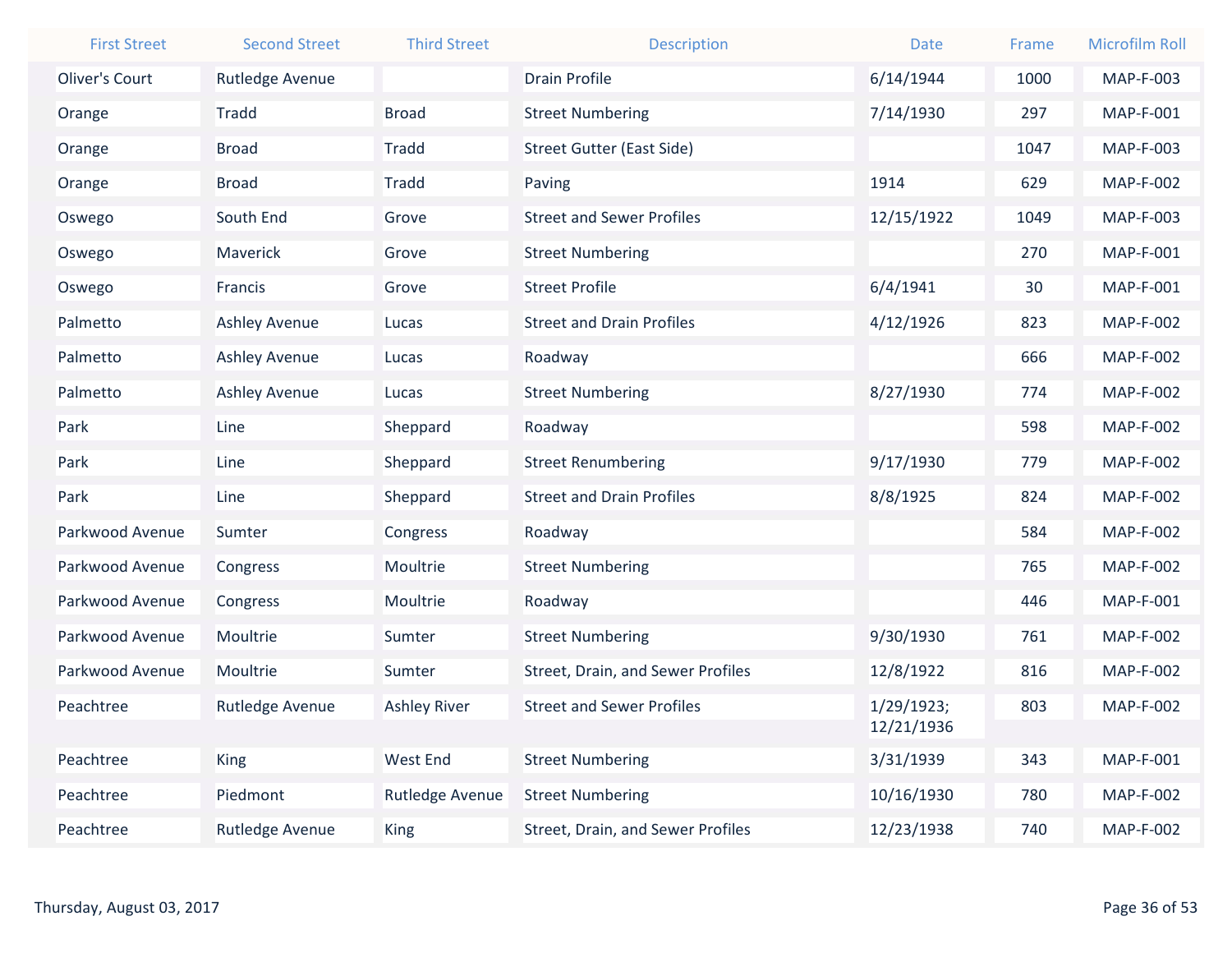| <b>First Street</b>    | <b>Second Street</b> | <b>Third Street</b> | <b>Description</b>                        | <b>Date</b>  | Frame | <b>Microfilm Roll</b> |
|------------------------|----------------------|---------------------|-------------------------------------------|--------------|-------|-----------------------|
| Peachtree              | Hester               | <b>West End</b>     | <b>Street Profile</b>                     | 2/6/1941     | 252   | <b>MAP-F-001</b>      |
| Peachtree              | <b>Ashley Avenue</b> | Devereaux           | <b>Street and Sewer Profiles</b>          | 8/7/1935     | 24    | <b>MAP-F-001</b>      |
|                        |                      | Avenue              |                                           |              |       |                       |
| Peachtree              | Rutledge Avenue      | Hester              | <b>Street Profile</b>                     |              | 722   | <b>MAP-F-002</b>      |
| Peachtree              | Rutledge Avenue      | <b>King</b>         | <b>Street Profile</b>                     | 4/18/1941    | 26    | MAP-F-001             |
| Pendleton              | Hester               | <b>Ashley Marsh</b> | Street, Sewer, and Drain Profiles         | 12/18/1936   | 827   | <b>MAP-F-002</b>      |
| Pendleton              | Hester               | <b>Ashley Marsh</b> | <b>Street Numbering</b>                   | 9/15/1937    | 316   | MAP-F-001             |
| Percy                  | Line                 | <b>Spring</b>       | <b>Street Renumbering</b>                 | 8/29/1930    | 314   | MAP-F-001             |
| Percy                  | <b>Spring</b>        | Line                | Roadway                                   |              | 628   | <b>MAP-F-002</b>      |
| Percy                  | Line                 | <b>Spring</b>       | <b>Street and Drain Profiles</b>          | 11/21/1922   | 732   | <b>MAP-F-002</b>      |
| Perry                  | Sheppard             | Sumter              | <b>Street Renumbering</b>                 | 9/16/1930    | 287   | MAP-F-001             |
| Perry                  | Fishburne            | Sheppard            | <b>Street Paving</b>                      | 1914         | 313   | <b>MAP-F-001</b>      |
| Perry                  | Sheppard             | Sumter              | Roadway                                   |              | 643   | <b>MAP-F-002</b>      |
| Perry                  | Sheppard             | Sumter              | Drain Profile; filed under Meeting Street | 1900 (circa) | 1053  | MAP-F-003             |
| Perry                  | Sheppard             | Sumter              | <b>Street and Drain Profiles</b>          | 9/5/1922     | 814   | <b>MAP-F-002</b>      |
| Philadelphia Alley     | Cumberland           | Queen               | <b>Street Numbering</b>                   | 8/12/1930    | 777   | <b>MAP-F-002</b>      |
| <b>Piedmont Avenue</b> | Poplar               | Sans Souci          | <b>Street Numbering</b>                   | 6/29/1939    | 826   | <b>MAP-F-002</b>      |
| <b>Piedmont Avenue</b> | Maple                | Peachtree           | Street, Sewer, and Drain Profiles         | 6/14/1945    | 818   | <b>MAP-F-002</b>      |
| Piedmont Avenue        | Sans Souci           | <b>Simmons</b>      | Street, Drain, and Sewer Profiles         | 12/23/1938   | 798   | <b>MAP-F-002</b>      |
| Pinckney               | East Bay             | Meeting             | <b>Street Renumbering</b>                 |              | 303   | MAP-F-001             |
| Pinckney               | East Bay             | <b>Meeting</b>      | <b>Street Numbering</b>                   | 8/8/1930     | 763   | <b>MAP-F-002</b>      |
| Pinckney               | Anson                | Church              | <b>Street Profile</b>                     | 3/16/1923    | 739   | <b>MAP-F-002</b>      |
| Pinckney               | Church               | Anson               | Roadway                                   |              | 487   | MAP-F-001             |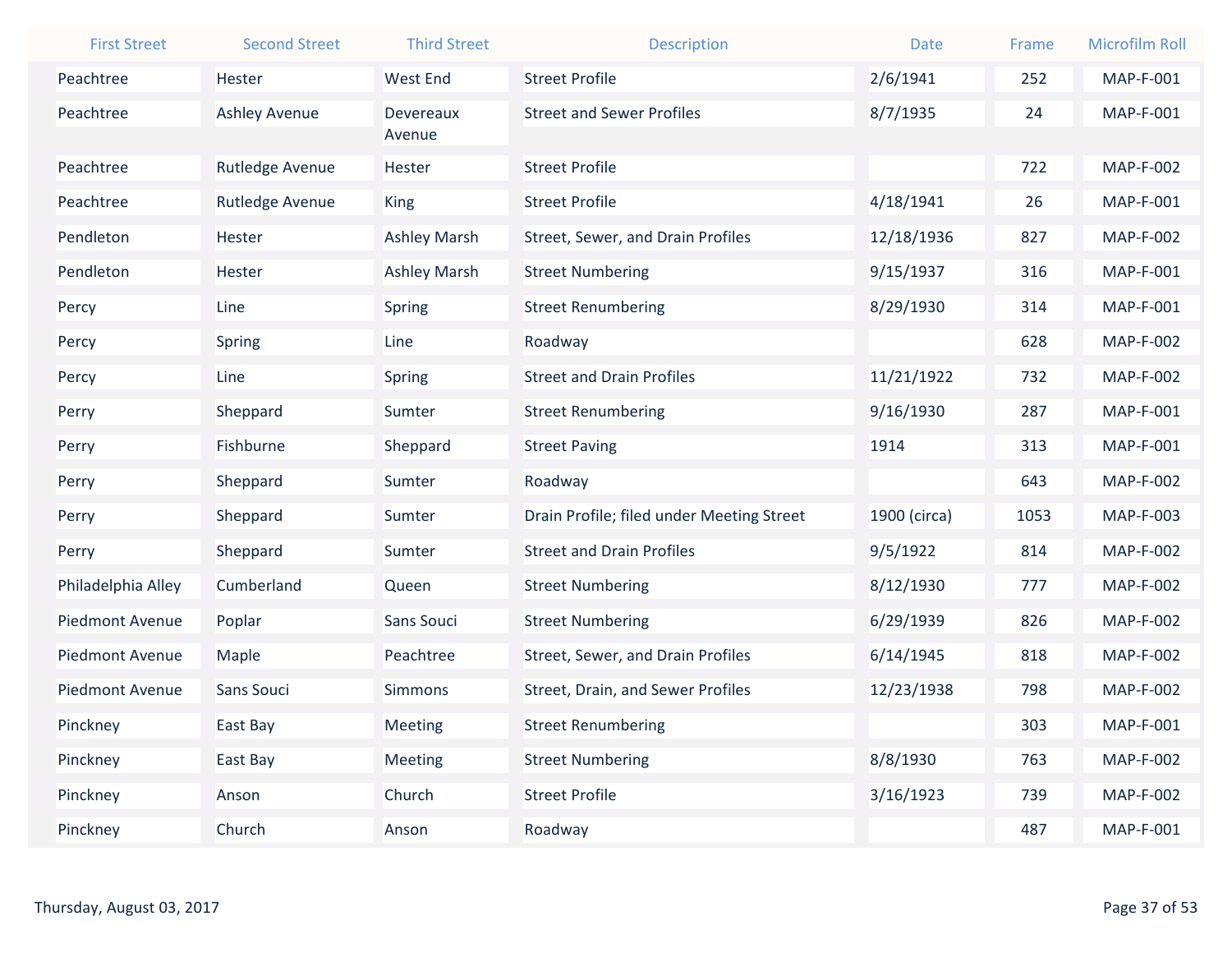| <b>First Street</b> | <b>Second Street</b> | <b>Third Street</b>        | <b>Description</b>                | <b>Date</b> | Frame        | <b>Microfilm Roll</b> |
|---------------------|----------------------|----------------------------|-----------------------------------|-------------|--------------|-----------------------|
| Pine                | Allway               | Gadsden Creek              | <b>Street Numbering</b>           | 10/16/1930  | 760          | <b>MAP-F-002</b>      |
| Pine                | Allway               | Gadsden Creek              | <b>Street and Sewer Profiles</b>  | 4/22/1927   | 721          | <b>MAP-F-002</b>      |
| Pine                | Cannon               | Spring                     | <b>Street Profile</b>             |             | $\mathbf{1}$ | MAP-F-001             |
| Pine                | Meeting              | Southern<br>Railway Tracks | <b>Drain Profile</b>              | $1900$ (ca) | 1053         | MAP-F-003             |
| Pine                | Allway               | Gadsden Creek              | <b>Street and Sewer Profiles</b>  |             | 38           | MAP-F-001             |
| Pitt                | Calhoun              | <b>Beaufain</b>            | <b>Street and Drain Profiles</b>  | 8/1/1922    | 789          | <b>MAP-F-002</b>      |
| Pitt                | <b>Beaufain</b>      | Vanderhorst                | <b>Street Numbering</b>           | 8/15/1930   | 296          | MAP-F-001             |
| Pitt                | <b>Beaufain</b>      | Calhoun                    | Roadway                           |             | 676          | <b>MAP-F-002</b>      |
| Poinsett            | Meeting              | <b>King</b>                | <b>Street Renumbering</b>         | 7/22/1952   | 244          | <b>MAP-F-001</b>      |
| Poinsett            | <b>King</b>          | Southern<br>Railway Tracks | <b>Street Profile</b>             |             | 62           | MAP-F-001             |
| Poinsett            | <b>King</b>          | Meeting                    | Street, Sewer, and Drain Profiles | 1/15/1923   | 815          | <b>MAP-F-002</b>      |
| Poinsett            | King                 | Meeting                    | <b>Street Renumbering</b>         | 7/22/1952   | 266          | MAP-F-001             |
| Poinsett            | Meeting              | King                       | <b>Street Numbering</b>           | 10/10/1930  | 806          | <b>MAP-F-002</b>      |
| Poinsett            | <b>King</b>          | Southern<br>Railway Tracks | <b>Drain Profile</b>              | $1900$ (ca) | 1053         | MAP-F-003             |
| Poinsett            | Meeting              | Southern                   | <b>Drain Profile</b>              | $1900$ (ca) | 1053         | MAP-F-003             |
|                     |                      | Railway Tracks             |                                   |             |              |                       |
| Poinsett            | <b>King</b>          | Russell                    | <b>Street Profile</b>             | 4/18/1932   | 36           | MAP-F-001             |
| Poplar              | Hester               | Piedmont<br>Avenue         | <b>Street Profile</b>             | 12/18/1940  | 57           | MAP-F-001             |
| Poplar              | Rutledge Avenue      | Devereaux                  | <b>Street Numbering</b>           |             | 292          | MAP-F-001             |
|                     |                      | Avenue                     |                                   |             |              |                       |
| Poplar              | Hester               | Devereaux<br>Avenue        | <b>Street Profile</b>             | 1/21/1941   | 729          | <b>MAP-F-002</b>      |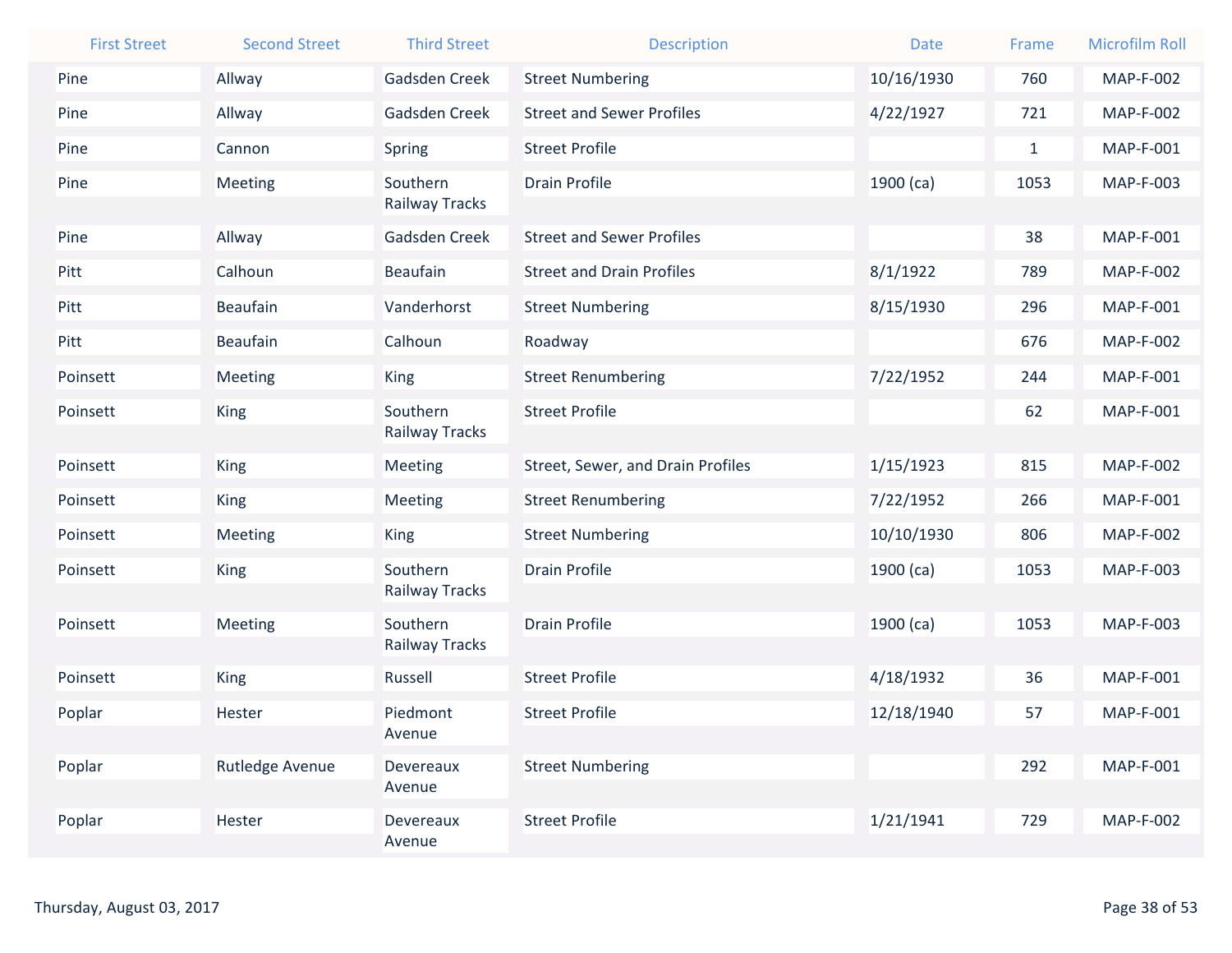| <b>First Street</b> | <b>Second Street</b> | <b>Third Street</b> | <b>Description</b>                | <b>Date</b> | Frame | <b>Microfilm Roll</b> |
|---------------------|----------------------|---------------------|-----------------------------------|-------------|-------|-----------------------|
| Poplar              | Southern Railway     | Rutledge            | <b>Street &amp; Sewer</b>         | 1/8/1923;   | 1043  | MAP-F-003             |
|                     | <b>Tracks</b>        |                     |                                   | 1/16/1923   |       |                       |
| Poplar              | Rutledge             | Southern            | Numbering                         | 1930        | 291   | MAP-F-001             |
|                     |                      | Railway Tracks      |                                   |             |       |                       |
| Poplar              | Rutledge             | Southern            | Numbering                         |             | 275   | MAP-F-001             |
|                     |                      | Railway Tracks      |                                   |             |       |                       |
| Poplar              | King                 | Rutledge Avenue     | <b>Street and Drain Profiles</b>  | 3/26/1925   | 804   | <b>MAP-F-002</b>      |
| Poplar              | Piedmont             | Devereaux           | Street, Drain, and Sewer Profiles |             | 793   | <b>MAP-F-002</b>      |
|                     |                      | Avenue              |                                   |             |       |                       |
| Poplar              | King                 | Rutledge Avenue     | <b>Street Numbering</b>           | 10/28/1924  | 534   | MAP-F-001             |
| President           | Spring               | Moultrie            | Street, Sewer, and Drain Profiles | 12/11/1922  | 795   | <b>MAP-F-002</b>      |
| President           | Spring               | Congress            | Roadway                           |             | 517   | MAP-F-001             |
| President           | Mill                 | Moultrie            | <b>Street Renumbering</b>         | 8/9/1930    | 754   | <b>MAP-F-002</b>      |
| President           | Mill                 | Moultrie            | <b>Street Numbering; Owners</b>   |             | 233   | MAP-F-001             |
| Price's Alley       | King                 | Meeting             | <b>Street Profile</b>             | 4/8/1953    | 784   | <b>MAP-F-002</b>      |
| Price's Alley       | King                 | Meeting             | <b>Street Numbering</b>           | 7/17/1930   | 302   | MAP-F-001             |
| Princess            | Archdale             | <b>King</b>         | <b>Street Profile</b>             | 4/9/1948    | 372   | MAP-F-001             |
| Princess            | <b>King</b>          | Archdale            | <b>Street Numbering</b>           | 8/8/1930    | 299   | <b>MAP-F-001</b>      |
| Prioleau            | Exchange             | Vendue Range        | <b>Street Renumbering</b>         | 10/21/1952  | 595   | <b>MAP-F-002</b>      |
| Prioleau            | Vendue Range         | Exchange            | <b>Street Profile</b>             |             | 812   | <b>MAP-F-002</b>      |
| Pritchard           | East Bay             | Concord             | <b>Street Profile</b>             | 1/28/1929   | 16    | MAP-F-001             |
| Queen               | Concord              | <b>State</b>        | Sidetrack for F. W. Wagener       | 5/8/1923    | 802   | <b>MAP-F-002</b>      |
| Queen               | Logan                | Concord             | Paving                            | 1914        | 424   | MAP-F-001             |
| Queen               | Concord              | Rutledge Avenue     | <b>Street Numbering</b>           | 7/17/1930   | 758   | <b>MAP-F-002</b>      |
| Queen               | Logan                | Concord             | <b>Street and Drain Profiles</b>  | 9/6/1922    | 745   | <b>MAP-F-002</b>      |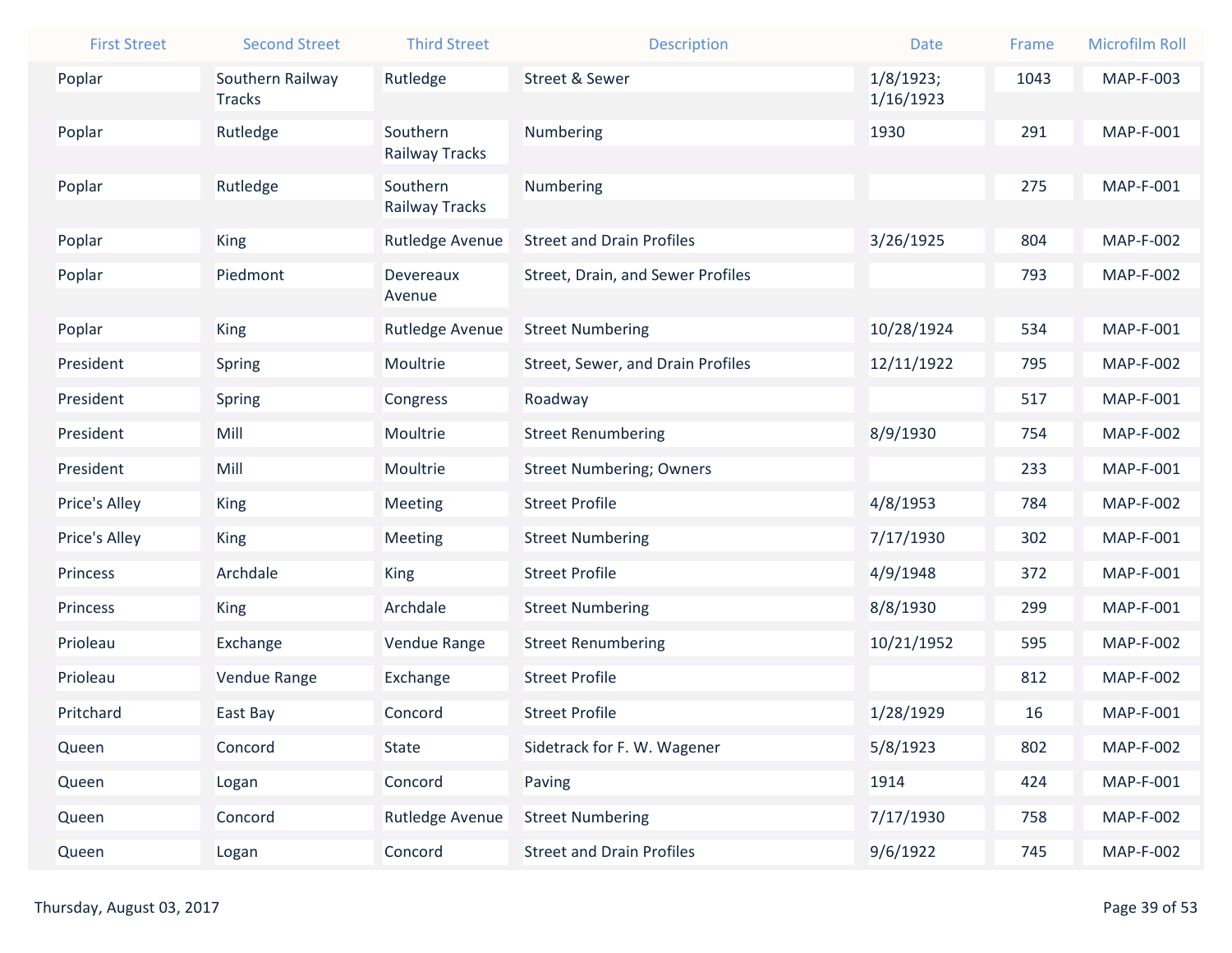| <b>First Street</b>    | <b>Second Street</b> | <b>Third Street</b>        | <b>Description</b>                | <b>Date</b>            | Frame | <b>Microfilm Roll</b> |
|------------------------|----------------------|----------------------------|-----------------------------------|------------------------|-------|-----------------------|
| Race                   | Court                | <b>King</b>                | <b>Street Renumbering</b>         | 8/14/1930              | 390   | <b>MAP-F-001</b>      |
| Race                   | <b>King</b>          | Court                      | <b>Street Numbering</b>           |                        | 256   | <b>MAP-F-001</b>      |
| Race                   | <b>King</b>          | Court                      | Street, Drain, and Sewer Profiles | 7/6/1923               | 807   | <b>MAP-F-002</b>      |
| Race                   | Court                | <b>Ashley Avenue</b>       | <b>Street Profile</b>             | 5/19/1932              | 47    | <b>MAP-F-001</b>      |
| Race                   | Rutledge Avenue      | <b>Ashley Avenue</b>       | Numbering                         |                        | 226   | MAP-F-001             |
| Race                   | <b>Ashley Avenue</b> | Court                      | <b>Street Profile</b>             |                        | 719   | <b>MAP-F-002</b>      |
| Race                   | <b>King</b>          | Rutledge Avenue            | Roadway                           |                        | 588   | <b>MAP-F-002</b>      |
| Radcliffe              | <b>King</b>          | Rutledge Avenue            | <b>Street Renumbering</b>         | 8/30/1930              | 304   | MAP-F-001             |
| Rafers Alley           | Market               | Guinard                    | <b>Street Profile</b>             | 7/1946                 | 757   | <b>MAP-F-002</b>      |
| Rafer's Alley          | Guignard             | North Market               | <b>Street Numbering</b>           | 8/12/1930              | 809   | <b>MAP-F-002</b>      |
| Reid                   | King                 | Bay                        | Roadway                           |                        | 667   | <b>MAP-F-002</b>      |
| Reid                   | Bay                  | <b>King</b>                | <b>Street Numbering</b>           | 9/5/1930               | 775   | <b>MAP-F-002</b>      |
| Reid                   | Meeting              | Bay                        | <b>Drain Profile</b>              |                        | 1051  | MAP-F-003             |
| Reid                   | <b>King</b>          | <b>Cooper River</b>        | <b>Street and Drain Profiles</b>  | 8/23/1922;<br>4/7/1924 | 725   | <b>MAP-F-002</b>      |
| Reid                   | America              | Cooper River               | <b>Street and Drain Profiles</b>  | 11/9/1926              | 720   | <b>MAP-F-002</b>      |
| Riker                  | Meeting              | Southern                   | Renumbering                       | 1952                   | 308   | MAP-F-001             |
|                        |                      | Railway Tracks             |                                   |                        |       |                       |
| Riker                  | Meeting              | Southern                   | <b>Drain Profile</b>              | $1900$ (ca)            | 1053  | <b>MAP-F-003</b>      |
|                        |                      | Railway Tracks             |                                   |                        |       |                       |
| Riker                  | Meeting              | Southern<br>Railway Tracks | <b>Street Profile</b>             |                        | 728   | <b>MAP-F-002</b>      |
| <b>Riverside Drive</b> | Mount Pleasant       | Sans Souci                 | Street, Drain, and Sewer Profiles | 12/14/1938             | 800   | <b>MAP-F-002</b>      |
| <b>Riverside Drive</b> | Sans Souci           | Mount Pleasant             | <b>Street Profile</b>             |                        | 248   | MAP-F-001             |
| Riverside Drive        | Sans Souci           | Mount Pleasant             | <b>Street Numbering</b>           | 9/5/1939               | 306   | MAP-F-001             |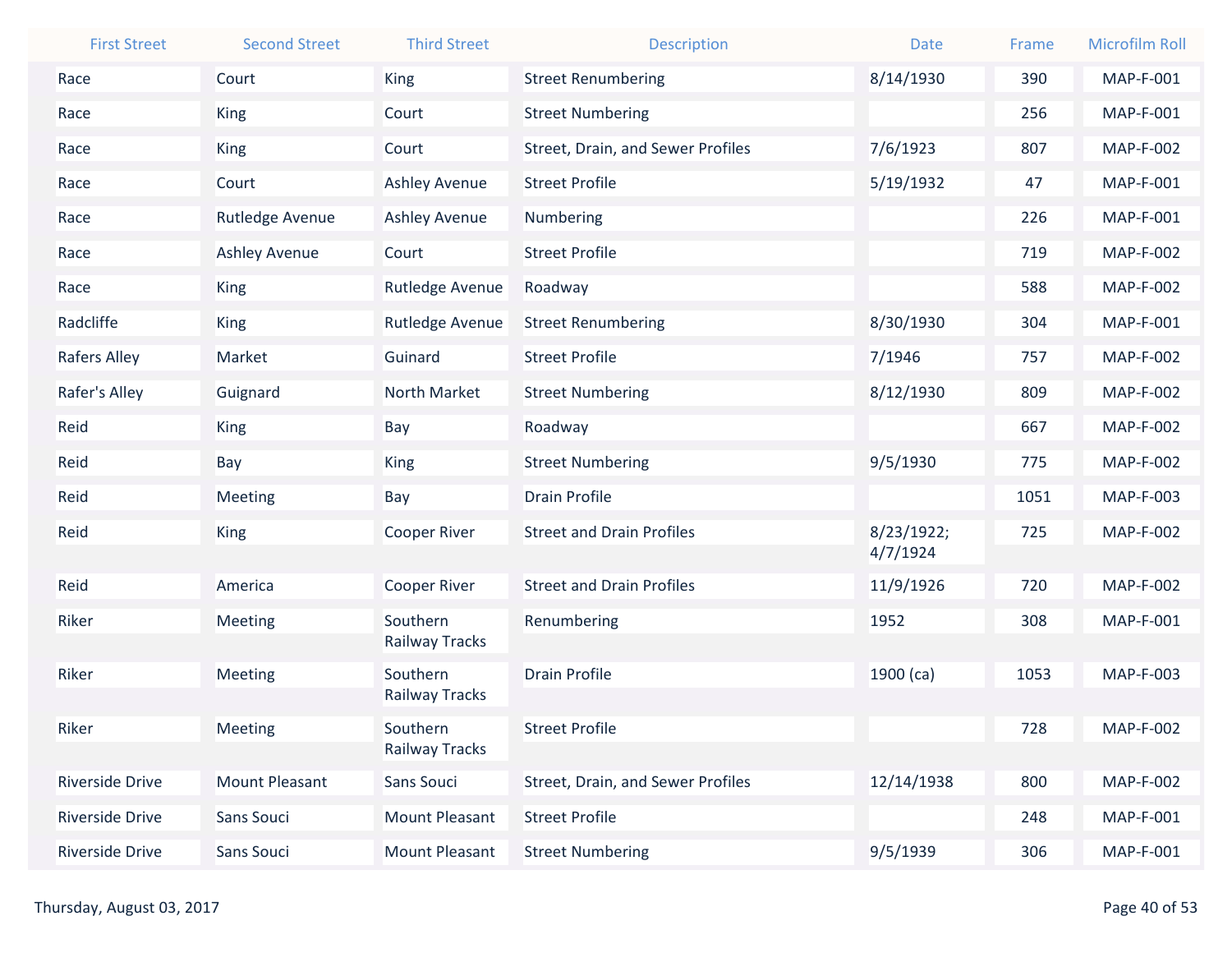| <b>First Street</b> | <b>Second Street</b>  | <b>Third Street</b>        | <b>Description</b>                | <b>Date</b>            | Frame | <b>Microfilm Roll</b> |
|---------------------|-----------------------|----------------------------|-----------------------------------|------------------------|-------|-----------------------|
| Rodgers Alley       | King                  | Saint Philip               | <b>Street Numbering</b>           | 9/30/1930              | 280   | <b>MAP-F-001</b>      |
| Romney              | King                  | Meeting                    | Roadway                           |                        | 552   | MAP-F-001             |
| Romney              | Nassau                | <b>West End</b>            | Street, Sewer, and Drain Profiles | 1/5/1923               | 249   | <b>MAP-F-001</b>      |
| Romney              | Meeting               | Hanover                    | <b>Street and Sewer Profiles</b>  | 2/3/1949               | 790   | <b>MAP-F-002</b>      |
| Romney              | America               | West End                   | <b>Street Renumbering</b>         |                        | 243   | MAP-F-001             |
| Romney Court        | King                  | <b>West End</b>            | <b>Street Profile</b>             | 4/11/1932              | 15    | MAP-F-001             |
| Rose Lane           | Line                  | Spring                     | <b>Street Numbering</b>           | 9/20/1930              | 770   | <b>MAP-F-002</b>      |
| Rosemount           | <b>Bogard</b>         |                            | Numbering                         | 6/16/1952              | 311   | MAP-F-001             |
| Rosemount           | <b>Bogard</b>         |                            | <b>Street Profile</b>             | 6/24/1932              | 4     | MAP-F-001             |
| Rosemount           | <b>Bogard</b>         |                            | <b>Street Renumbering</b>         | 6/16/1952              | 825   | <b>MAP-F-002</b>      |
| Rutledge Avenue     | <b>Broad</b>          | <b>Bull</b>                | <b>Street and Drain Profiles</b>  | 1/12/1927              | 709   | <b>MAP-F-002</b>      |
| Rutledge Avenue     | Moultrie              | <b>Mount Pleasant</b>      | Street, Sewer, and Drain Profiles | 9/10/1922;<br>2/9/1923 | 712   | <b>MAP-F-002</b>      |
| Rutledge Avenue     | Cleveland             | <b>Mount Pleasant</b>      | Roadway                           | 10/29/1924             | 149   | <b>MAP-F-001</b>      |
| Rutledge Avenue     | <b>Bull</b>           | Calhoun                    | <b>Street Paving</b>              | 1913                   | 17    | MAP-F-001             |
| Rutledge Avenue     | <b>Broad</b>          | <b>Tradd</b>               | <b>Street Profile</b>             |                        | 219   | <b>MAP-F-001</b>      |
| Rutledge Avenue     | Spring                | Calhoun                    | <b>Street Paving; Owners</b>      | 6/1917                 | 554   | MAP-F-001             |
| Rutledge Avenue     | Cleveland             | <b>Mount Pleasant</b>      | Roadway                           |                        | 420   | MAP-F-001             |
| Rutledge Avenue     | <b>Broad</b>          | Bull                       | Paving                            |                        | 355   | <b>MAP-F-001</b>      |
| Rutledge Avenue     | Cannon                | <b>Mount Pleasant</b>      | Roadway                           | 1/20/1942              | 450   | <b>MAP-F-001</b>      |
| Rutledge Avenue     | Murray Boulevard      | <b>Mount Pleasant</b>      | <b>Street Renumbering</b>         |                        | 232   | <b>MAP-F-001</b>      |
| Rutledge Avenue     | <b>Mount Pleasant</b> | Murray<br><b>Boulevard</b> | <b>Street Profile</b>             |                        | 245   | MAP-F-001             |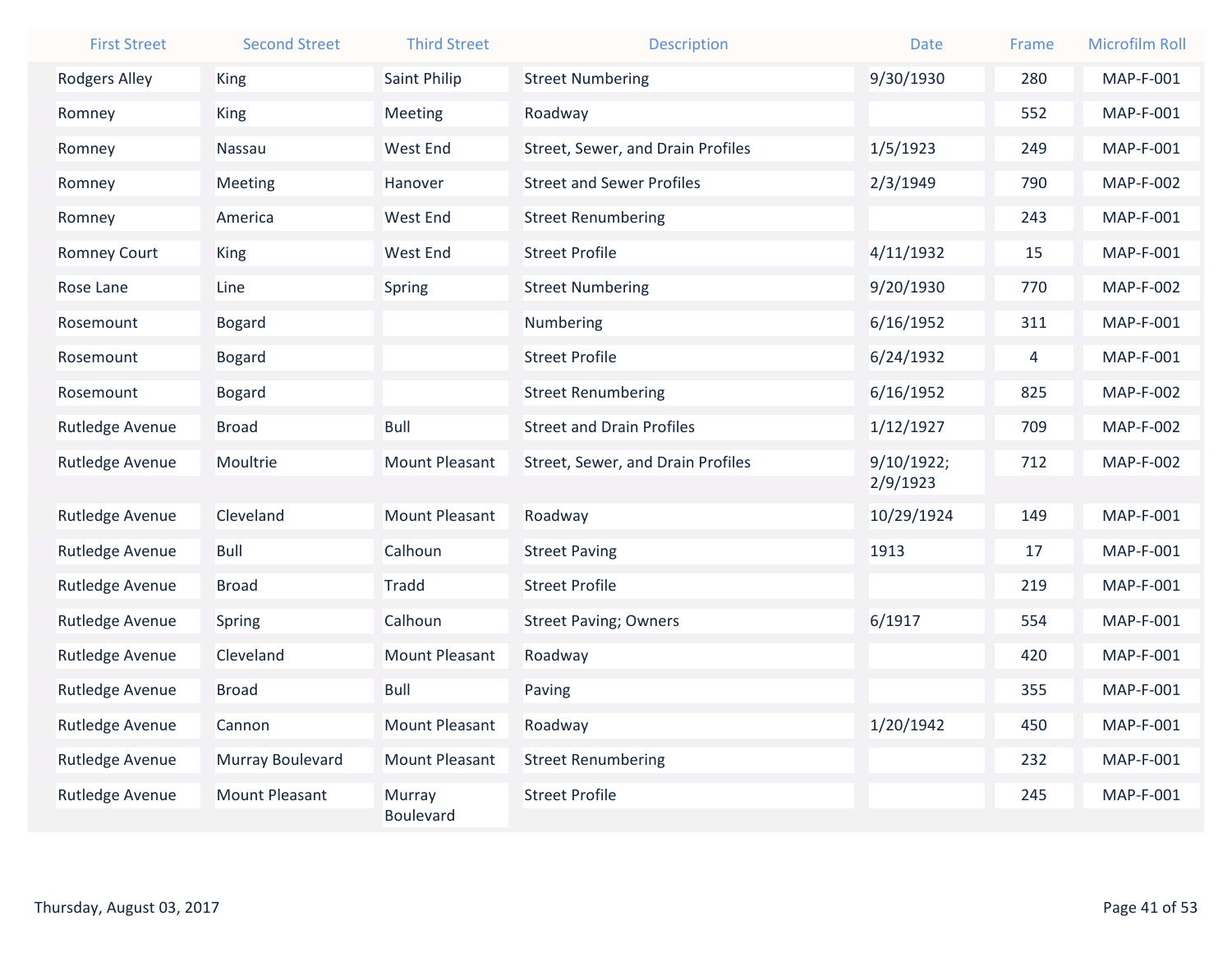| <b>First Street</b>      | <b>Second Street</b> | <b>Third Street</b>    | <b>Description</b>                        | <b>Date</b>  | Frame | Microfilm Roll   |
|--------------------------|----------------------|------------------------|-------------------------------------------|--------------|-------|------------------|
| Rutledge Avenue          | <b>Tradd</b>         | Murray                 | Roadway                                   |              | 494   | <b>MAP-F-001</b> |
|                          |                      | <b>Boulevard</b>       |                                           |              |       |                  |
| Rutledge Avenue          | Line                 | Carolina               | <b>Street and Drain Profiles</b>          | 8/13/1926    | 820   | <b>MAP-F-002</b> |
| Rutledge Avenue          | Murray Boulevard     | <b>Mount Pleasant</b>  | <b>Street Numbering</b>                   | 7/31/1930    | 419   | MAP-F-001        |
| Rutledge Avenue          | Tradd                | Murray                 | Roadway Profile                           | 4/11/1925    | 829   | <b>MAP-F-002</b> |
|                          |                      | <b>Boulevard</b>       |                                           |              |       |                  |
| Saint Margaret           | Ninth Avenue         |                        | <b>Street Profile</b>                     | 1/3/1944     | 715   | <b>MAP-F-002</b> |
| Saint Margaret           | Rutledge Avenue      | <b>Fifth Avenue</b>    | Street, Sewer, and Drain Profiles         | 12/23/1938   | 817   | <b>MAP-F-002</b> |
| Saint Margaret           | Rutledge Avenue      | <b>Twelfth Avenue</b>  | <b>Street Numbering</b>                   | 10/2/1930    | 403   | MAP-F-001        |
| Saint Margaret           | Rutledge Avenue      | <b>Fifth Avenue</b>    | <b>Street Renumbering</b>                 | 9/15/1937    | 77    | MAP-F-001        |
| Saint Michael's          | Church               | Meeting                | <b>Street Paving</b>                      | 6/1915       | 465   | MAP-F-001        |
| Alley                    |                      |                        |                                           |              |       |                  |
| Saint Michael's<br>Place | Church               | Meeting                | <b>Street Numbering</b>                   | 7/15/1930    | 350   | MAP-F-001        |
| Saint Philip             | <b>Beaufain</b>      | Carolina               | <b>Street Numbering</b>                   | 8/26/1930    | 415   | MAP-F-001        |
|                          |                      |                        |                                           |              |       |                  |
| Saint Philip             | Line                 | Carolina               | <b>Street and Drain Profiles</b>          | 9/5/1922     | 713   | <b>MAP-F-002</b> |
| Saint Philip             | Calhoun              | Vanderhorst            | <b>Street Profile</b>                     | 7/14/1930    | 783   | <b>MAP-F-002</b> |
| Saint Philip             | Line                 | Carolina               | Roadway                                   |              | 647   | <b>MAP-F-002</b> |
| Saint Philip             | Calhoun              | Vanderhorst            | Roadway                                   |              | 379   | MAP-F-001        |
| Saint Philip             | Wentworth            | Calhoun                | <b>Street Profile</b>                     | 11/7/1929    | 345   | MAP-F-001        |
| Saint Philip             | Calhoun              | Vanderhorst            | Roadway                                   |              | 602   | <b>MAP-F-002</b> |
| Saint Philip             | Sheppard             | Sumter                 | Drain Profile; filed under Meeting Street | 1900 (circa) | 1053  | MAP-F-003        |
| Sans Souci               | <b>Ashley Avenue</b> | Riverside              | Sidewalks                                 | 9/22/1937    | 140   | MAP-F-001        |
| Sans Souci               | Ashley               | <b>Riverside Drive</b> | Sidewalks                                 | 9/22/1937    | 370   | MAP-F-001        |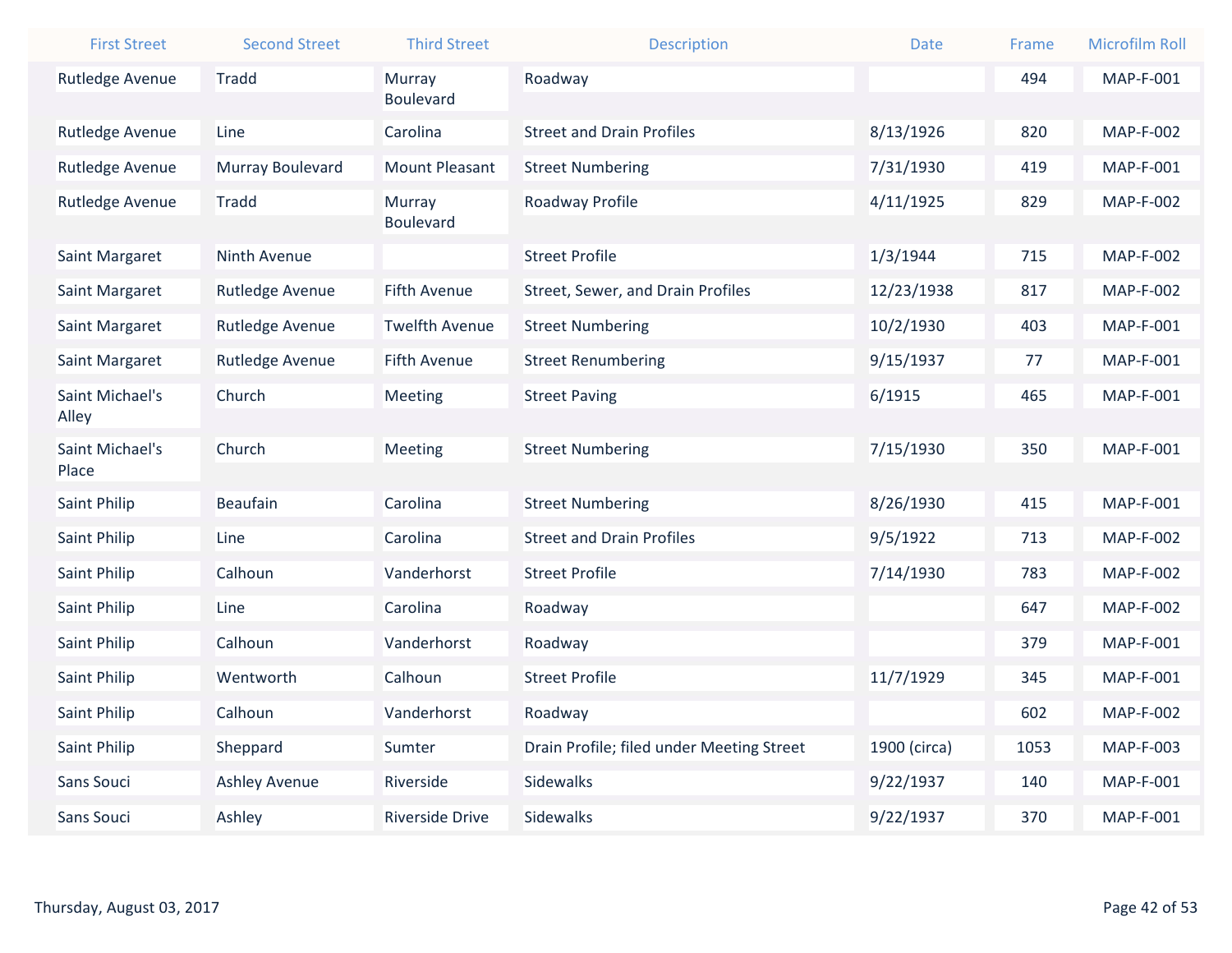| <b>First Street</b>         | <b>Second Street</b>              | <b>Third Street</b>    | <b>Description</b>                | <b>Date</b>              | Frame | <b>Microfilm Roll</b> |
|-----------------------------|-----------------------------------|------------------------|-----------------------------------|--------------------------|-------|-----------------------|
| Sans Souci                  | Southern Railway                  | Riverside              | <b>Street Renumbering</b>         | 9/23/1930                | 383   | MAP-F-001             |
|                             | <b>Tracks</b>                     |                        |                                   |                          |       |                       |
| Sans Souci                  | Southern Railway<br><b>Tracks</b> | Riverside              | <b>Street Renumbering</b>         | 12/6/1921                | 378   | <b>MAP-F-001</b>      |
| Sans Souci                  | Southern Railway                  | Riverside              | <b>Street Renumbering</b>         | 6/2/1938                 | 167   | <b>MAP-F-001</b>      |
|                             | <b>Tracks</b>                     |                        |                                   |                          |       |                       |
| Sans Souci                  | Southern Railway<br><b>Tracks</b> | Piedmont               | Street, Drain & Sewer             | 1/26/1923;<br>12/18/1936 | 788   | <b>MAP-F-002</b>      |
| Sans Souci                  | Rutledge Avenue                   | <b>Riverside Drive</b> | Sidewalks                         | 3/15/1937                | 72    | <b>MAP-F-001</b>      |
| Sans Souci                  | King                              | Rutledge Avenue        | Roadway                           |                          | 462   | <b>MAP-F-001</b>      |
| Savage                      | <b>Tradd</b>                      | <b>Broad</b>           | <b>Street Numbering</b>           | 7/14/1930                | 386   | MAP-F-001             |
| Savannah Highway            | <b>Ashley River</b>               | Albermarle             | <b>Street Numbering</b>           | 10/1964                  | 223   | <b>MAP-F-001</b>      |
| (south)                     |                                   |                        |                                   |                          |       |                       |
| Savannah Highway<br>(south) | Wesley                            | Wappoo Road            | <b>Street Numbering</b>           | 1964                     | 228   | <b>MAP-F-001</b>      |
| Senate                      | Huger                             | Congress               | Street, Sewer, and Drain Profiles | 4/15/1930                | 801   | <b>MAP-F-002</b>      |
| Senate                      | Congress                          | Huger                  | <b>Street Numbering</b>           | 9/30/1930                | 293   | <b>MAP-F-001</b>      |
| Seventh Avenue              | Ninth                             | Seaboard               | <b>Street Numbering</b>           | 11/12/1946               | 334   | <b>MAP-F-001</b>      |
|                             |                                   | Railroad               |                                   |                          |       |                       |
| Seventh Avenue              | <b>Tenth Avenue</b>               |                        | <b>Street Profile</b>             |                          | 49    | <b>MAP-F-001</b>      |
| Seventh Avenue              | <b>Tenth Avenue</b>               |                        | Street, Sewer, and Drain Profiles | 3/14/1924                | 828   | <b>MAP-F-002</b>      |
| Seventh Avenue              | <b>Tenth Avenue</b>               |                        | <b>Street and Drain Profiles</b>  | 1/9/1939                 | 723   | <b>MAP-F-002</b>      |
| Seyle                       | Moultrie                          | Huger                  | <b>Drain Profile</b>              |                          | 71    | MAP-F-001             |
| Seyle                       | Huger                             | Moultrie               | <b>Street and Sewer Profiles</b>  | 12/12/1922               | 747   | <b>MAP-F-002</b>      |
| Shaftsbury Lane             | Beaufain                          |                        | <b>Street Profile</b>             |                          | 917   | MAP-F-003             |
| Shell Court                 | Coming                            | Duncan                 | <b>Street Numbering</b>           | 3/16/1964                | 35    | <b>MAP-F-001</b>      |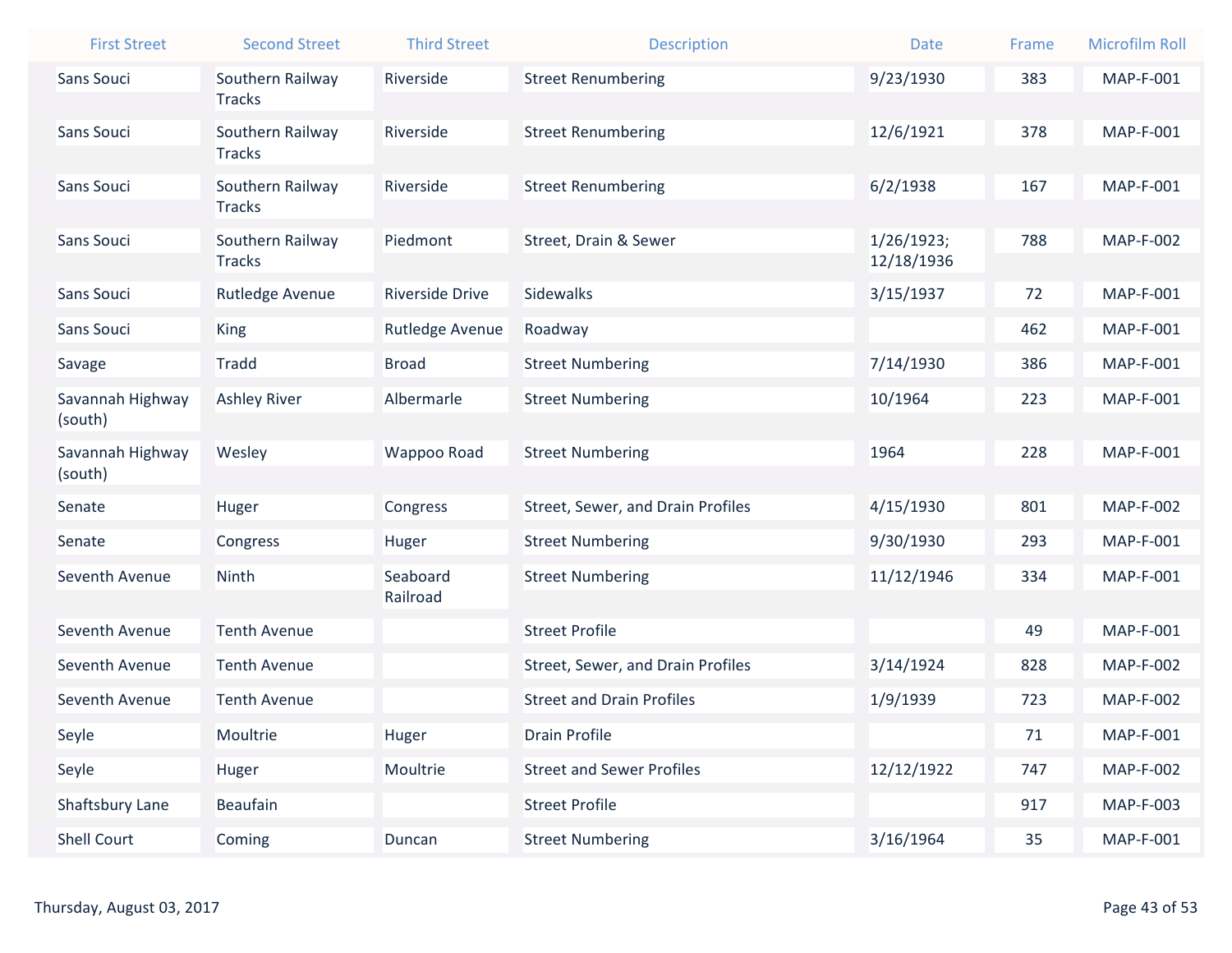| <b>First Street</b>  | <b>Second Street</b>              | <b>Third Street</b>        | <b>Description</b>                | <b>Date</b> | Frame | <b>Microfilm Roll</b> |
|----------------------|-----------------------------------|----------------------------|-----------------------------------|-------------|-------|-----------------------|
| <b>Shepard Court</b> | Huger                             | Moultrie                   | <b>Street and Sewer Profiles</b>  | 12/9/1922   | 391   | MAP-F-001             |
| Sheppard             | Aiken                             | <b>King</b>                | Street, Sewer, and Drain Profiles | 3/12/1927   | 799   | <b>MAP-F-002</b>      |
| Sheppard             | Aiken                             | Meeting                    | Roadway                           |             | 468   | MAP-F-001             |
| Sheppard             | <b>King</b>                       | Rutledge Avenue            | <b>Street Profile</b>             | 9/8/1922    | 428   | MAP-F-001             |
| Sheppard             | <b>King</b>                       | Rutledge Avenue            | Sidewalk                          | 1914        | 341   | MAP-F-001             |
| Sheppard             | Rutledge Avenue                   | <b>King</b>                | Roadway                           |             | 330   | <b>MAP-F-001</b>      |
| Sheppard             | Aiken                             | Rutledge Avenue            | <b>Street Renumbering</b>         |             | 333   | MAP-F-001             |
| Short                | Logan                             | Franklin                   | <b>Street and Drain Profiles</b>  | 3/22/1924   | 716   | <b>MAP-F-002</b>      |
| Short                | Franklin                          | Logan                      | <b>Street Numbering</b>           | 7/21/1930   | 351   | MAP-F-001             |
| Short                | Logan                             | Franklin                   | Roadway                           |             | 384   | <b>MAP-F-001</b>      |
| <b>Simmons</b>       | Rutledge Avenue                   | <b>Ashley Marsh</b>        | <b>Street and Sewer Profiles</b>  | 6/14/1927   | 486   | MAP-F-001             |
| <b>Simons</b>        | Ashley                            | Southern<br>Railway Tracks | Renumbering                       | 1952        | 342   | <b>MAP-F-001</b>      |
| <b>Simons</b>        | <b>King</b>                       | Rutledge Avenue            | <b>Street Profile</b>             | 8/20/1943   | 44    | MAP-F-001             |
| <b>Simons</b>        | Ashley                            | Southern<br>Railway Tracks | Renumbering                       | 1952        | 331   | MAP-F-001             |
| <b>Simons</b>        | <b>King</b>                       | Southern<br>Railway Tracks | <b>Street &amp; Sewer</b>         | 1923        | 267   | MAP-F-001             |
| <b>Simons</b>        | Southern Railway<br><b>Tracks</b> | Twelfth                    | Roadway                           | 5/28/1949   | 327   | MAP-F-001             |
| <b>Simons</b>        | Rutledge Avenue                   | Westend                    | <b>Drain Profile</b>              | 1/1937      | 346   | MAP-F-001             |
| <b>Simons</b>        | <b>King</b>                       | Westend                    | Street, Sewer, and Drain Profiles | 1/16/1923   | 717   | <b>MAP-F-002</b>      |
| <b>Sires</b>         | <b>Bogard</b>                     | Spring                     | <b>Street Renumbering</b>         | 9/23/1930   | 393   | MAP-F-001             |
| <b>Sires</b>         | <b>Bogard</b>                     | Spring                     | <b>Street Profile</b>             | 8/17/1923   | 726   | <b>MAP-F-002</b>      |
| <b>Sires</b>         | Spring                            | <b>Bogard</b>              | Roadway                           |             | 447   | <b>MAP-F-001</b>      |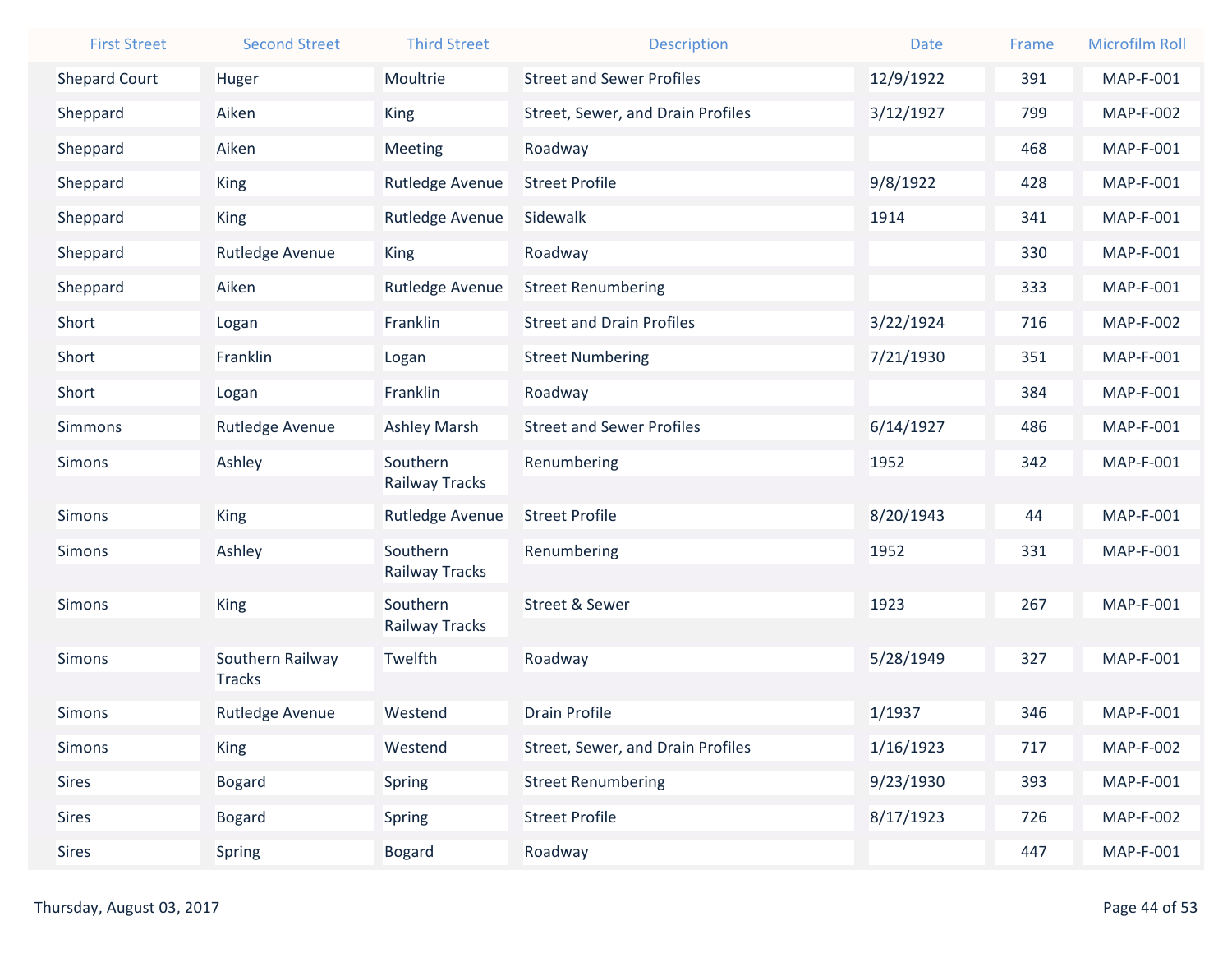| <b>First Street</b> | <b>Second Street</b> | <b>Third Street</b> | <b>Description</b>               | <b>Date</b> | Frame | <b>Microfilm Roll</b> |
|---------------------|----------------------|---------------------|----------------------------------|-------------|-------|-----------------------|
| Sixth Avenue        | Grove                | <b>Ashley Marsh</b> | <b>Street Profile</b>            | 8/11/1932   | 319   | <b>MAP-F-001</b>      |
| Sixth Avenue        | Dunneman Avenue      | Grove               | <b>Street and Sewer Profiles</b> | 1/30/1923;  | 749   | <b>MAP-F-002</b>      |
|                     |                      |                     |                                  | 4/24/1923   |       |                       |
| <b>Sixth Avenue</b> | Fourth Avenue        | Dunneman            | <b>Street Numbers</b>            |             | 222   | <b>MAP-F-001</b>      |
|                     |                      | Avenue              |                                  |             |       |                       |
| <b>Sixth Avenue</b> | Saint Margaret       | Gordon              | <b>Street Profile</b>            | 3/26/1942   | 813   | <b>MAP-F-002</b>      |
| <b>Sixth Street</b> | Doughty              | Bee                 | Numbering                        |             | 395   | <b>MAP-F-001</b>      |
| Smith               | Queen                | <b>Beaufain</b>     | Paving                           |             | 436   | <b>MAP-F-001</b>      |
| Smith               | Vanderhorst          | Radcliffe           | Roadway                          |             | 441   | MAP-F-001             |
| Smith               | Radcliffe            | Cannon              | <b>Street and Drain Profiles</b> | 6/13/1924   | 797   | <b>MAP-F-002</b>      |
| Smith               | Radcliffe            | Cannon              | Roadway                          |             | 76    | <b>MAP-F-001</b>      |
| Smith               | Cannon               | Queen               | <b>Street Numbering</b>          | 7/19/1930   | 385   | <b>MAP-F-001</b>      |
| Smith               | Calhoun              | Vanderhorst         | <b>Street and Drain Profiles</b> | 6/30/1932   | 810   | <b>MAP-F-002</b>      |
| Smith               | Calhoun              | Vanderhorst         | Paving                           |             | 677   | <b>MAP-F-002</b>      |
| Society             | East Bay             | Eastward            | <b>Drain Profile</b>             | 11/17/1923  | 710   | <b>MAP-F-002</b>      |
| Society             | <b>King</b>          | East Bay            | Paving                           | 6/4/1913    | 237   | MAP-F-001             |
| Society             | Concord              | <b>King</b>         | <b>Street Numbering</b>          | 8/19/1930   | 288   | MAP-F-001             |
| South               | Bay                  | Nassau              | <b>Street Numbering</b>          | 8/28/1930   | 482   | <b>MAP-F-001</b>      |
| South               | Nassau               | Bay                 | <b>Street and Drain Profiles</b> | 8/14/1922   | 855   | <b>MAP-F-002</b>      |
| South               | Nassau               | Bay                 | <b>Street Profile</b>            |             | 439   | MAP-F-001             |
| South Battery       | King                 | <b>Tradd</b>        | Renumbering                      |             | 73    | MAP-F-001             |
| South Battery       | Legare               | Tradd               | <b>Street Renumbering</b>        |             | 73    | MAP-F-001             |
| South Battery       | Legare               | Tradd               | <b>Street Renumbering</b>        |             | 489   | MAP-F-001             |
| South Battery       | <b>East Battery</b>  | Tradd               | <b>Drains</b>                    | 4/15/1925   | 96    | MAP-F-001             |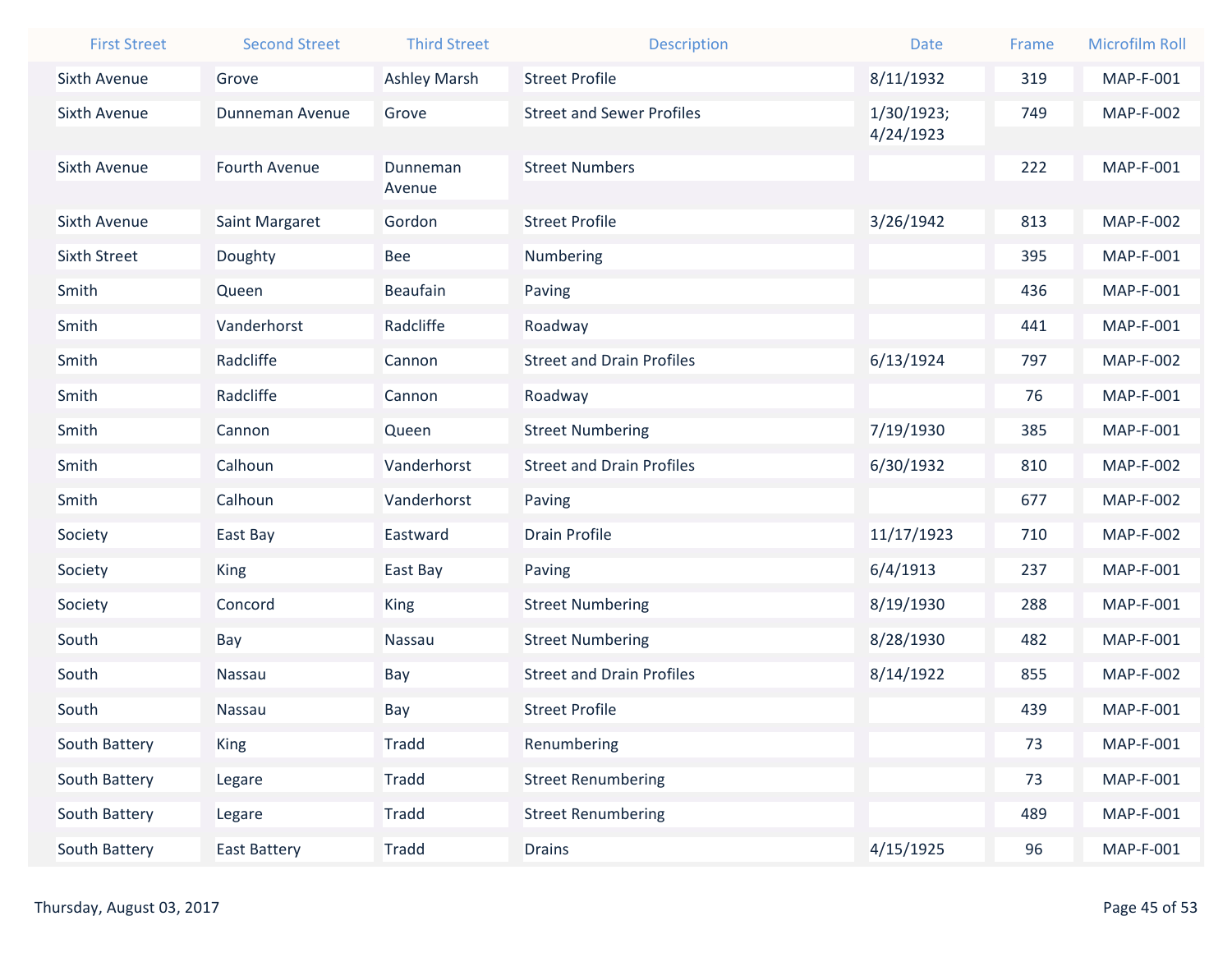| <b>First Street</b>    | <b>Second Street</b> | <b>Third Street</b>  | <b>Description</b>                        | <b>Date</b>  | Frame | <b>Microfilm Roll</b> |
|------------------------|----------------------|----------------------|-------------------------------------------|--------------|-------|-----------------------|
| South Battery          | Council              | <b>King</b>          | Sewers                                    | 2/2/1923     | 96    | <b>MAP-F-001</b>      |
| South Bay              | Lenwood              | <b>Tradd</b>         | Roadway                                   |              | 411   | MAP-F-001             |
| South Bay              | Lenwood              | Council              | <b>Street and Sewer Profiles</b>          | 2/2/1923     | 819   | <b>MAP-F-002</b>      |
| South Bay              | Lenwood              | <b>Tradd</b>         | <b>Street, Drain and Sewer Profiles</b>   |              | 724   | <b>MAP-F-002</b>      |
| South Enston<br>Avenue | Simons               | Peachtree            | <b>Street Numbering</b>                   |              | 662   | <b>MAP-F-002</b>      |
| South Hampstead        | America              | East Hampstead       | <b>Street Numbering</b>                   | 9/29/1930    | 520   | MAP-F-001             |
| South Hampstead        | Hanover              | East Hampstead       | Roadway Profile                           |              | 210   | <b>MAP-F-001</b>      |
| and Hampstead<br>Court |                      |                      |                                           |              |       |                       |
| South Market           | Meeting              | East Bay             | <b>Street and Drain Profiles</b>          | 8/1/1922     | 963   | MAP-F-003             |
| South Market           | Meeting              | East Bay             | <b>Street Profile</b>                     |              | 337   | MAP-F-001             |
| South Tracy            | Sheppard             | Sumter               | <b>Street and Drain Profiles</b>          | 4/20/1926    | 843   | <b>MAP-F-002</b>      |
| South Tracy            | Sheppard             | Sumter               | Drain Profile; filed under Meeting Street | 1900 (circa) | 1053  | MAP-F-003             |
| South Tracy            | Sheppard             | Sumter               | Roadway                                   |              | 363   | MAP-F-001             |
| South Tracy            | Sheppard             | Sumter               | <b>Street Numbering</b>                   |              | 64    | MAP-F-001             |
| <b>Spring</b>          | Meeting              | <b>Ashley River</b>  | Roadway                                   |              | 410   | MAP-F-001             |
| Spring                 | Chestnut             | Rutledge Avenue      | Roadway                                   |              | 90    | <b>MAP-F-001</b>      |
| Spring                 | Pine                 | <b>Ashley River</b>  | <b>Street Renumbering</b>                 | 11/3/1952    | 357   | MAP-F-001             |
| Spring                 | Chestnut             | <b>Ashley River</b>  | <b>Street Profile</b>                     | 5/17/1930    | 29    | MAP-F-001             |
| Spring                 | Chinquapin           | <b>Wescott Court</b> | Paving                                    | 6/1915       | 733   | <b>MAP-F-002</b>      |
| Spring                 | Meeting              | <b>Ashley River</b>  | Roadway                                   | 1914         | 412   | MAP-F-001             |
| Spring                 | Meeting              | <b>Ashley River</b>  | <b>Drain Profile</b>                      | 3/20/1925    | 781   | <b>MAP-F-002</b>      |
| State                  | <b>Broad</b>         | South Market         | <b>Street and Drain Profiles</b>          | 6/1922       | 741   | <b>MAP-F-002</b>      |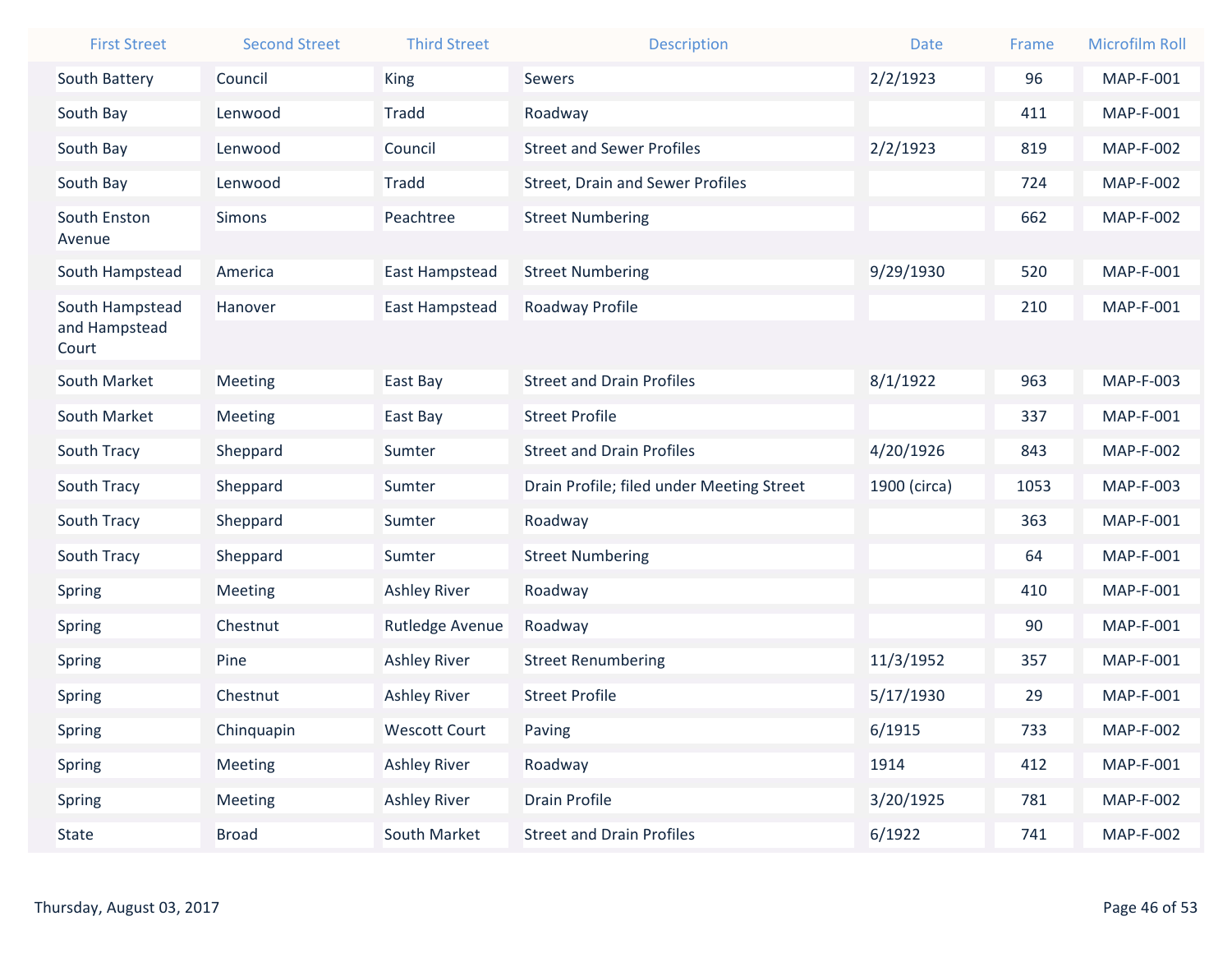| <b>First Street</b>    | <b>Second Street</b> | <b>Third Street</b> | <b>Description</b>                         | <b>Date</b>             | Frame | <b>Microfilm Roll</b> |
|------------------------|----------------------|---------------------|--------------------------------------------|-------------------------|-------|-----------------------|
| <b>State</b>           | <b>Broad</b>         | Market              | <b>Street Numbering</b>                    | 8/6/1930                | 75    | <b>MAP-F-001</b>      |
| <b>State</b>           | North Market         | <b>Broad</b>        | Roadway                                    |                         | 564   | MAP-F-001             |
| Stewart                | Bay                  | Meeting             | <b>Street Numbering</b>                    | 10/2/1930               | 376   | MAP-F-001             |
| Stewart                | Meeting              | Nassau              | <b>Street and Drain Profiles</b>           | 12/3/1947               | 6     | MAP-F-001             |
| Stewart                | Bay                  | Meeting             | <b>Street Renumbering</b>                  |                         | 78    | MAP-F-001             |
| Stewart                | Meeting              | America             | <b>Street and Sewer Profiles</b>           | 1/6/1923;               | 250   | MAP-F-001             |
|                        |                      |                     |                                            | 2/26/1923               |       |                       |
| <b>Stoll's Alley</b>   | Church               |                     | <b>Street and Drain Profiles</b>           | 11/21/1931              | 796   | <b>MAP-F-002</b>      |
| <b>Stoll's Alley</b>   | East Bay             | Church              | <b>Street Numbering</b>                    | 8/6/1930                | 388   | MAP-F-001             |
| <b>Strawberry Lane</b> | Rutledge Avenue      | <b>East End</b>     | <b>Street and Sewer Profiles</b>           | 12/12/1922              | 805   | <b>MAP-F-002</b>      |
| <b>Strawberry Lane</b> | Rutledge Avenue      | East End            | <b>Street Numbering</b>                    | 10/4//1930              | 569   | MAP-F-001             |
| Sumter                 | Rutledge Avenue      | King                | Drain Profile; Manholes; House Connections |                         | 1052  | MAP-F-003             |
| Sumter                 | America              | C (Street)          | Street, Sewer, and Drain Profiles          | 12/27/1922              | 787   | <b>MAP-F-002</b>      |
| Sumter                 | Bay                  | Parkwood            | <b>Street Numbering</b>                    | 9/13/1930               | 59    | MAP-F-001             |
|                        |                      | Avenue              |                                            |                         |       |                       |
| Sumter                 | <b>King</b>          | Rutledge Avenue     | Paving                                     | 1914                    | 477   | MAP-F-001             |
| Sumter                 | America              | Meeting             | Roadway                                    |                         | 58    | <b>MAP-F-001</b>      |
| Sumter                 | President            | Parkwood            | Roadway                                    |                         | 80    | MAP-F-001             |
|                        |                      | Avenue              |                                            |                         |       |                       |
| Sumter                 | Rutledge Avenue      | <b>King</b>         | <b>Drain Profile</b>                       |                         | 1052  | MAP-F-003             |
| Sumter                 | King                 | Rutledge Avenue     | Roadway                                    | 3/6/1923                | 634   | <b>MAP-F-002</b>      |
| Sumter                 | America              | Vardell's Creek     | <b>Street and Drain Profiles</b>           | 4/1934                  | 392   | MAP-F-001             |
| Sumter                 | Rutledge Avenue      | President           | Roadway                                    |                         | 324   | MAP-F-001             |
| Sumter                 | King                 | Parkwood<br>Avenue  | Street, Sewer, and Drain Profiles          | 9/9/1922;<br>12/14/1922 | 811   | <b>MAP-F-002</b>      |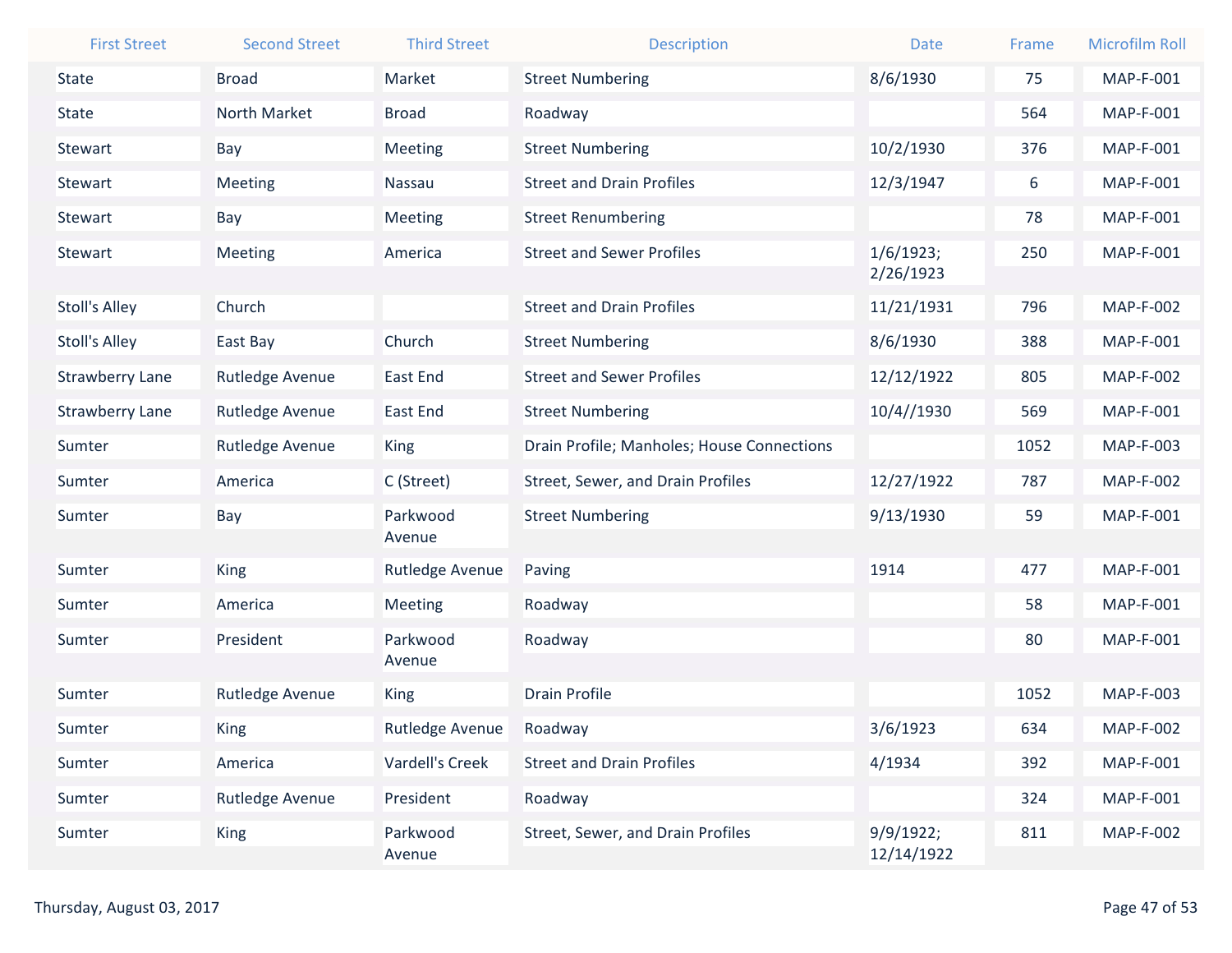| <b>First Street</b> | <b>Second Street</b>  | <b>Third Street</b>        | <b>Description</b>                | <b>Date</b> | Frame | <b>Microfilm Roll</b> |
|---------------------|-----------------------|----------------------------|-----------------------------------|-------------|-------|-----------------------|
| Sutherland          | Congress              | Moultrie                   | <b>Street Renumbering</b>         | 4/17/1939   | 373   | MAP-F-001             |
| Sutherland          | Congress              | Huger                      | Roadway                           |             | 394   | <b>MAP-F-001</b>      |
| Sutherland          | Congress              | Huger                      | <b>Street Renumbering</b>         | 9/15/1930   | 74    | <b>MAP-F-001</b>      |
| Sutherland          | Moultrie              | Congress                   | Street, Sewer, and Drain Profiles | 1/25/1946   | 792   | <b>MAP-F-002</b>      |
| Tenth               | Alberta               | Southern<br>Railway Tracks | <b>Street Profile</b>             | 1941        | 856   | <b>MAP-F-002</b>      |
| <b>Tenth Avenue</b> | Alberta               | Grove                      | Street, Sewer, and Drain Profiles | 3/30/1939   | 860   | <b>MAP-F-002</b>      |
| <b>Tenth Avenue</b> | Gordon                | Northward                  | Roadway Profile                   | 10/22/1945  | 852   | <b>MAP-F-002</b>      |
| <b>Third Avenue</b> | <b>Sixth Avenue</b>   | <b>Wagener Avenue</b>      | <b>Street and Drain Profiles</b>  | 11/23/1951  | 822   | <b>MAP-F-002</b>      |
| <b>Third Avenue</b> | Rutledge Avenue       | <b>Twelfth Avenue</b>      | <b>Street Numbering</b>           | 9/21/1937   | 79    | MAP-F-001             |
| <b>Third Avenue</b> | <b>Twelfth Avenue</b> | <b>Fifth Avenue</b>        | Numbering                         | 6/2/1949    | 769   | <b>MAP-F-002</b>      |
| <b>Third Avenue</b> | <b>Sixth Avenue</b>   | <b>Wagener Avenue</b>      | <b>Street and Drain Profiles</b>  |             | 851   | <b>MAP-F-002</b>      |
| <b>Third Street</b> | Cannon                | Spring                     | <b>Street Profile</b>             | 3/1946      | 42    | MAP-F-001             |
| <b>Thomas</b>       | Vanderhorst           | Radcliffe                  | <b>Street and Drain Profiles</b>  | 3/15/1926   | 837   | <b>MAP-F-002</b>      |
| Thomas              | Vanderhorst           | Radcliffe                  | Roadway                           |             | 382   | <b>MAP-F-001</b>      |
| <b>Thomas</b>       | Vanderhorst           | Radcliffe                  | Roadway                           | 4/19/1923   | 339   | <b>MAP-F-001</b>      |
| Thomas              | Vanderhorst           | Radcliffe                  | <b>Street Numbering</b>           | 8/28/1930   | 54    | <b>MAP-F-001</b>      |
| <b>Tradd</b>        | East Bay              | <b>Ashley River</b>        | <b>Street Numbering</b>           | 7/8/1930    | 409   | MAP-F-001             |
| <b>Tradd</b>        | East Bay              | Concord                    | <b>Street and Sewer Profiles</b>  |             | 50    | MAP-F-001             |
| <b>Tradd</b>        | East Bay              | <b>Ashley River</b>        | Paving                            | 1919        | 414   | MAP-F-001             |
| Trapman             | Queen                 | <b>Broad</b>               | Roadway                           |             | 488   | <b>MAP-F-001</b>      |
| Trapman             | <b>Broad</b>          | Queen                      | <b>Street Numbering</b>           | 7/21/1930   | 371   | MAP-F-001             |
| Trapman             | Queen                 | <b>Broad</b>               | <b>Street and Drain Profiles</b>  | 8/2/1922    | 864   | <b>MAP-F-002</b>      |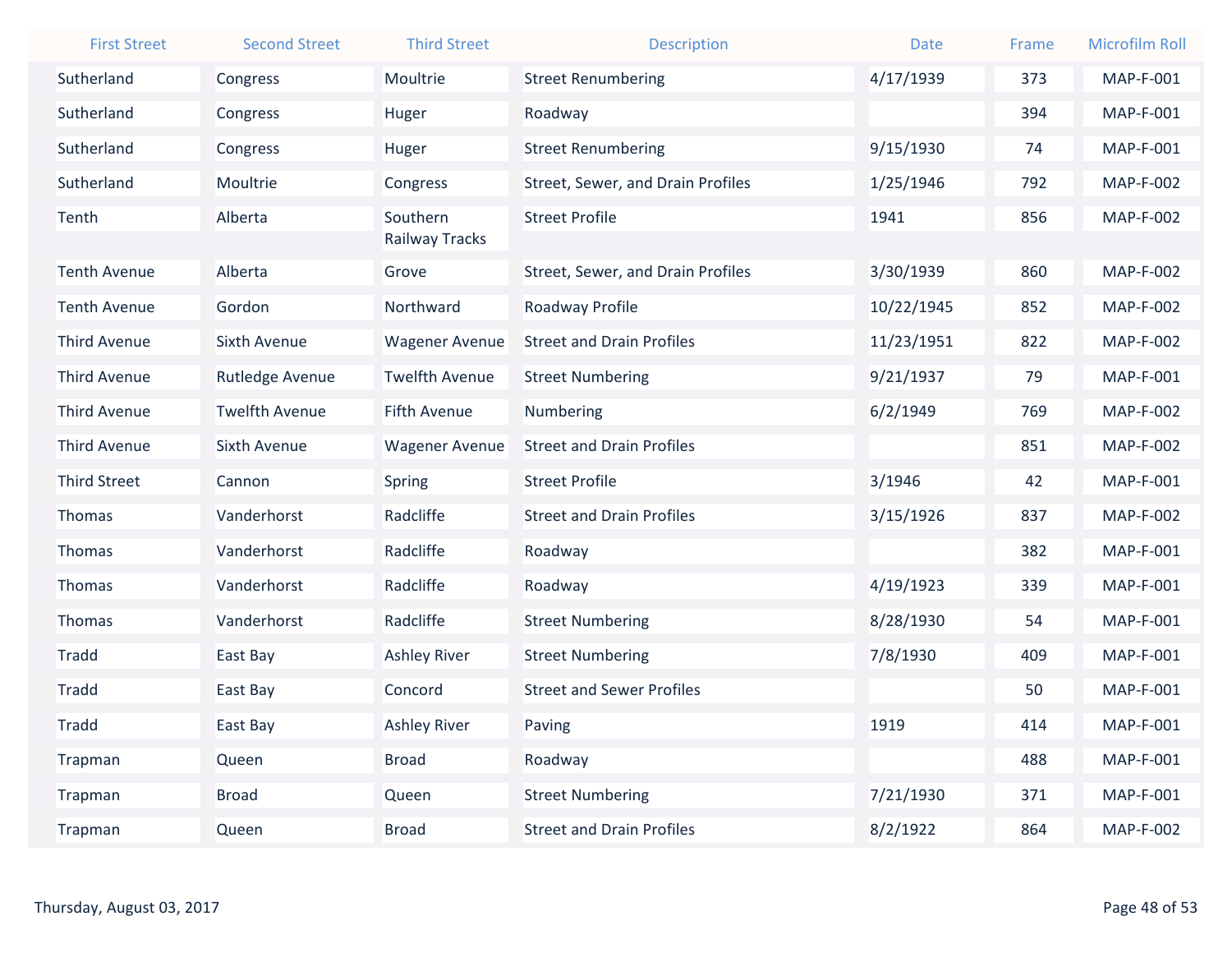| <b>First Street</b>   | <b>Second Street</b> | <b>Third Street</b> | <b>Description</b>                                                                                                 | <b>Date</b>  | Frame | <b>Microfilm Roll</b> |
|-----------------------|----------------------|---------------------|--------------------------------------------------------------------------------------------------------------------|--------------|-------|-----------------------|
| Trumbo                | Trapman              | Rutledge Avenue     | <b>Street and Drain Profiles</b>                                                                                   | 8/2/1922     | 847   | <b>MAP-F-002</b>      |
| Trumbo                | Trapman              | Rutledge Avenue     | Roadway                                                                                                            |              | 663   | <b>MAP-F-002</b>      |
| Trumbo                | Trapman              | Rutledge Avenue     | <b>Street Numbering</b>                                                                                            | 7/21/1930    | 359   | MAP-F-001             |
| <b>Twelfth Avenue</b> | Dunneman Avenue      | Gordon              | Street, Sewer, and Drain Profiles                                                                                  | 3/30/1939    | 834   | <b>MAP-F-002</b>      |
| <b>Twelfth Avenue</b> | Dunneman Avenue      | <b>Simons</b>       | Numbering                                                                                                          |              | 81    | MAP-F-001             |
| <b>Unity Alley</b>    | East Bay             | <b>State</b>        | <b>Street and Sewer Profiles</b>                                                                                   |              | 782   | <b>MAP-F-002</b>      |
| <b>Unity Alley</b>    | East Bay             | <b>State</b>        | <b>Street Numbering</b>                                                                                            | 8/6/1930     | 472   | MAP-F-001             |
| Vanderhorst           | King                 | Rutledge Avenue     | <b>Street and Drain Profiles</b>                                                                                   | 11/18/1922   | 786   | <b>MAP-F-002</b>      |
| Vanderhorst           | King                 | Rutledge Avenue     | Roadway                                                                                                            |              | 246   | MAP-F-001             |
| Vanderhorst           | King                 | Rutledge Avenue     | <b>Street Renumbering</b>                                                                                          | 8/23/1960    | 323   | MAP-F-001             |
| Various               | (city wide)          |                     | Street Profiles; Numbers 1-6 (not filmed),<br>(index to each in box); Meeting 1053 (filmed),<br>part of this group | 1920 (circa) | 1068  | MAP-F-003             |
| Various               | (city wide)          |                     | Street Profiles; Numbers 1-12 (index to each<br>in box)                                                            | 1900 (circa) | 1062  | MAP-F-003             |
| Various               | (city wide)          |                     | Street Profiles; Numbers 1-12 (index to each<br>in box)                                                            | 1900 (circa) | 1063  | MAP-F-003             |
| Various               | (city wide)          |                     | Street Profiles; Numbers 1-12 (index to each<br>in box)                                                            | 1900 (circa) | 1060  | MAP-F-003             |
| Various               | (city wide)          |                     | Street Profiles; Numbers 1-12 (index to each<br>in box)                                                            | 1900 (circa) | 1059  | MAP-F-003             |
| Various               | (city wide)          |                     | Street Profiles; Numbers 1-12 (index to each<br>in box)                                                            | 1900 (circa) | 1064  | <b>MAP-F-003</b>      |
| Various               | (city wide)          |                     | Street Profiles; Numbers 1-12 (index to each<br>in box)                                                            | 1900 (circa) | 1065  | MAP-F-003             |
| Various               | (city wide)          |                     | Street Profiles; Numbers 1-12 (index to each<br>in box)                                                            | 1900 (circa) | 1058  | <b>MAP-F-003</b>      |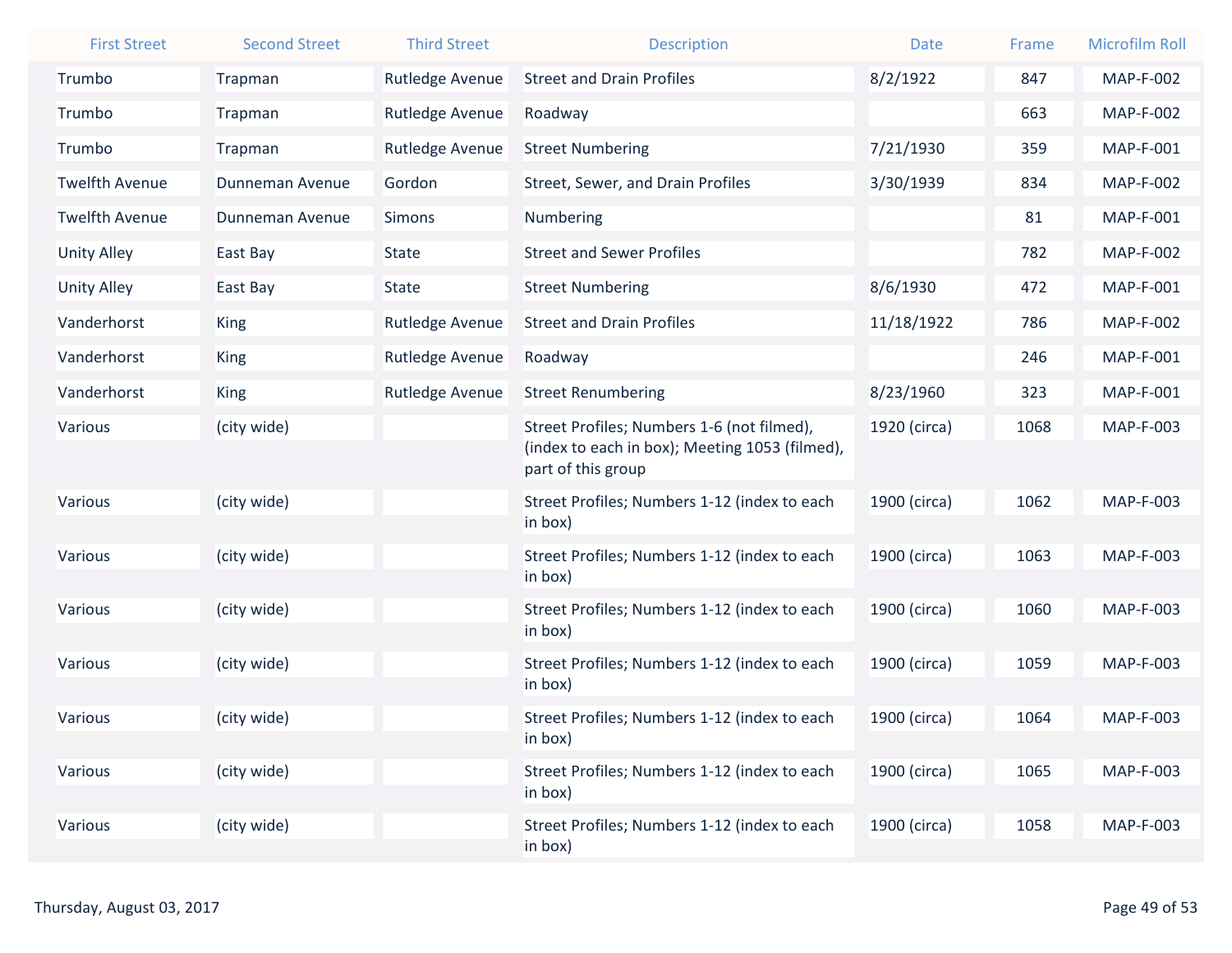| <b>First Street</b> | <b>Second Street</b> | <b>Third Street</b> | <b>Description</b>                                                                                                                                   | <b>Date</b>  | Frame | <b>Microfilm Roll</b> |
|---------------------|----------------------|---------------------|------------------------------------------------------------------------------------------------------------------------------------------------------|--------------|-------|-----------------------|
| Various             | (city wide)          |                     | Street Profiles; Numbers 1-12 (index to each<br>in box)                                                                                              | 1900 (circa) | 1066  | <b>MAP-F-003</b>      |
| Various             | (city wide)          |                     | Street Profiles; Numbers 1-12 (index to each<br>in box)                                                                                              | 1900 (circa) | 1061  | <b>MAP-F-003</b>      |
| Various             | (city wide)          |                     | Street Profiles; Numbers 1-12 (index to each<br>in box)                                                                                              | 1900 (circa) | 1057  | MAP-F-003             |
| Various             | (city wide)          |                     | Street Profiles; Numbers 1-12 (index to each<br>in box)                                                                                              | 1900 (circa) | 1056  | MAP-F-003             |
| Various             | (city wide)          |                     | Drain and Sewer Profiles; to and from all<br>pumps of many streets in the lower<br>peninsular city; filed under Broad Street; (not<br>filmed) 1 roll | 1930 (circa) | 1054  | MAP-F-003             |
| Various             | (city wide)          |                     | Street Profiles; Numbers 1-6 (not filmed),<br>(index to each in box); Meeting 1053 (filmed),<br>part of this group                                   | 1920 (circa) | 1069  | MAP-F-003             |
| Various             | (city wide)          |                     | Street Profiles; Numbers 1-12 (index to each<br>in box)                                                                                              | 1900 (circa) | 1055  | MAP-F-003             |
| Various             | (city wide)          |                     | Street Profiles; Numbers 1-6 (not filmed),<br>(index to each in box); Meeting 1053 (filmed),<br>part of this group                                   | 1920 (circa) | 1072  | MAP-F-003             |
| Various             | (city wide)          |                     | Street Profiles; Numbers 1-6 (not filmed),<br>(index to each in box); Meeting 1053 (filmed),<br>part of this group                                   | 1920 (circa) | 1070  | <b>MAP-F-003</b>      |
| Various             | (city wide)          |                     | Street Profiles; Numbers 1-6 (not filmed),<br>(index to each in box); Meeting 1053 (filmed),<br>part of this group                                   | 1920 (circa) | 1071  | MAP-F-003             |
| Various             | (city wide)          |                     | Street Profiles; Numbers 1-6 (not filmed),<br>(index to each in box); Meeting 1053 (filmed),<br>part of this group                                   | 1920 (circa) | 1067  | MAP-F-003             |
| Vernon              | Wharf                | East Bay            | <b>Street Numbering</b>                                                                                                                              | 8/23/1930    | 417   | MAP-F-001             |
| Vernon              | East Bay             | Washington          | <b>Street Profile</b>                                                                                                                                |              | 791   | <b>MAP-F-002</b>      |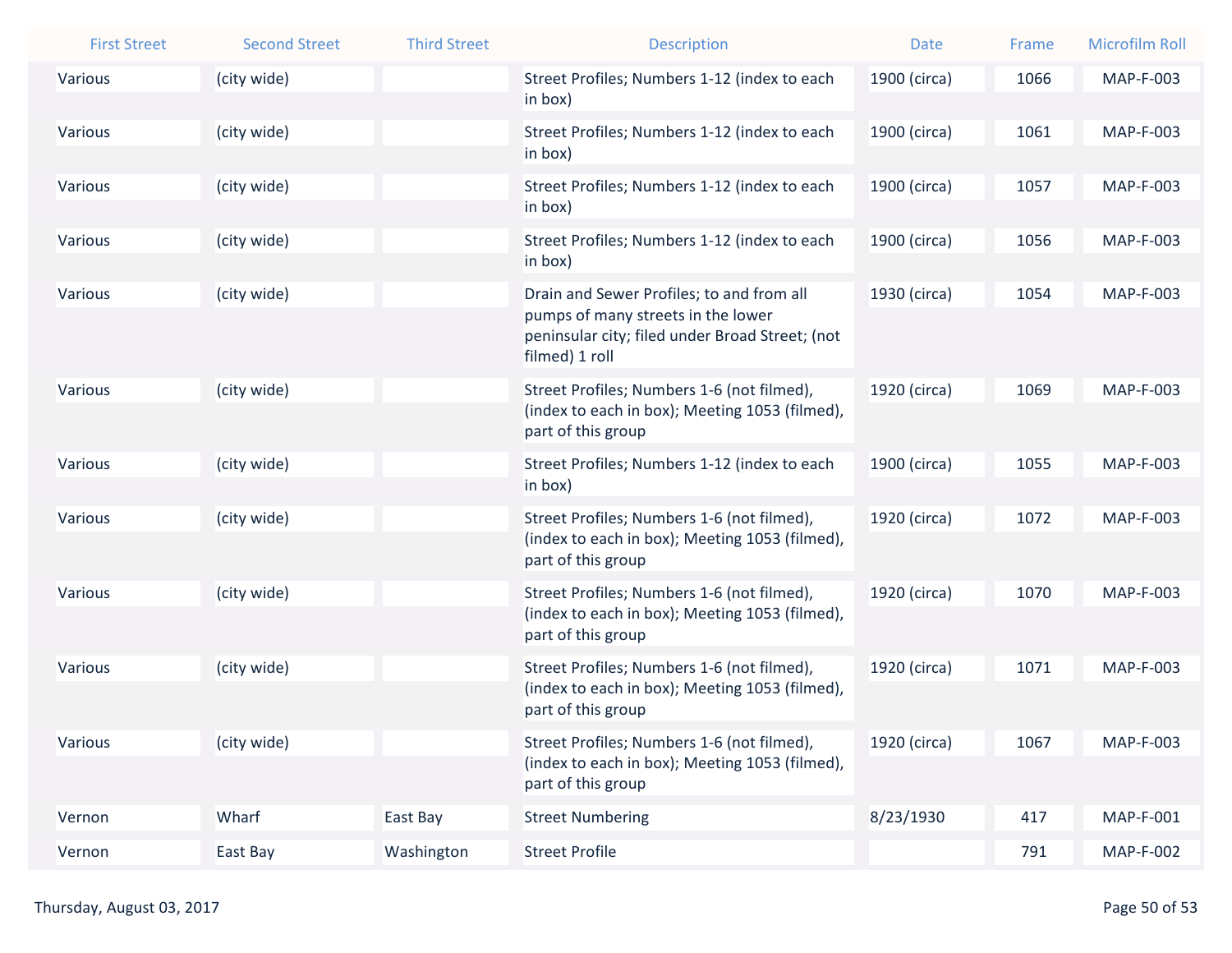| <b>First Street</b>   | <b>Second Street</b> | <b>Third Street</b> | <b>Description</b>                | <b>Date</b> | Frame | <b>Microfilm Roll</b> |
|-----------------------|----------------------|---------------------|-----------------------------------|-------------|-------|-----------------------|
| Vernon                | East Bay             | Wharf               | <b>Street Profile</b>             | 12/13/1932  | 401   | <b>MAP-F-001</b>      |
| <b>Wagener Avenue</b> | Dunneman Avenue      | Fourth Avenue       | <b>Street Numbering</b>           | 6/24/1938   | 467   | <b>MAP-F-001</b>      |
| <b>Wagener Avenue</b> | Dunneman Avenue      | <b>Third Avenue</b> | Street, Sewer, and Drain Profiles | 3/30/1920   | 858   | <b>MAP-F-002</b>      |
| Wall                  | Calhoun              | Laurens             | Roadway                           |             | 484   | MAP-F-001             |
| Wall                  | Laurens              | Calhoun             | <b>Street Numbering</b>           | 8/22/1930   | 19    | MAP-F-001             |
| Wall                  | Calhoun              | Laurens             | <b>Street and Drain Profiles</b>  | 11/13/1922  | 785   | <b>MAP-F-002</b>      |
| Walnut                | Lee                  | E (Street)          | <b>Street Renumbering</b>         | 2/14/1955   | 380   | MAP-F-001             |
| Walnut                | E (Street)           | Lee                 | <b>Street Profile</b>             | 5/10/1932   | 841   | <b>MAP-F-002</b>      |
| Walnut                | Lee                  | Northward           | <b>Street Renumbering</b>         | 2/14/1955   | 542   | <b>MAP-F-001</b>      |
| Walnut                | Lee                  | Northward           | Street, Sewer, and Drain Profiles | 12/26/1922  | 286   | MAP-F-001             |
| Warren                | King                 | Saint Philip        | Paving                            | 6/1915      | 591   | <b>MAP-F-002</b>      |
| Warren                | King                 | Smith               | Roadway                           |             | 332   | MAP-F-001             |
| Warren                | Coming               | Thomas              | Roadway                           |             | 366   | <b>MAP-F-001</b>      |
| Warren                | King                 | Smith               | <b>Street Renumbering</b>         | 8/30/1930   | 389   | MAP-F-001             |
| Warren                | King                 | Smith               | <b>Street and Drain Profiles</b>  | 7/1922      | 861   | <b>MAP-F-002</b>      |
| Washington            | Charlotte            | Chapel              | <b>Street Profile</b>             | 7/29/1948   | 200   | <b>MAP-F-001</b>      |
| Washington            | Calhoun              | Charlotte           | <b>Street Profile</b>             |             | 865   | <b>MAP-F-002</b>      |
| Washington            | Society              | Chapel              | <b>Street Numbering</b>           | 9/25/1930   | 338   | <b>MAP-F-001</b>      |
| Water                 | East Bay             | Meeting             | Paving                            | 1913        | 776   | <b>MAP-F-002</b>      |
| Water                 | East Bay             | <b>Meeting</b>      | <b>Street Numbering</b>           | 7/9/1930    | 360   | MAP-F-001             |
| Water                 | Church               | Cooper River        | <b>Street Profile</b>             | 12/21/1933  | 859   | <b>MAP-F-002</b>      |
| Water                 | East Bay             | Meeting             | Paving                            |             | 234   | MAP-F-001             |
| <b>Weims Court</b>    | <b>King</b>          | Eastward            | Paving                            | 1913        | 398   | MAP-F-001             |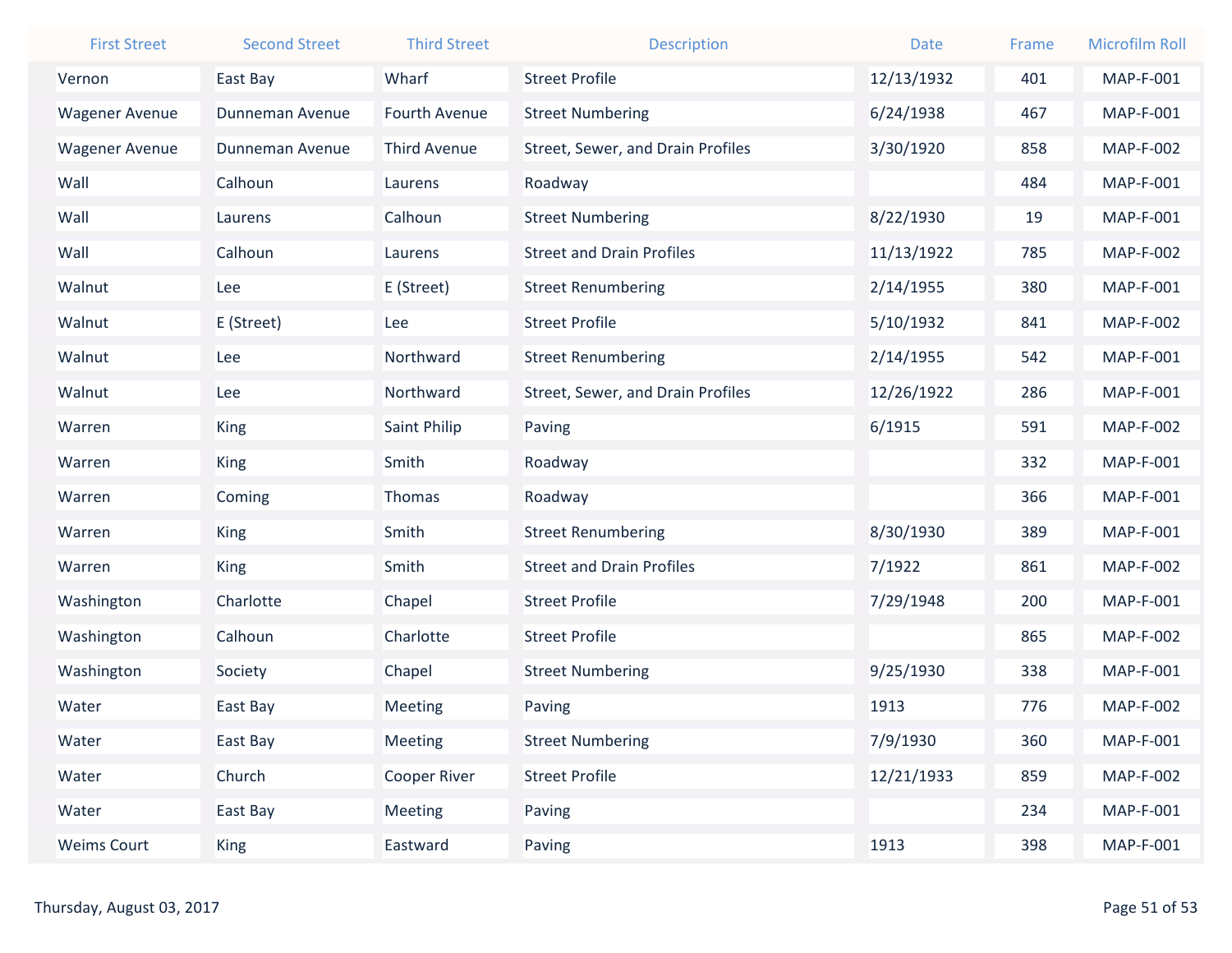| <b>First Street</b>  | <b>Second Street</b> | <b>Third Street</b> | <b>Description</b>                | <b>Date</b>             | Frame | <b>Microfilm Roll</b> |
|----------------------|----------------------|---------------------|-----------------------------------|-------------------------|-------|-----------------------|
| Wentworth            | King                 | <b>Meeting</b>      | Roadway                           |                         | 821   | <b>MAP-F-002</b>      |
| Wentworth            | East Bay             | Rutledge Avenue     | Street, Sewer, and Drain Profiles | 1/4/1927                | 833   | <b>MAP-F-002</b>      |
| Wentworth            | East Bay             | Rutledge Avenue     | Roadway                           |                         | 866   | <b>MAP-F-002</b>      |
| Wentworth            | <b>Ashley Avenue</b> | Gadsden             | Paving                            |                         | 354   | <b>MAP-F-001</b>      |
| Wentworth            | East Bay             | <b>King</b>         | Roadway                           |                         | 365   | <b>MAP-F-001</b>      |
| Wentworth            | Meeting              | <b>King</b>         | <b>Street Profile</b>             |                         | 445   | <b>MAP-F-001</b>      |
| Wentworth            | East Bay             | Gadsden             | <b>Street Numbering</b>           |                         | 68    | MAP-F-001             |
| Wentworth            | Saint Philip         | Glebe               | Sidewalk                          | 9/22/1919               | 284   | MAP-F-001             |
| <b>Wescott Court</b> | Spring               | <b>Bee</b>          | Street, Drain, and Sewer Profiles | 5/13/1925               | 835   | <b>MAP-F-002</b>      |
| <b>Wescott Court</b> | Cannon               |                     | <b>Drain Profile</b>              |                         | 71    | MAP-F-001             |
| <b>Wescott Court</b> | Bee                  | <b>Spring</b>       | <b>Street Renumbering</b>         | 9/30/1930               | 21    | MAP-F-001             |
| <b>Wesson Avenue</b> | Congress             | Huger               | <b>Street Numbering</b>           | 10/4/1930               | 66    | MAP-F-001             |
| <b>Wesson Avenue</b> | Huger                | Congress            | <b>Street and Sewer Profiles</b>  | 12/9/1922               | 854   | <b>MAP-F-002</b>      |
| <b>Wesson Avenue</b> | Congress             | Huger               | Roadway                           |                         | 538   | MAP-F-001             |
| <b>Wesson Avenue</b> | Congress             | Huger               | <b>Street Numbering</b>           |                         | 60    | MAP-F-001             |
| West                 | Logan                | Charles             | <b>Street and Drain Profiles</b>  | 6/19/1920               | 794   | <b>MAP-F-002</b>      |
| West                 | Archdale             | Logan               | <b>Street Numbering</b>           | 7/21/1930               | 399   | <b>MAP-F-001</b>      |
| West                 | Archdale             | Logan               | Roadway                           |                         | 466   | MAP-F-001             |
| Williman             | Meeting              | Southern            | <b>Drain Profile</b>              |                         | 1053  | MAP-F-003             |
|                      |                      | Railway Tracks      |                                   |                         |       |                       |
| Williman             | <b>Meeting</b>       | Nassau              | <b>Street Profile</b>             |                         | 361   | MAP-F-001             |
| Williman             | Meeting              | America             | Street, Sewer, and Drain Profiles | 1/25/1923;<br>2/14/1923 | 857   | <b>MAP-F-002</b>      |
| Williman             | Bay                  | <b>Meeting</b>      | <b>Street Numbering</b>           | 10/14/1930              | 336   | MAP-F-001             |
|                      |                      |                     |                                   |                         |       |                       |